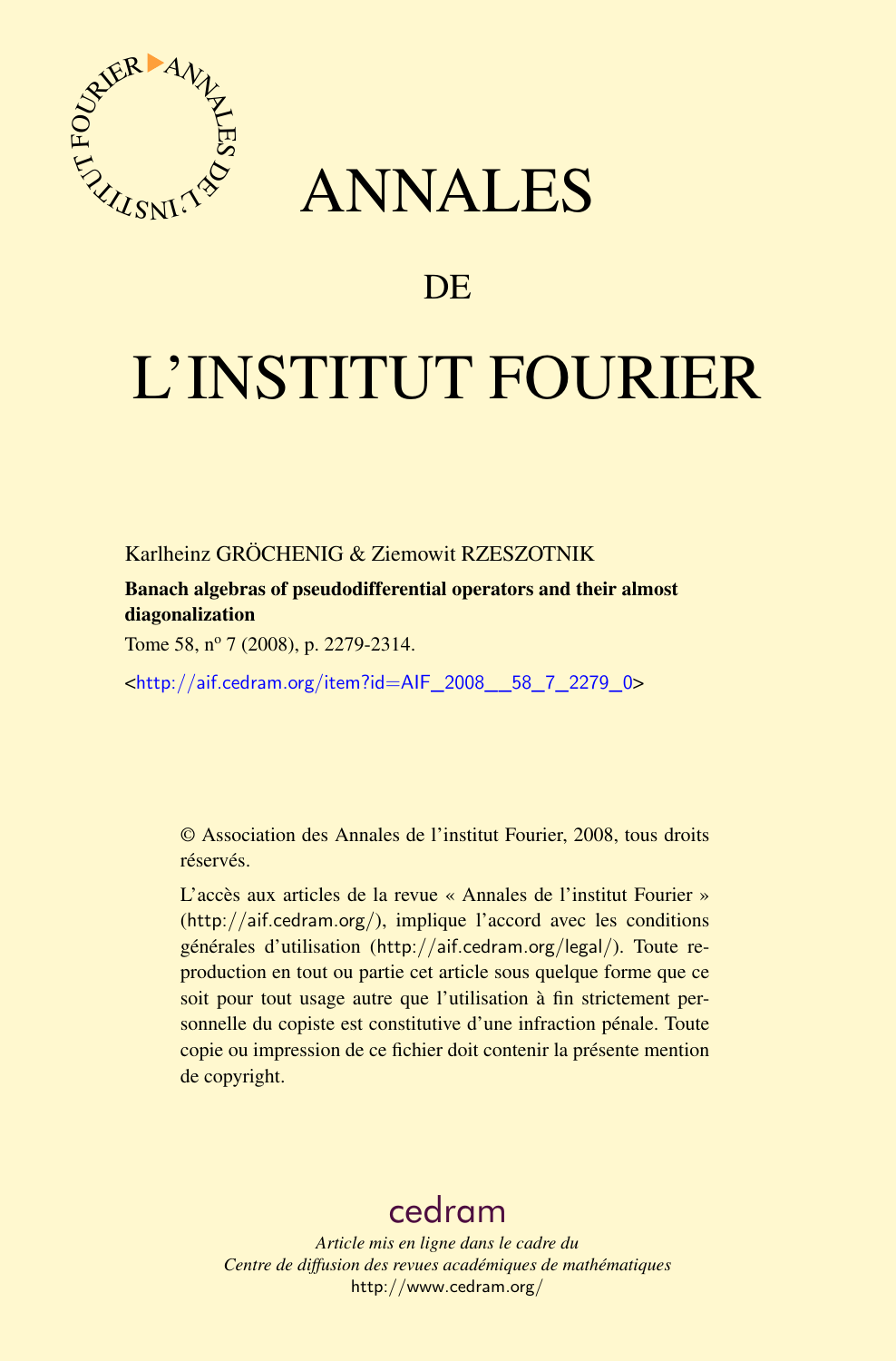# BANACH ALGEBRAS OF PSEUDODIFFERENTIAL OPERATORS AND THEIR ALMOST DIAGONALIZATION

# **by Karlheinz GRÖCHENIG & Ziemowit RZESZOTNIK (\*)**

ABSTRACT. — We define new symbol classes for pseudodifferential operators and investigate their pseudodifferential calculus. The symbol classes are parametrized by commutative convolution algebras. To every solid convolution algebra A over a lattice  $\Lambda$  we associate a symbol class  $M^{\infty, \mathcal{A}}$ . Then every operator with a symbol in  $M^{\infty, \mathcal{A}}$  is almost diagonal with respect to special wave packets (coherent states or Gabor frames), and the rate of almost diagonalization is described precisely by the underlying convolution algebra A. Furthermore, the corresponding class of pseudodifferential operators is a Banach algebra of bounded operators on  $L^2(\mathbb{R}^d)$ . If a version of Wiener's lemma holds for A, then the algebra of pseudodifferential operators is closed under inversion. The theory contains as a special case the fundamental results about Sjöstrand's class and yields a new proof of a theorem of Beals about the Hörmander class  $S_{0,0}^0$ .

Résumé. — Nous étudions une nouvelle classe de symboles pour les opérateurs pseudo-différentiels et leurs calculs symboliques. À chaque algèbre A commutative par rapport aux convolutions sur un réseau Λ correspond une classe de symboles  $M^{\infty, \mathcal{A}}$ . Chaque opérateur pseudo-différentiel dans  $M^{\infty, \mathcal{A}}$  est presque diagonale par rapport aux états cohérents, et sa décroissance hors de la diagonale est décrite par l'algèbre A. Les opérateurs pseudo-différentiels avec des symboles dans  $M^{\infty,A}$ sont bornés sur  $L^2(\mathbb{R}^d)$  et constituent une algèbre de Banach. Si une version du lemme de Wiener s'applique à A, alors l'algèbre d'opérateurs pseudo-différentiels est fermée par rapport à l'inversion des opérateurs. La théorie contient comme un cas spécial la théorie de J. Sjöstrand et fournit une nouvelle démonstration d'un théorème de Beals sur les symboles de Hörmander dans  $S_{0,0}^0.$ 

*Keywords:* Pseudodifferential operators, symbol class, symbolic calculus, Banach algebra, inverse-closedness, Wiener's Lemma.

*Math. classification:* 42C40, 35S05.

<sup>(\*)</sup> The work was supported by the Marie-Curie Excellence Grant MEXT-CT-2004- 517154. It is also part of the project MOHAWI MA 44 that is supported by WWTF (Vienna Science and Technology Fund).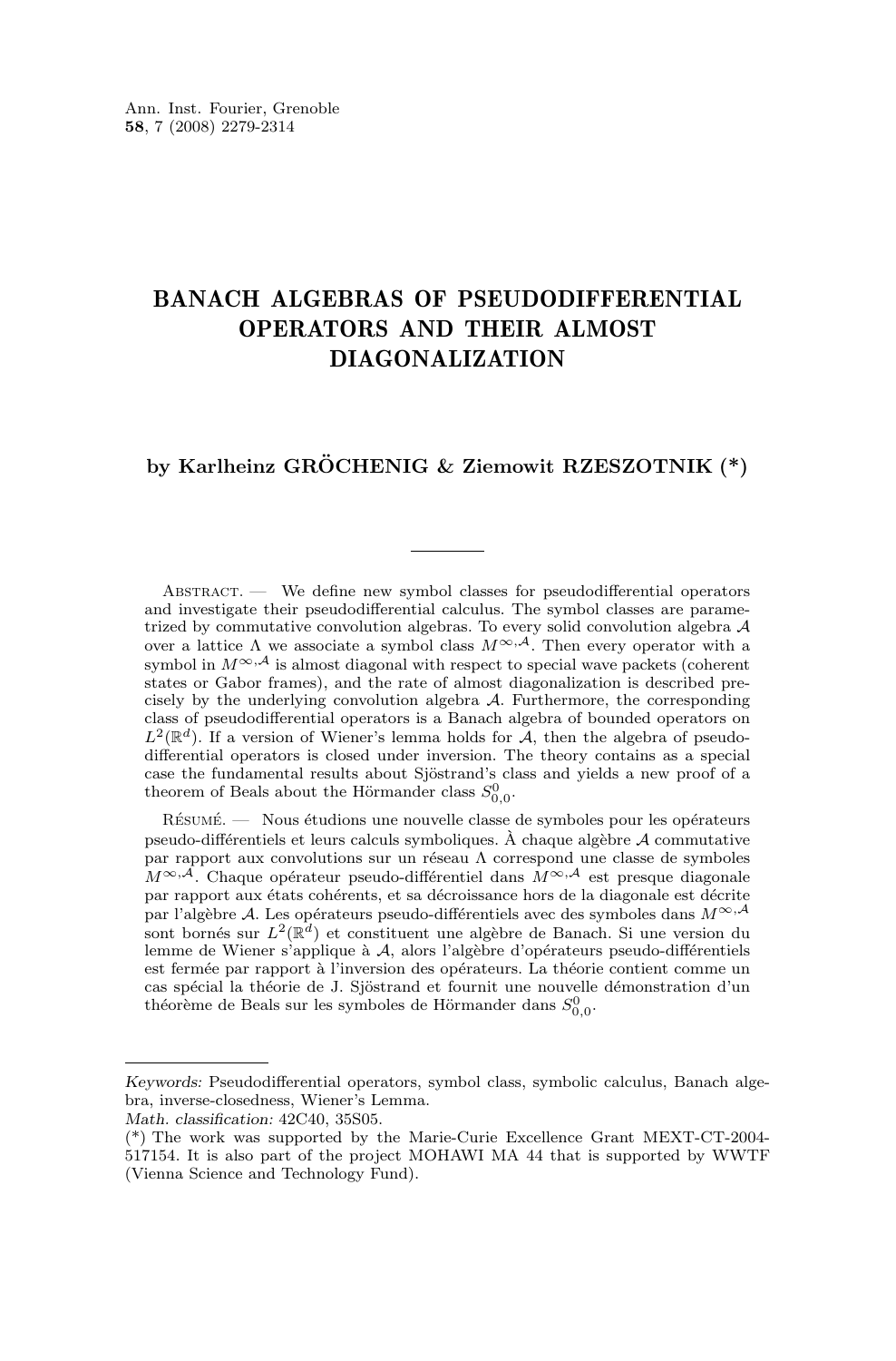# **1. Introduction**

We study pseudodifferential operators with symbols that are defined by their time-frequency distribution (phase-space distribution). The first symbol class of this type was introduced by Sjöstrand [\[39,](#page-36-0) [40\]](#page-36-0) whose work has inspired an important line of research by Boulkhemair, Toft, and others [\[9,](#page-34-0) [10,](#page-34-0) [44,](#page-36-0) [45,](#page-36-0) [46,](#page-36-0) [35\]](#page-35-0). Independently, an alternative approach with time-frequency methods was developed in [\[28,](#page-35-0) [29,](#page-35-0) [24,](#page-35-0) [26,](#page-35-0) [27\]](#page-35-0). The starting point of the time-frequency approach is the observation that the Sjöstrand class coincides with one of the so-called modulation spaces that were introduced by Feichtinger already in 1983 [\[17\]](#page-35-0). The time-frequency approach added several new insights and generalizations to pseudodifferential operators with non-smooth symbols. Recently Sjöstrand has again taken up the study of pseudodifferential operators with non-smooth symbols and substantially generalized the original definition [\[41\]](#page-36-0). His motivation is to study weighted symbol spaces, the boundedness and algebra properties of the corresponding pseudodifferential operators.

In this paper we also study extensions of the original Sjöstrand class. Our goal is to understand better the following fundamental questions:

- Which properties of the generalized Sjöstrand class are responsible for the boundedness of the corresponding pseudodifferential operators on  $L^2(\mathbb{R}^d)$  and on other function spaces?
- Which properties of the symbol class imply the algebra property of the operators?
- Which properties of the symbol class yield the spectral invariance property and thus a strong form of the functional calculus?

We introduce a family of symbol classes which in general may contain non-smooth symbols. This family is parametrized by Banach algebras with respect to convolution on a lattice  $\Lambda \subseteq \mathbb{R}^{2d}$ . To each such Banach algebra A we associate a symbol class  $\widetilde{M}^{\infty,A}$  (see Definition [4.1\)](#page-12-0), and we analyze the properties of the corresponding symbol class. Our main theme is how properties of the Banach algebra are inherited by the corresponding operators, and our results answer the above questions in the context of the symbol classes  $\widetilde{M}^{\infty,\mathcal{A}}$ . Roughly, the result may be summarized as follows:

- (a) The algebra property of  $A$  implies that the corresponding class of operators is closed under composition. Thus we obtain new Banach algebras of pseudodifferential operators.
- (b) If  $A$  acts boundedly on a solid sequence space  $Y$ , then the corresponding pseudodifferential operators are bounded on a natural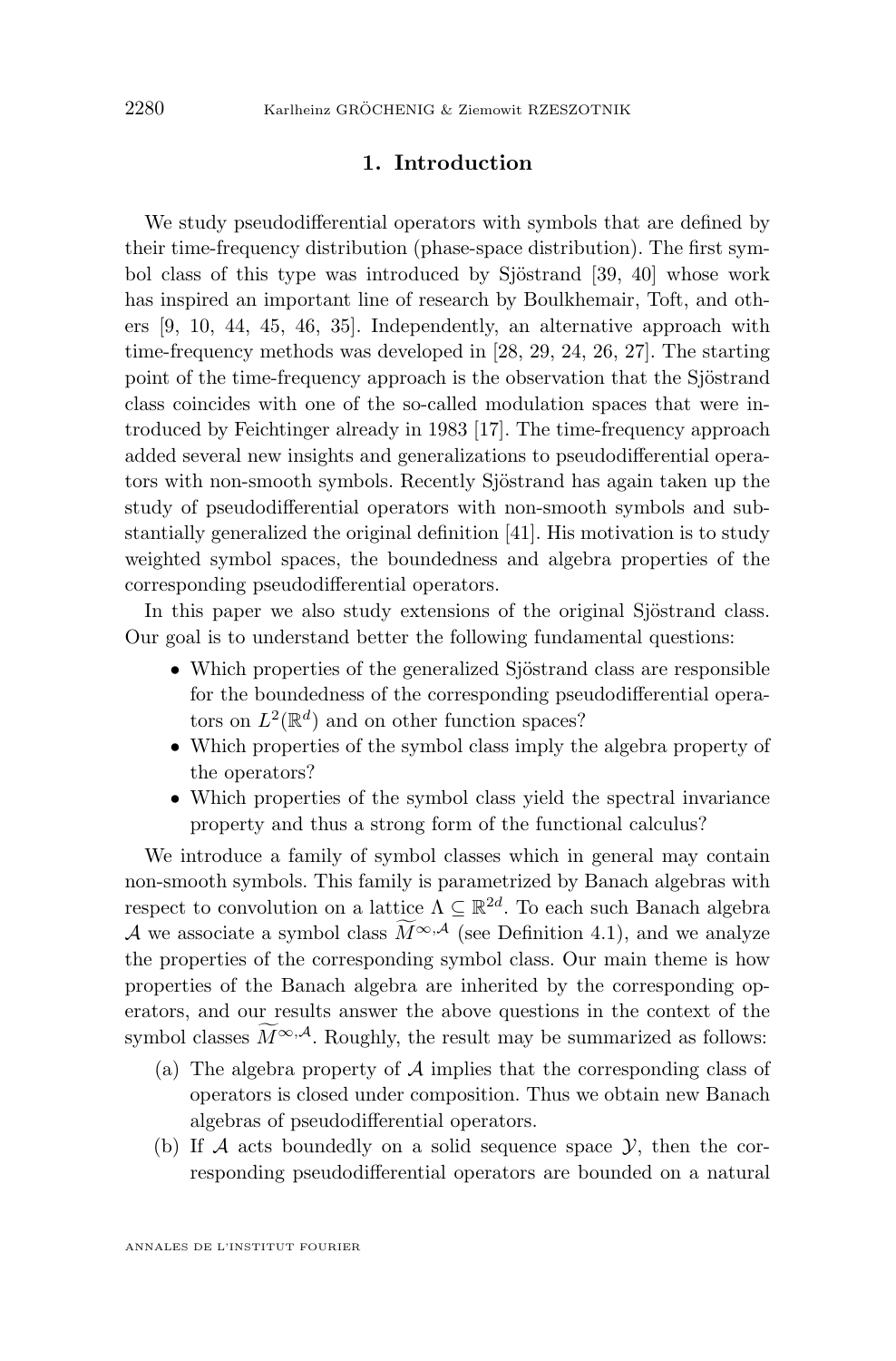function space associated to  $\mathcal{Y}$ , a so-called modulation space. In particular, we obtain the  $L^2$ -boundedness of pseudodifferential operators in this class.

(c) If  $\mathcal A$  is closed under inversion, then the corresponding class of operators is also closed under inversion. The inverse of a pseudodifferential operator in this class is again a pseudodifferential operator in this class. This type of result goes back to Beals [\[4\]](#page-34-0) and represents a strong form of functional calculus.

To be specific, we formulate a special case of our main results explicitly for the algebras  $\mathcal{A} = \ell_s^{\infty}$ , which are defined by the norm  $\|\mathbf{a}\|_{\ell_s^{\infty}} =$  $\sup_{k\in\mathbb{Z}^{2d}} |\mathbf{a}(k)| (1+|k|)^s$  (to make A into a Banach algebra, we need  $s > 2d$ ). In this case, the corresponding symbol class  $\widetilde{M}^{\infty,A}$  is defined by the norm

(1.1) 
$$
\|\sigma\|_{\widetilde{M}^{\infty,A}} := \sup_{z,\zeta \in \mathbb{R}^{2d}} |(\sigma \cdot \Phi(\cdot - z))\widetilde{\ }(\zeta)| (1 + |\zeta|)^s,
$$

(where  $\Phi$  is the Gaussian) and coincides with the standard modulation space  $M^{\infty}_{1\otimes v_s}$ .

The fundamental result concerns the almost diagonalization of operators with symbols in  $\widetilde{M}^{\infty,A}$  with respect to time-frequency shifts (phase space shifts). For  $z = (x, \xi) \in \mathbb{R}^{2d}$  let  $\pi(z)f(t) = e^{2\pi i\xi \cdot t}f(t-x)$  be the corresponding time-frequency shift.

Theorem A. — *(Almost diagonalization) Let* g *be a nonzero Schwartz function.* A symbol belongs to the class  $M^{\infty,A}$  with  $\mathcal{A} = \ell_s^{\infty}$ , if and only if

$$
|\langle \sigma^w \pi(z)g, \pi(w)g \rangle| \leq C(1+|w-z|)^{-s} \qquad \forall w, z \in \mathbb{R}^{2d}
$$

.

Remarkably, the almost diagonalization of the corresponding pseudodifferential operators characterizes the symbol class completely.

THEOREM B. — *(Boundedness)* If  $\sigma \in \widetilde{M}^{\infty,A}$ , then  $\sigma^w$  is bounded on *a whole class of distribution spaces, the so-called modulation spaces. In* particular,  $\sigma^w$  is bounded on  $L^2(\mathbb{R}^d)$ .

THEOREM C. — *(Algebra Property)* If  $\sigma_1, \sigma_2 \in \widetilde{M}^{\infty, \mathcal{A}},$  then  $\sigma_1^w \sigma_2^w = \tau^w$ *for some*  $\tau \in \widetilde{M}^{\infty,A}$ . Thus the operators with symbols in  $\widetilde{M}^{\infty,A}$  form a *Banach algebra with respect to composition.*

THEOREM D. — *(Inverse-Closedness)* If  $\sigma \in \widetilde{M}^{\infty,A}$  and  $\sigma^w$  is invertible *on*  $L^2(\mathbb{R}^d)$ , then the inverse operator  $(\sigma^w)^{-1} = \tau^w$  possesses again a symbol *in*  $\widetilde{M}^{\infty,\mathcal{A}}$ .

If the algebra  $\mathcal A$  is the convolution algebra  $\ell^1(\mathbb Z^{2d})$ , then the corresponding symbol class  $\widetilde{M}^{\infty,A}$  (defined in [4.1\)](#page-12-0) coincides with the Sjöstrand class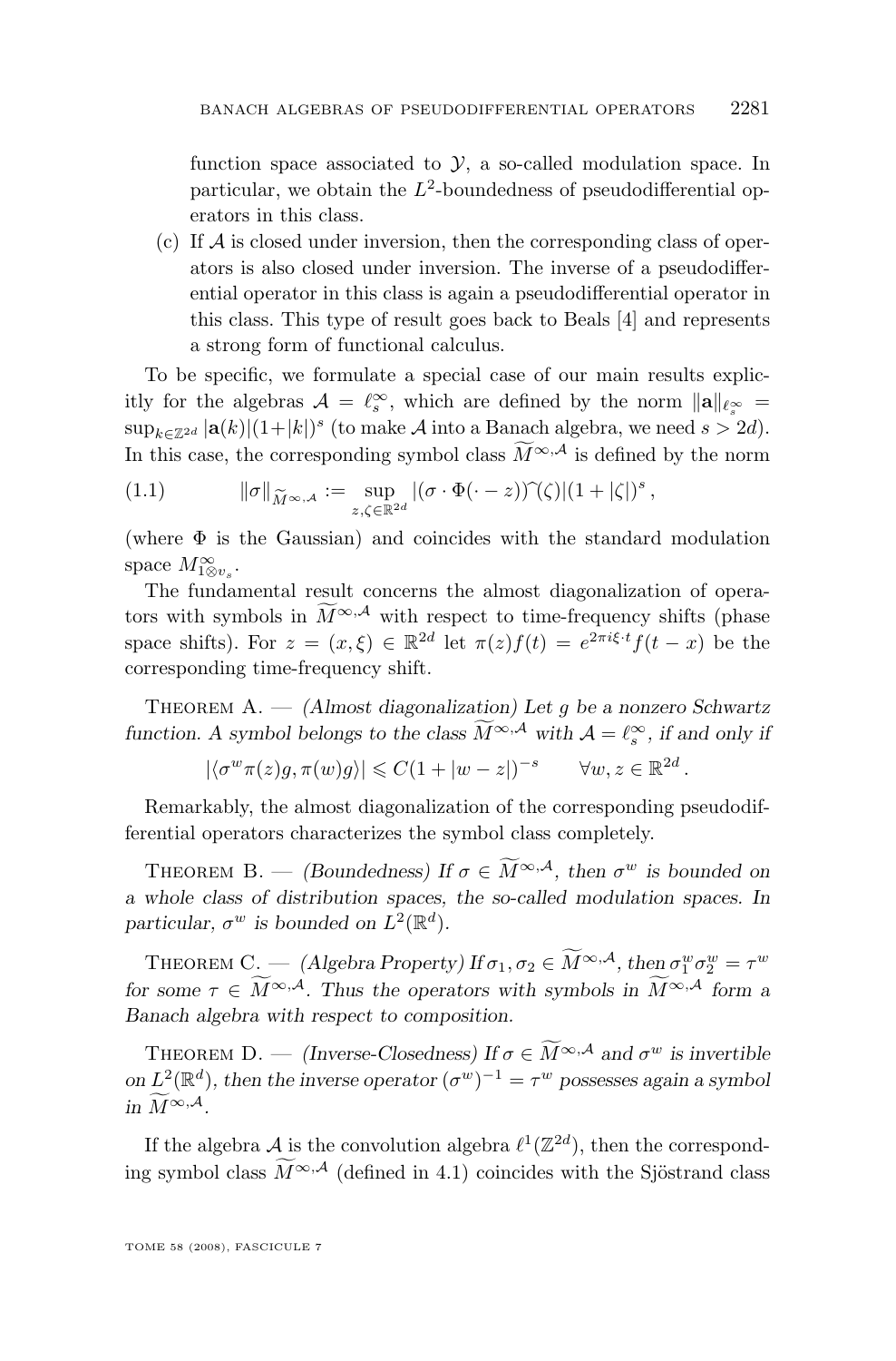$M^{\infty,1}$ , and we recover the main results of [\[39,](#page-36-0) [40\]](#page-36-0). The context of the symbol classes  $\widetilde{M}^{\infty,A}$  reveals the deeper reasons for why Sjöstrand's fundamental results hold: for instance, the  $L^2$ -boundedness of pseudodifferential operators with a symbol in  $M^{\infty,1}$  can be traced back to the convolution relation  $\ell^1 * \ell^2 \subseteq \ell^2$ . Finally, Wiener's Lemma for absolutely convergent Fourier series is at the heart of the "Wiener algebra property" of the Sjöstrand class.

The  $L^2$ -boundedness and the algebra property (Theorems B and C) can also be derived with Sjöstrand's methods. In addition, the time-frequency approach yields the boundedness on a much larger class of function and distribution spaces, the modulation spaces. These function spaces play the role of smoothness spaces in time-frequency analysis, they may be seen as the analogues of the Sobolov spaces in the classical theory. Theorem D lies deeper and requires extended use of Banach algebra concepts.

As a consequence of these theorems we will give a new treatment of the Hörmander class  $S_{0,0}^0$ . On the one hand, we will characterize  $S_{0,0}^0$  by the almost diagonalization properties with respect to time-frequency shifts, and on the other hand, we will provide a completely new proof of Beals' theorem on the inverse-closedness of  $S_{0,0}^0$  [\[4\]](#page-34-0).

As another application of our main results, we will investigate the action of pseudodifferential operators on time-frequency molecules and the almost diagonalization of pseudodifferential operators with respect to timefrequency molecules. This topic is hardly explored yet, and ours seems to be the first results in pseudodifferential operator theory.

Throughout the paper we use methods from time-frequency analysis (phase-space analysis) and Banach algebra methods. We draw on properties of the short-time Fourier transform and the Wigner distribution and the theory of the associated function spaces, the modulation spaces. For the investigation of the almost diagonalization of pseudodifferential operators we will use the well-developed theory of Gabor frames, which provide a kind of non-orthogonal phase-space expansions of distributions.The main sources are the books [\[21,](#page-35-0) [24\]](#page-35-0). Another set of tools comes from the theory of Banach algebras. The inverse-closedness as expressed in Theorem D lies quite deep and requires some new results on Banach algebras with respect to convolution. Although the proof techniques are classical, these arguments seem unusual in the theory of pseudodifferential operators; we therefore give the proofs in the Appendix.

The paper is organized as follows: In Section 2 we collect the preliminary definitions of time-frequency analysis. Section 3 presents the new Banach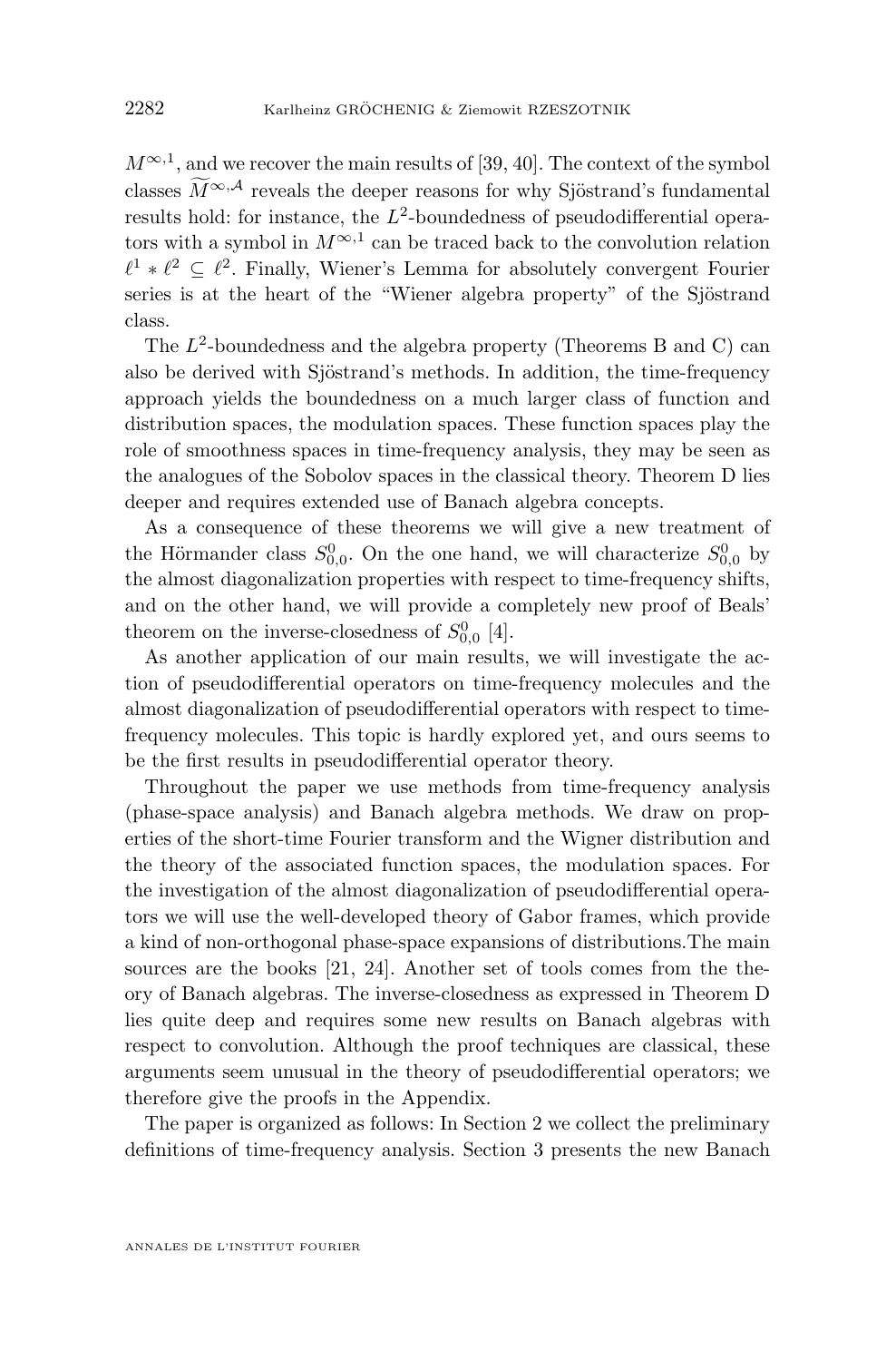<span id="page-5-0"></span>algebra results that are crucial for the main theorems. In Section 4 we introduce the generalized Sjöstrand classes and show that the corresponding pseudodifferential operators are almost diagonalized with respect to Gabor frames. In Section 5 we study the boundedness properties of these operators on modulation spaces, the algebra property, and the functional calculus. Section 6 gives an application to the Hörmander class  $S_{0,0}^0$  and a new proof of Beals' result in [\[4\]](#page-34-0). The final Section 7 is devoted to timefrequency molecules and the almost diagonalization of operators in the Sjöstrand class with respect to molecules. In the Appendix we give the proofs of the Banach algebra results of Section 3.

# **2. Preliminaries**

In this section we summarize the main definitions and results from timefrequency analysis needed here.

**Time-Frequency Shifts.** We combine time  $x \in \mathbb{R}^d$  and frequency  $\xi \in$  $\mathbb{R}^d$  into a single point  $z = (x, \xi)$  in the "time-frequency" plane  $\mathbb{R}^{2d}$ . Likewise we combine the operators of translation and modulation to a *timefrequency shift* and write

$$
\pi(z)f(t) = M_{\xi}T_{x}f(t) = e^{2\pi i\xi \cdot t}f(t - x).
$$

The *short-time Fourier transform (STFT)* of a function/distribution f on  $\mathbb{R}^d$  with respect to a window g is defined by

$$
V_g f(x,\xi) = \int_{\mathbb{R}^d} f(t) \overline{g(t-x)} e^{-2\pi i t \cdot \xi} dt
$$
  
=  $\langle f, M_{\xi} T_x g \rangle = \langle f, \pi(z) g \rangle.$ 

The short-time Fourier transform of a symbol  $\sigma(x,\xi)$ , for  $x,\xi \in \mathbb{R}^d$ , is a function on  $\mathbb{R}^{4d}$  and will be denoted by  $\mathcal{V}_{\Phi}\sigma(z,\zeta)$  for  $z,\zeta \in \mathbb{R}^{2d}$  in order to distinguish it from the STFT of a function on  $\mathbb{R}^d$ .

To compare STFTs with respect to different windows, we will make use of the pointwise estimate

(2.1) 
$$
|V_h f(z)| \leq |\langle k, g \rangle|^{-1} (|V_g f| * |V_h k|)(z).
$$

which holds under various assumptions on  $f, g, h, k$ , see e.g. [\[24,](#page-35-0) Lemma 11.3.3].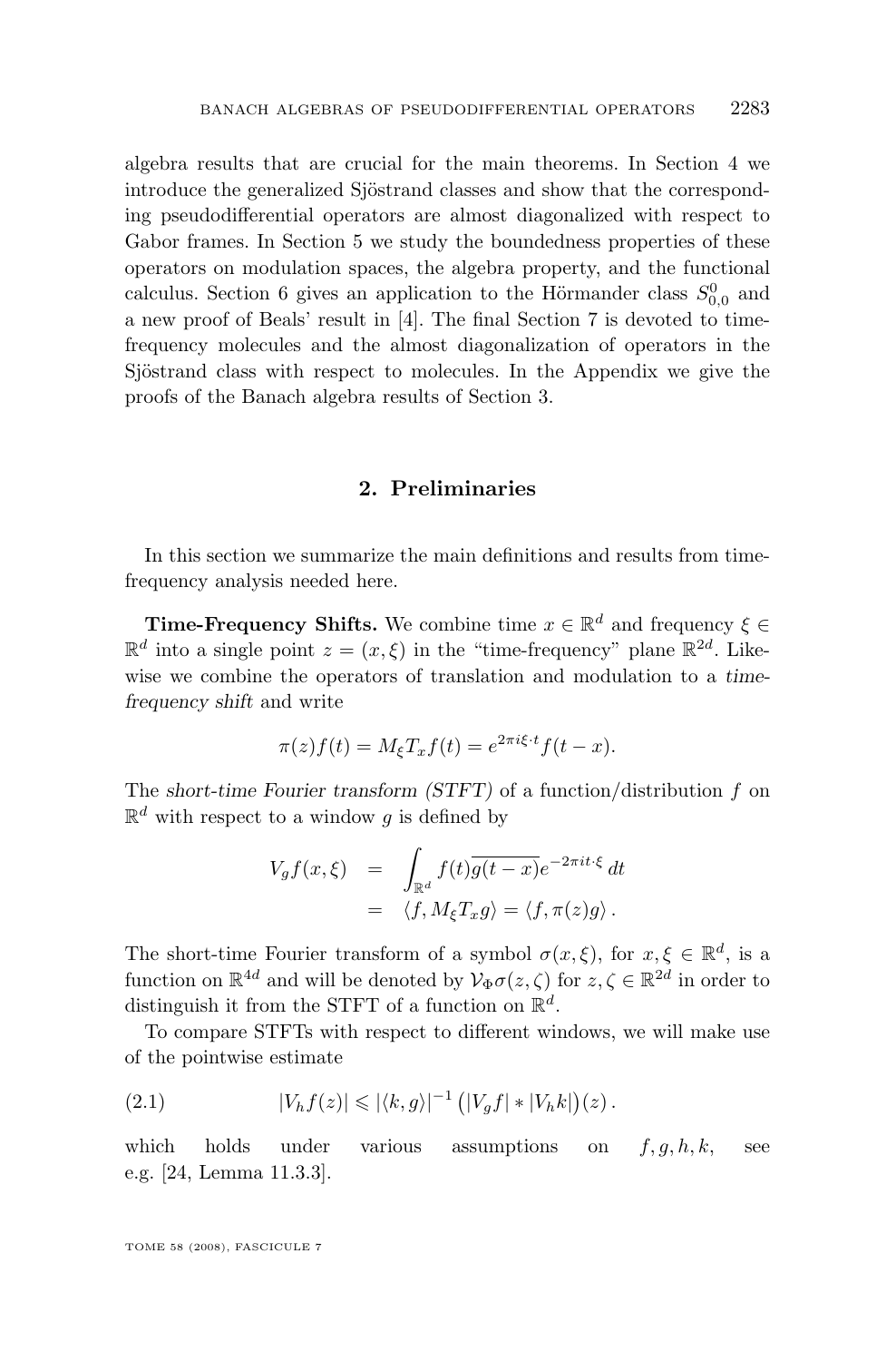<span id="page-6-0"></span>**Modulation Spaces.** Let  $\varphi(t) = e^{-\pi t \cdot t}$  be the Gaussian. Then the modulation space  $M_{m}^{p,q}(\mathbb{R}^{d}), 1 \leqslant p, q \leqslant \infty$  is defined by measuring the norm of the STFT in the weighted space  $L_m^{p,q}(\mathbb{R}^{2d})$ , that is

$$
||f||_{M_m^{p,q}(\mathbb{R}^d)} = ||V_{\varphi}f||_{L_m^{p,q}(\mathbb{R}^{2d})} = \left(\int_{\mathbb{R}^d} \left(\int_{\mathbb{R}^d} |V_{\varphi}f(x,\xi)|^p m(x,\xi)^p dx\right)^{q/p} d\xi\right)^{1/q}.
$$

One of the basic results about modulation spaces is the independence of this definition from the particular test function chosen in the short-time Fourier transform. Precisely, if the weight satisfies the condition  $m(z_1 + z_2) \leq$  $Cv(z_1)m(z_2)$  for  $z_1, z_2 \in \mathbb{R}^{2d}$  and some submultiplicative function v, and if  $g \in M_v^1(\mathbb{R}^d), g \neq 0$ , i.e.,  $\int_{\mathbb{R}^{2d}} |V_{\varphi}g(z)| v(z) dz < \infty$ , then  $||V_g f||_{L_m^{p,q}}$  is an equivalent norm on  $M_{m}^{p,q}$  [\[24,](#page-35-0) Thm. 11.3.7].

We shall be mainly concerned with the space  $M^{\infty,q}_{1\otimes v}(\mathbb{R}^{2d})$ . For weights v of polynomial growth  $(v(\zeta) = \mathcal{O}(|\zeta|^N)$  for some  $N > 0$ ) the space  $M_{1\otimes v}^{\infty,q}(\mathbb{R}^{2d})$ consists of all  $\sigma \in \mathcal{S}'(\mathbb{R}^{2d})$  such that the norm

$$
(2.2) \qquad \|\sigma\|_{M^{\infty,q}_{1\otimes v}(\mathbb{R}^{2d})} = \bigg(\int_{\mathbb{R}^{2d}} \bigg(\operatorname{ess} \operatorname{sup}_{z \in \mathbb{R}^{2d}} |\mathcal{V}_{\Phi}\sigma(z,\zeta)| \, v(\zeta)\bigg)^q d\zeta\bigg)^{\frac{1}{q}}
$$

is finite. For  $q = \infty$ , the norm is given by

$$
\|\sigma\|_{M^{\infty,\infty}_{1\otimes v}(\mathbb{R}^{2d})}=\operatorname*{ess\,sup}_{\zeta\in\mathbb{R}^{2d}}\,\operatorname*{ess\,sup}_{z\in\mathbb{R}^{2d}}|\mathcal{V}_{\Phi}\sigma(z,\zeta)|\,v(\zeta).
$$

For the specific weight  $v_s(\zeta) = \langle \zeta \rangle^s = (1 + |\zeta|^2)^{\frac{s}{2}}, s \geq 0$ , the space  $M^{\infty,q}_{1\otimes v_s}(\mathbb{R}^{2d})$  shall be denoted by  $M^{\infty,q}_{1\otimes\langle\cdot\rangle^s}(\mathbb{R}^{2d})$ . Also, the space  $M^{p,p}_m$  shall be denoted by  $M_m^p$ .

**Weyl Calculus.** The *Wigner distribution* of  $f, g \in L^2(\mathbb{R}^d)$  is defined as

$$
W(f,g)(x,\xi) = \int_{\mathbb{R}^d} f\left(x + \frac{t}{2}\right) \overline{g\left(x - \frac{t}{2}\right)} e^{-2\pi i t \cdot \xi} dt.
$$

The Weyl transform  $\sigma^w$  of a symbol  $\sigma \in \mathcal{S}'(\mathbb{R}^{2d})$  is defined by the sesquilinear form

(2.3) 
$$
\langle \sigma^w f, g \rangle = \langle \sigma, W(g, f) \rangle \qquad f, g \in \mathcal{S}(\mathbb{R}^d).
$$

Usually, the Weyl transform is defined by the integral operator

(2.4) 
$$
\sigma^w f(x) = \int_{\mathbb{R}^d} \sigma\left(\frac{x+y}{2}, \xi\right) e^{2\pi i (x-y)\cdot \xi} f(y) \, dyd\xi,
$$

but this definition is somewhat restrictive, and we will not need this particular formula.

The composition of two Weyl transforms defines a twisted product between symbols via

$$
\sigma^w \tau^w = (\sigma \sharp \tau)^w,
$$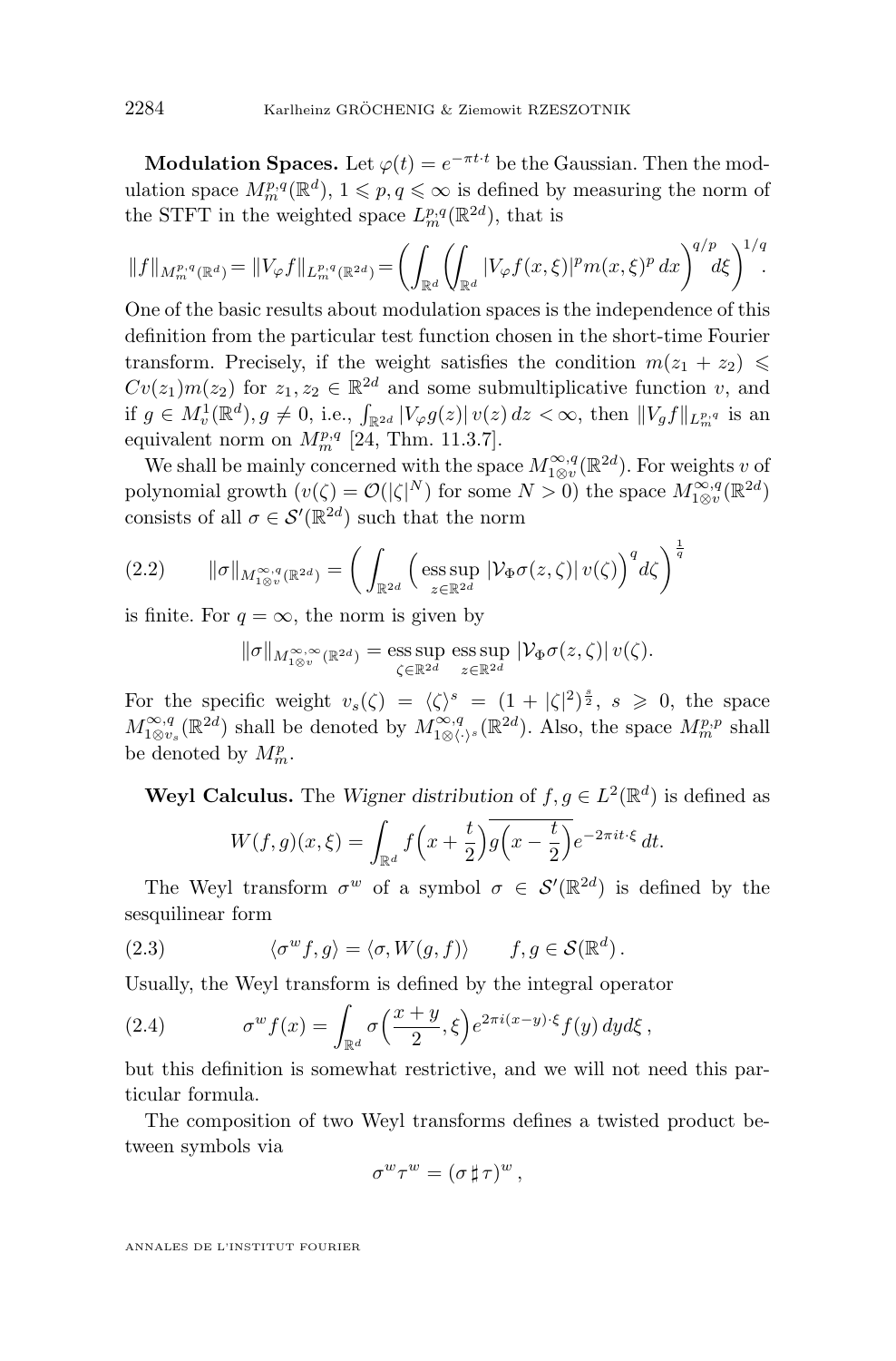<span id="page-7-0"></span>Usually the analysis of the twisted product is based on the formula [\[21,](#page-35-0) [33\]](#page-35-0)

 $(\sigma \sharp \tau) (x,\xi) = \int_{\mathbb{R}^d}$ Z  $\mathbb{R}^d$  $\overline{a}$  $\mathbb{R}^d$ Z  $\int_{\mathbb{R}^d} \sigma(u,\zeta) \tau(v,\eta) \, e^{4\pi i [(x-u)\cdot (\xi-\eta) - (x-v)\cdot (\xi-\zeta)]} \, du dv d\eta d\zeta \, ,$ 

but it is a distinctive feature of our approach that we will not need the explicit formula.

# **3. Discrete Banach Algebras**

In this section we present the necessary Banach algebra methods. We have not found them in the literature, and will give the proofs in the appendix.

Throughout this section  $\mathcal A$  denotes a solid involutive Banach algebra with respect to convolution and indexed by a discrete subgroup  $\Lambda$  of  $\mathbb{R}^d$  (in the remaining parts of the paper  $\Lambda \subset \mathbb{R}^{2d}$ . The elements of  $\mathcal A$  are sequences  $\mathbf{a}(\lambda), \lambda \in \Lambda$ , where  $\Lambda = A\mathbb{Z}^d$  is a discrete subgroup of full rank (a lattice) in  $\mathbb{R}^d$  (thus det  $A \neq 0$ ). The involution is defined as  $\mathbf{a}^*(\lambda) = \overline{\mathbf{a}(-\lambda)}$ . The norm of A satisfies the usual inequalities  $\|\mathbf{a}^*\|_{\mathcal{A}} \leq \|\mathbf{a}\|_{\mathcal{A}}$  and

(3.1) 
$$
\|\mathbf{a} * \mathbf{b}\|_{\mathcal{A}} \le \|\mathbf{a}\|_{\mathcal{A}} \|\mathbf{b}\|_{\mathcal{A}} \quad \text{for all } \mathbf{a}, \mathbf{b} \in \mathcal{A}.
$$

Furthermore, the solidity of A says that if  $|\mathbf{a}(\lambda)| \leqslant |\mathbf{b}(\lambda)|$  for all  $\lambda \in \Lambda$  and  $\mathbf{b} \in \mathcal{A}$ , then also  $\mathbf{a} \in \mathcal{A}$  and  $\|\mathbf{a}\|_{\mathcal{A}} \le \|\mathbf{b}\|_{\mathcal{A}}$ .

Due to the solidity, we may assume without loss of generality that the standard sequences  $\delta_{\lambda}$  defined by  $\delta_{\lambda}(\mu) = 1$  for  $\lambda = \mu$  and  $\delta_{\lambda}(\mu) = 0$  for  $\lambda \neq \mu$  belong to A, otherwise we switch to the sublattice  $\Lambda' = {\lambda \in \Lambda : \Lambda'}$  $\delta_{\lambda} \in \mathcal{A}$ .

The solidity is a strong assumption, as is demonstrated by the following result.

Theorem 3.1. — *Let* A *be an involutive Banach algebra with respect to convolution over a lattice*  $\Lambda \subset \mathbb{R}^d$ . If A is solid, then A is continuously *embedded in*  $\ell^1(\Lambda)$ *.* 

Thus  $\ell^1(\Lambda)$  is the maximal solid convolution algebra on the discrete group Λ.

*Example 3.2.* — Let v be a non-negative function on  $\Lambda$  and let  $\ell_v^q(\Lambda)$  be defined by the norm  $\|\mathbf{a}\|_{\ell^q_v} = \|\mathbf{a}v\|_q$ . Then  $\ell^1_v(\Lambda)$  is a Banach algebra if and only if  $v(\lambda + \mu) \leqslant C v(\lambda)v(\mu), \lambda, \mu \in \Lambda$  (*v* is submultiplicative), and  $\ell_v^{\infty}(\Lambda)$  is a Banach algebra, if and only if  $v^{-1} * v^{-1} \leqslant C v^{-1}$  (*v* is subconvolutive) [\[14\]](#page-34-0). The standard family of weights is given as  $\langle \lambda \rangle^s$ , where  $\langle \lambda \rangle = \sqrt{1 + |\lambda|^2}$ . The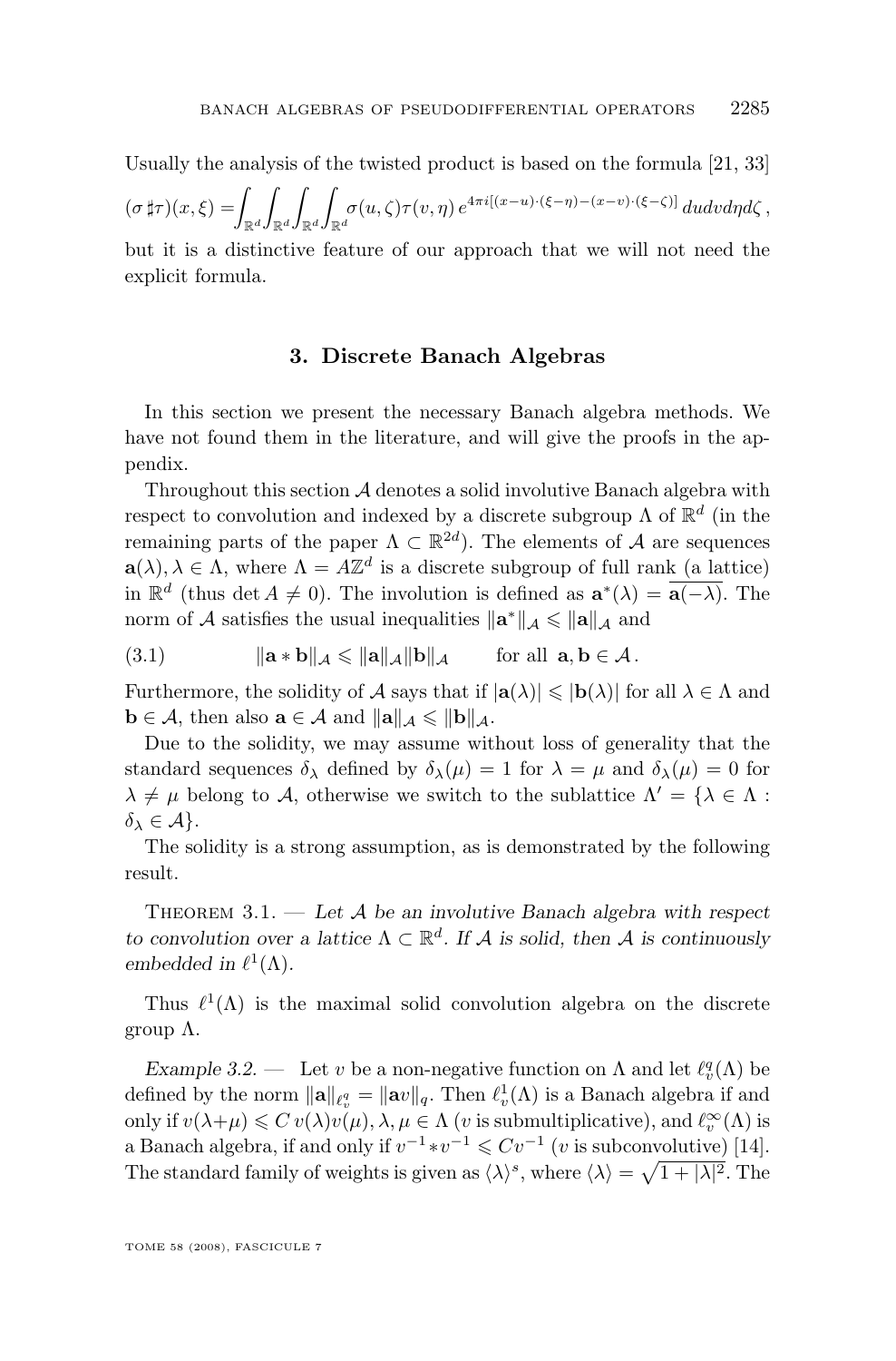<span id="page-8-0"></span>corresponding solid Banach algebras are  $\ell^1_{\langle \cdot \rangle^s}(\Lambda)$ , for  $s \geq 0$  and  $\ell^{\infty}_{\langle \cdot \rangle^s}(\Lambda)$ , for  $s > d$ .

Another example of a solid Banach algebra is the so-called Krein algebra  $\ell^1(\Lambda) \cap \ell^2_{d/2}(\Lambda)$  with the norm  $||\mathbf{a}||_1 + \left(\sum_{\lambda \in \Lambda} |a_\lambda|^2 |\lambda|^d\right)^{1/2}$ , see [\[11\]](#page-34-0).

For certain weight sequences v the weighted  $\ell^q$ -space  $\ell^q_v(\Lambda)$  is also a convolution algebra, see [\[14\]](#page-34-0).

To every solid Banach algebra under convolution we can attach a Banach algebra of matrices. Indeed, using an idea of Baskakov [\[3\]](#page-34-0), we define an algebra of matrices that are "dominated by convolution operators in  $\mathcal{A}$ ".

DEFINITION 3.3. — Let A be a matrix on  $\Lambda$  with entries  $a_{\lambda\mu}$ , for  $\lambda, \mu \in$  $\Lambda$ , and let  $\mathbf{d}_A$  be the sequence with entries  $\mathbf{d}_A(\mu)$  defined by

(3.2) 
$$
\mathbf{d}_A(\mu) = \sup_{\lambda \in \Lambda} |a_{\lambda,\lambda-\mu}|.
$$

We say that the matrix A belongs to  $C_A$ , if  $d_A$  belongs to A. The norm in  $\mathcal{C}_{\mathcal{A}}$  *is given by* 

(3.3) 
$$
||A||_{\mathcal{C}_{\mathcal{A}}} = ||\mathbf{d}_{A}||_{\mathcal{A}}.
$$

Note that  $d_A(\mu)$  is the supremum of the entries in the  $\mu$ -th diagonal of A, thus the  $C_A$ -norm describes a form of the off-diagonal decay of a matrix.

We first list some elementary properties of  $\mathcal{C}_A$ .

Lemma 3.4. — *Assume that* A *is a solid Banach algebra under convolution. Then:*

- (i) C<sup>A</sup> *is a Banach algebra under matrix multiplication (or equivalently, the composition of the associated operators).*
- (ii) *Let* Y *be a solid Banach space of sequences on* Λ*. If* A *acts boundedly on a solid space*  $\mathcal Y$  *by convolution*  $(\mathcal A * \mathcal Y \subseteq \mathcal Y)$ *, then*  $\mathcal C_{\mathcal A}$  *acts boundedly on* Y*, i.e.,*

(3.4) 
$$
\|A\mathbf{c}\|_{\mathcal{Y}} \leq \|A\|_{\mathcal{C}_{\mathcal{A}}} \|\mathbf{c}\|_{\mathcal{Y}} \quad \text{for all } A \in \mathcal{C}_{\mathcal{A}}, \mathbf{c} \in \mathcal{Y}.
$$

(iii) In particular, since  $A \subseteq \ell^1(\Lambda)$ , we may identify  $C_A$  as a (Banach) subalgebra of  $\mathcal{B}(\ell^2(\Lambda))$ .

*Proof.* — (i) Let  $A = (a_{\lambda\mu})$ ,  $B = (b_{\lambda\mu}) \in C_A$ , then by definition  $|a_{\lambda\mu}| =$  $|a_{\lambda,\lambda-(\lambda-\mu)}|\leqslant d_A(\lambda-\mu)$ . Consequently matrix multiplication is dominated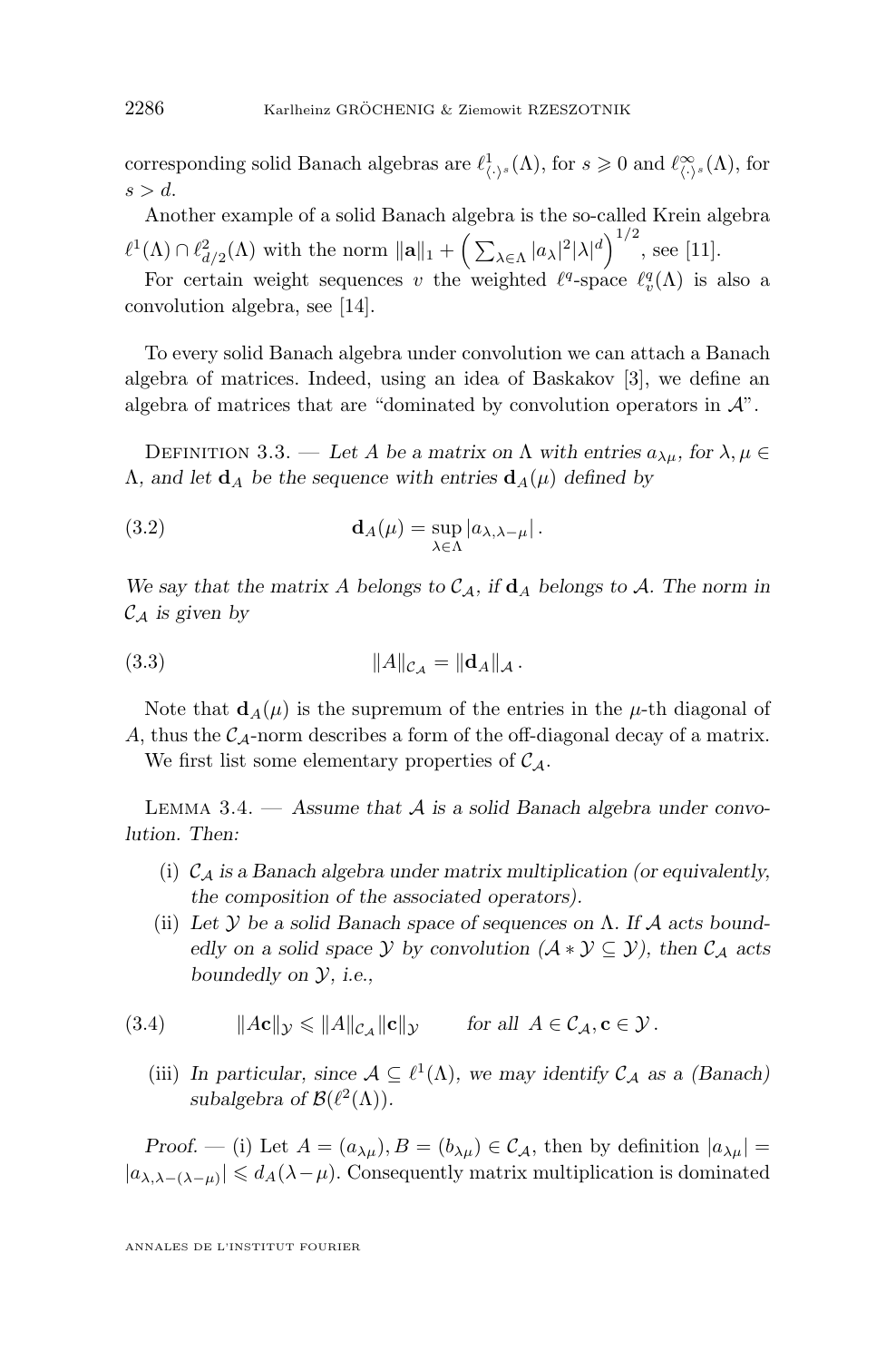by convolution in the sense that

$$
\begin{array}{rcl} |(AB)_{\lambda,\lambda-\mu}| & \leqslant & \sum_{\nu\in\Lambda} |a_{\lambda\nu}| \, |b_{\nu,\lambda-\mu}| \\ & \leqslant & \sum_{\nu\in\Lambda} \mathbf{d}_A(\lambda-\nu) \, \mathbf{d}_B(\nu-(\lambda-\mu)) \\ & = & (\mathbf{d}_A * \mathbf{d}_B)(\mu) \,, \end{array}
$$

and so  $\mathbf{d}_{AB}(\mu) = \sup_{\lambda \in \Lambda} |(AB)_{\lambda,\lambda-\mu}| \leqslant (\mathbf{d}_A * \mathbf{d}_B)(\mu)$ . Since  $\mathbf{d}_A, \mathbf{d}_B \in \mathcal{A}$ and A is a Banach algebra under convolution, we find that

$$
||AB||_{\mathcal{C}_{\mathcal{A}}} = ||\mathbf{d}_{AB}||_{\mathcal{A}} \leq ||\mathbf{d}_{A} * \mathbf{d}_{B}||_{\mathcal{A}} \leq ||\mathbf{d}_{A}||_{\mathcal{A}} ||\mathbf{d}_{B}||_{\mathcal{A}} = ||A||_{\mathcal{C}_{\mathcal{A}}} ||B||_{\mathcal{C}_{\mathcal{A}}}.
$$

(ii) Since  $|a_{\lambda\mu}| \leq \mathbf{d}_A(\lambda - \mu)$ , we obtain the pointwise inequality

$$
|A\mathbf{c}(\lambda)| = \Big|\sum_{\mu \in \Lambda} a_{\lambda\mu} \mathbf{c}(\mu)\Big| \leq \sum_{\mu \in \Lambda} \mathbf{d}_A(\lambda - \mu) |\mathbf{c}(\mu)| = (\mathbf{d}_A * |\mathbf{c}|)(\lambda).
$$

Using the hypothesis on  $\mathcal{Y}$ , we conclude that

$$
||A\mathbf{c}||_{\mathcal{Y}} \leq ||\mathbf{d}_{A} * |\mathbf{c}| ||_{\mathcal{Y}} \leq ||\mathbf{d}_{A}||_{\mathcal{A}} || |\mathbf{c}| ||_{\mathcal{Y}} = ||A||_{\mathcal{C}_{\mathcal{A}}} ||\mathbf{c}||_{\mathcal{Y}},
$$

since  $\mathcal Y$  is solid and  $\mathcal A$  acts on  $\mathcal Y$  by convolution.

(iii) follows by choosing  $\mathcal{Y} = \ell^2(\Lambda)$  and by Young's inequality  $\ell^1(\Lambda)$  \*  $\ell^2(\Lambda) \subseteq \ell^2$  $(\Lambda)$ .

Whereas  $A$  is a commutative Banach algebra,  $C_A$  is highly non-commutative, the transition from  $A$  to  $C_A$  can be thought of as a non-commutative extension of convolution algebras of sequences on  $\Lambda$ .

One of the main questions about the matrix algebra  $\mathcal{C}_{\mathcal{A}}$  is whether the inverse of a matrix in  $\mathcal{C}_{\mathcal{A}}$  is again in  $\mathcal{C}_{\mathcal{A}}$ , or in other words, we ask whether the off-diagonal decay described by  $A$  is preserved under inversion.

We recall the following definition. Let  $A \subseteq B$  be two Banach algebras with a common unit element. Then A is *inverse-closed* in  $\mathcal{B}$ , if  $\mathbf{a} \in \mathcal{A}$  and  $\mathbf{a}^{-1} \in \mathcal{B}$  implies that  $\mathbf{a}^{-1} \in \mathcal{A}$ .

In the following, we identify an element  $\mathbf{a} \in \mathcal{A} \subseteq \ell^1(\Lambda)$  with the corresponding convolution operator  $C_a \mathbf{b} = \mathbf{a} * \mathbf{b}$ . In this way, we may treat A as a Banach subalgebra of  $\mathcal{B}(\ell^2(\Lambda))$ , the algebra of bounded operators on  $\ell^2(\Lambda)$ .

The following theorem gives a complete characterization of when the noncommutative extension  $\mathcal{C}_{\mathcal{A}}$  is inverse-closed in  $\mathcal{B}(\ell^2(\Lambda))$ . For  $\mathcal{A} = \ell_v^1(\mathbb{Z}^d)$ and  $\mathcal{A} = \ell_v^{\infty}(\mathbb{Z}^d)$  this characterization is due to Baskakov [\[3\]](#page-34-0). Our formulation is new and reveals more clearly what the main conditions are. Recall that the spectrum  $\hat{\mathcal{A}}$  of a commutative Banach algebra  $\mathcal A$  consists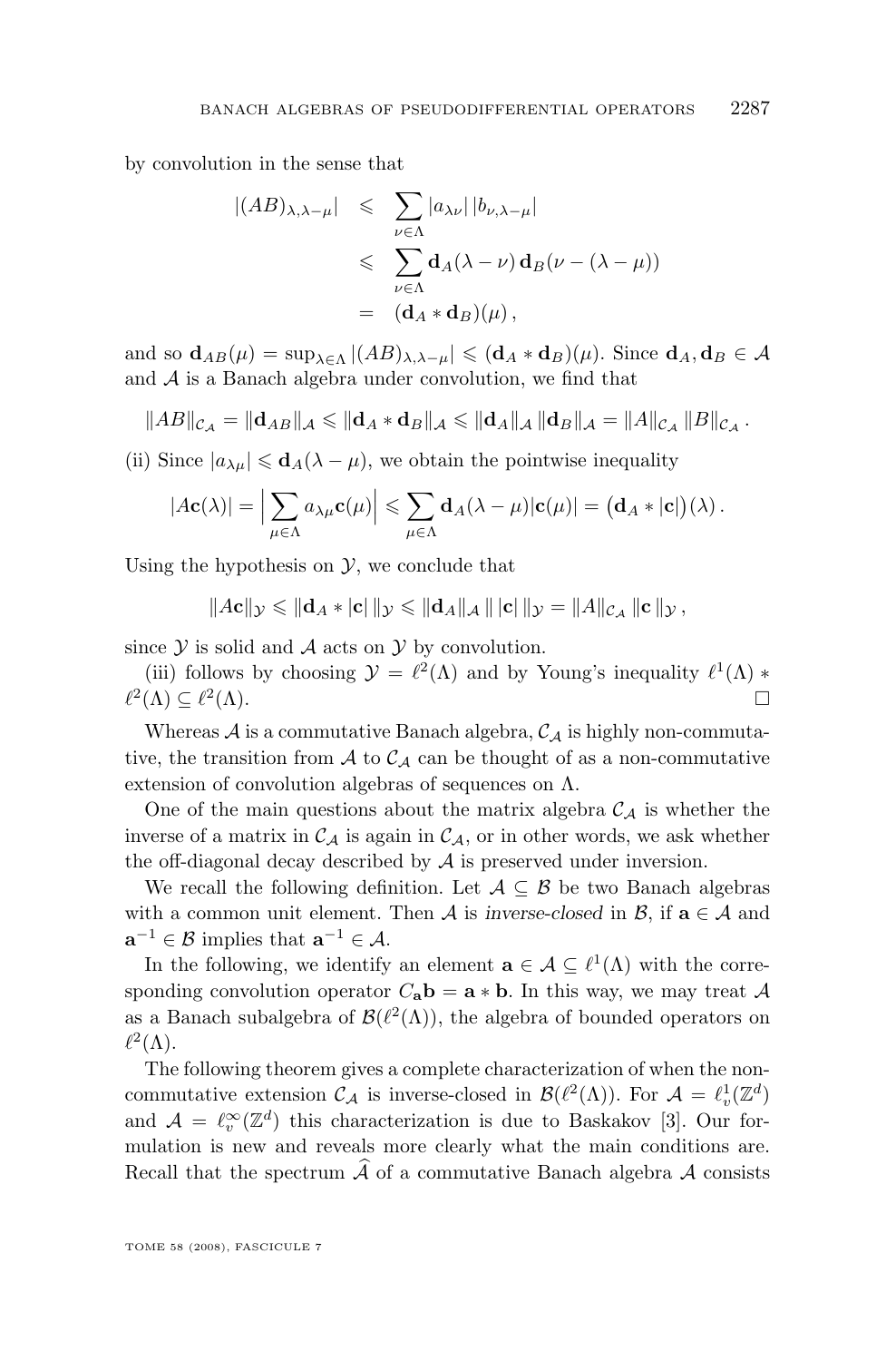<span id="page-10-0"></span>of all multiplicative linear functionals on  $A$ . We denote the standard basis of  $\ell^2(\Lambda)$  by  $\delta_{\lambda}, \lambda \in \Lambda$ .

The following theorem is crucial for the functional calculus of pseudodifferential operators.

THEOREM 3.5.  $-$  *Assume that A is a solid convolution algebra of se*quences on a lattice  $\Lambda \subset \mathbb{R}^d$ . Then the following are equivalent:

- (i) A is inverse-closed in  $\mathcal{B}(\ell^2)$ .
- (ii)  $C_A$  *is inverse-closed in*  $\mathcal{B}(\ell^2)$ *.*
- (iii) The spectrum  $\widehat{\mathcal{A}} \simeq \mathbb{T}^d$ .
- (iv) The weight  $\omega(\lambda) = ||\delta_{\lambda}||_{\mathcal{A}}$  satisfies the GRS-condition

$$
\lim_{n \to \infty} \omega(n\lambda)^{1/n} = 1
$$

*for all*  $\lambda \in \Lambda$ *.* 

The main point of condition (iv) is that we have an easy condition to check whether the non-commutative matrix algebra  $C_A$  is inverse-closed in  $\mathcal{B}(\ell^2)$ . We defer the proof of this theorem to the appendix, because this paper is on pseudodifferential operators and Banach algebras are only a tool. The proof is an extension and re-interpretation of Baskakov's argument.

*Example 3.6. —* By a theorem of Gelfand, Raikov, and Shilov [\[23\]](#page-35-0), the weighted convolution algebra  $\ell_v^1(\Lambda)$  is inverse-closed in  $\mathcal{B}(\ell^2(\Lambda))$ , if and only if the weight v satisfies the (so-called GRS) condition  $\lim_{n\to\infty} v(n\lambda)^{1/n} = 1$ for all  $\lambda \in \Lambda$ . Thus Theorem 3.5 implies that the non-commutative matrix algebra  $\mathcal{C}_{\ell^1_v(\Lambda)}$  is inverse-closed in  $\mathcal{B}(\ell^2(\Lambda))$ , if and only if the weight satisfies the GRS-condition. This is the result of Baskakov [\[3\]](#page-34-0). Since the polynomial weight  $\langle \lambda \rangle^s$  satisfies the GRS-condition when  $s \geq 0$ , the algebras  $\ell^1_{\langle \cdot \rangle^s}(\Lambda)$ and  $\mathcal{C}_{\ell^1_{\langle \cdot \rangle^s}(\Lambda)}$  are inverse-closed for  $s \geq 0$ . Similarly, the algebras  $\ell_v^{\infty}(\Lambda)$  and  $\mathcal{C}_{\ell_{\infty}^{\infty}(\Lambda)}$  are inverse-closed if v satisfies the GRS-condition and  $v^{-1} \in \ell^{1}(\Lambda)$ . Therefore the standard algebras  $\ell^{\infty}_{\langle \cdot \rangle^s}(\Lambda)$  and  $\mathcal{C}_{\ell^{\infty}_{\langle \cdot \rangle^s}(\Lambda)}$  (the Jaffard class) are inverse-closed for  $s > d$ , see [\[34,](#page-35-0) [3,](#page-34-0) [30\]](#page-35-0).

As a consequence of Theorem 3.5 we draw the following.

COROLLARY 3.7 (Spectral Invariance). — Assume that  $\widehat{\mathcal{A}} \simeq \mathbb{T}^d$ . Then

(3.5) 
$$
Sp_{\mathcal{B}(\ell^2)}(A) = Sp_{\mathcal{C}_{\mathcal{A}}}(A) \quad \text{for all } A \in \mathcal{C}_{\mathcal{A}}.
$$

*Moreover, if* A *acts boundedly on a solid sequence space* Y*, then*

(3.6) 
$$
\mathrm{Sp}_{\mathcal{B}(\mathcal{Y})}(A) \subseteq \mathrm{Sp}_{\mathcal{B}(\ell^2)}(A) = \mathrm{Sp}_{\mathcal{C}_\mathcal{A}}(A) \quad \text{for all } A \in \mathcal{C}_\mathcal{A}.
$$

*Proof.* — The spectral identity (3.5) is just a reformulation of the fact that  $\mathcal{C}_{\mathcal{A}}$  is inverse-closed in  $\mathcal{B}(\ell^2)$ . If  $A \in \mathcal{C}_{\mathcal{A}}$  is invertible on  $\ell^2$ , then also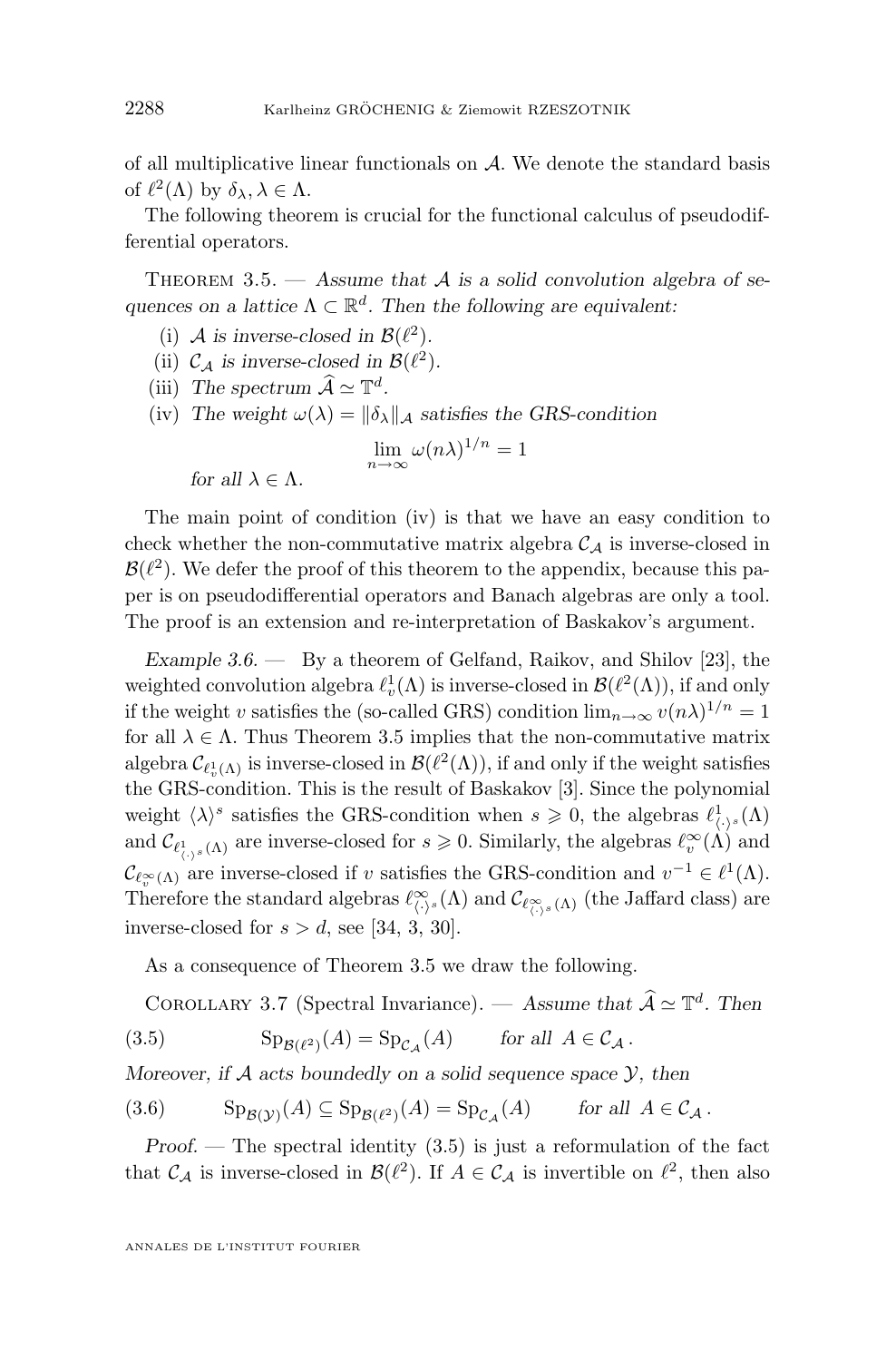$A^{-1} \in \mathcal{C}_{\mathcal{A}}$ . Thus by Lemma [3.4](#page-8-0)  $A^{-1}$  is bounded on  $\mathcal{Y}$ . Consequently, if  $\lambda \notin \mathrm{Sp}_{\mathcal{B}(\ell^2)}(A)$ , then  $\lambda \notin \mathrm{Sp}_{\mathcal{B}(\mathcal{Y})}$ , which is the inclusion [\(3.6\)](#page-10-0).

### **4. Almost diagonalization**

In this section we introduce the general symbol classes  $\widetilde{M}^{\infty,A}$  that are parametrized by a solid convolution algebra  $A$ . The main result explains how pseudodifferential operators with symbols in  $\widetilde{M}^{\infty,A}$  are almost diagonalized.

In order to define the symbol classes we recall the basic information about amalgam spaces and Gabor frames. The definitions are adapted to our needs, for the general theory of amalgam spaces we refer to [\[22,](#page-35-0) [16\]](#page-34-0), for Gabor frames to [\[24,](#page-35-0) [12\]](#page-34-0).

**Amalgam spaces.** Fix a Banach algebra A of sequences on a lattice  $\Lambda \subseteq \mathbb{R}^{2d}$  and a relatively compact fundamental domain C containing the origin. We say that a function  $F \in L^{\infty}_{loc}(\mathbb{R}^{2d})$  belongs to the associated amalgam space  $W(\mathcal{A})$ , if the sequence **a** of local suprema

$$
\mathbf{a}(\lambda) = \operatorname*{ess\,sup}_{\zeta \in \lambda + C} F(\zeta)
$$

belongs to A. The norm on  $W(A)$  is given by  $||F||_{W(A)} = ||\mathbf{a}||_{A}$ . For completeness we mention that this definition is independent of the lattice Λ and the fundamental domain C. We will use frequently that  $W(\mathcal{A})$  is an involutive Banach algebra with respect to convolution on  $\mathbb{R}^{2d}$  [\[15\]](#page-34-0).

**Gabor Frames.** Let  $\Lambda = A\mathbb{Z}^{2d}$  be a lattice with  $|\det A| < 1$ . We say that a set  $\mathcal{G}(g,\Lambda) = {\pi(\lambda)g : \lambda \in \Lambda}$  forms a tight Gabor frame (with constant 1) for  $L^2(\mathbb{R}^d)$  if

(4.1) 
$$
||f||_2^2 = \sum_{\lambda \in \Lambda} |\langle f, \pi(\lambda)g \rangle|^2 \quad \text{for all } f \in L^2(\mathbb{R}^d).
$$

As a consequence every  $f \in L^2(\mathbb{R}^d)$  possesses the *tight frame expansion* 

$$
f = \sum_{\lambda \in \Lambda} \langle f, \pi(\lambda)g \rangle \pi(\lambda)g,
$$

with unconditional convergence in  $L^2(\mathbb{R}^d)$ .

In our considerations it will be important to use a frame with a window g that satisfies an additional assumption  $V_g g \in W(\mathcal{A})$ . We will take the existence of a tight frame with  $V_g g \in W(\mathcal{A})$  for granted and will not worry about the subtle existence problem. It is known that tight Gabor frames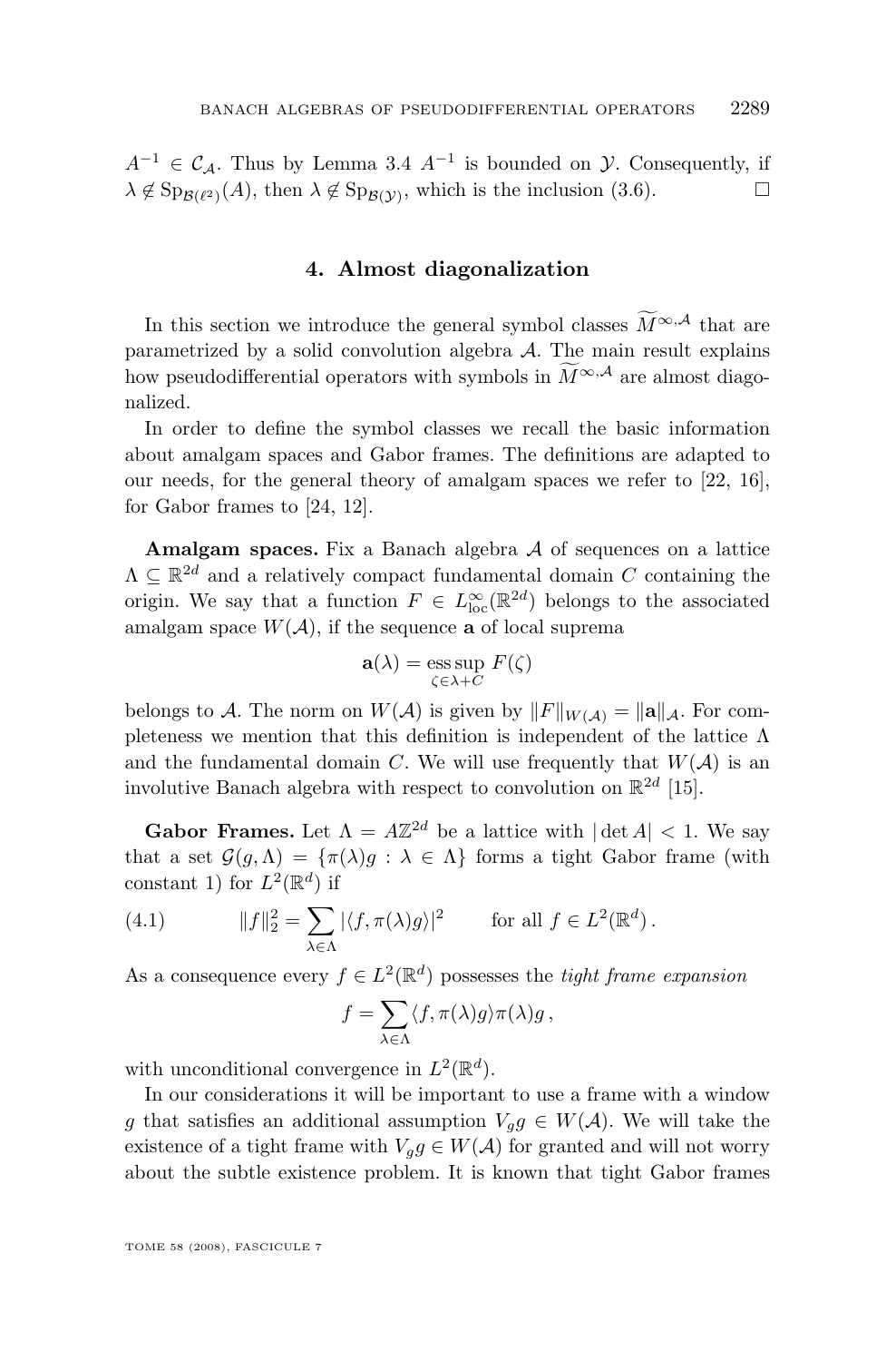<span id="page-12-0"></span>with  $g \in L^2(\mathbb{R}^d)$  exist for every lattice  $\Lambda = A\mathbb{Z}^{2d}$  with  $|\det A| < 1$  [\[5\]](#page-34-0). If  $\Lambda = \alpha \mathbb{Z}^d \times \beta \mathbb{Z}^d$  and  $\alpha \beta < 1$  (or the symplectic image of such a lattice), then for every  $\delta > 0, 0 < b < 1$  there exist tight Gabor frames with  $|V_g(q(z))| \leq$  $Ce^{-\delta |z|^b}$  (e.g., [\[30\]](#page-35-0)).

**Symbol Classes.** Now we define a new family of symbol classes. As in [\[26\]](#page-35-0) the grand symbol  $\mathcal{G}(\sigma)$  of a symbol  $\sigma$  is given by

$$
\mathcal{G}(\sigma)(\zeta) := \underset{z \in \mathbb{R}^{2d}}{\mathrm{ess \, sup}} \, |\mathcal{V}_{\Phi} \sigma(z, \zeta)| \, ,
$$

where  $\Phi(z) = e^{-\pi z \cdot z/2}$  is the Gaussian or some equivalent window (see below). Furthermore, set  $j(\zeta) = (\zeta_2, -\zeta_1)$  for  $\zeta = (\zeta_1, \zeta_2) \in \mathbb{R}^{2d}$ .

DEFINITION  $4.1. - A$  symbol  $\sigma$  belongs to the generalized Sjöstrand *class*  $\widetilde{M}^{\infty,A}(\mathbb{R}^{2d})$  *if*  $\mathcal{G}(\sigma) \circ j \in W(\mathcal{A})$ *. The norm on*  $\widetilde{M}^{\infty,A}$  *is given by* 

$$
\|\sigma\|_{\widetilde{M}^{\infty,A}}=\|\mathcal{G}(\sigma)\circ j\|_{W(\mathcal{A})}.
$$

 $\|\sigma\|_{\widetilde{M}^{\infty,A}} = \|\mathcal{G}(\sigma) \circ j\|_{W(A)}.$ <br>The tilde over M indicates that we take into account the mapping j. (It could be avoided by using the symplectic Fourier transform in addition to the ordinary Fourier transform.)

*Remark 4.2.* — If  $\mathcal{A} = \ell_v^q(\Lambda)$ , where the weight v is continuous and submultiplicative on  $\mathbb{R}^{2d}$ , then we obtain the standard modulation spaces

(4.2) 
$$
\widetilde{M}^{\infty,\mathcal{A}} = M^{\infty,q}_{1 \otimes v \circ j^{-1}}(\mathbb{R}^{2d}), \quad 1 \leq q \leq \infty.
$$

In particular, if  $\mathcal{A} = \ell^1(\Lambda)$ , then  $M^{\infty,\mathcal{A}}$  is the Sjöstrand class  $M^{\infty,1}$ . Thus the symbol class  $\widetilde{M}^{\infty,A}$  is a generalized modulation space. To prove (4.2) we observe that, by  $(2.2)$ ,  $\sigma \in M^{\infty,q}_{1\otimes\upsilon j^{-1}}(\mathbb{R}^{2d})$ , if and only if  $\mathcal{G}(\sigma) \circ j \in L^q_v(\mathbb{R}^{2d})$ . Since v is continuous and submultiplicative, the inclusion  $W(\ell^q_v(\Lambda)) \subseteq L^q_v(\mathbb{R}^d)$  holds for every lattice  $\Lambda \subset \mathbb{R}^{2d}$ . This shows that  $\widetilde{M}^{\infty,A} \subseteq M^{\infty,q}_{1\otimes v \circ j^{-1}}(\mathbb{R}^{2d})$ . Conversely, if  $\sigma \in M^{\infty,q}_{1\otimes v \circ j^{-1}}(\mathbb{R}^{2d})$ , then  $\mathcal{G}(\sigma) \in W(\ell^q_{\nu \circ j^{-1}}(\Lambda))$  for every lattice  $\Lambda \subset \mathbb{R}^{2d}$  by [\[24,](#page-35-0) Thm 12.2.1], and we have equality in (4.2).

To consolidate Definition 4.1, we need to establish its independence of the particular window  $\Phi$ . This is done as in the case of modulation spaces in [\[24,](#page-35-0) Ch. 11.3,11.4], but requires a few adjustments.

LEMMA 4.3. — Let  $\Psi(z) = e^{-\pi z \cdot z/2}$  be the Gaussian. If a window  $\Phi \in$  $L^2(\mathbb{R}^{2d})$  *satisfies the condition* 

(4.3) 
$$
F(\zeta) := \int_{\mathbb{R}^{2d}} |\mathcal{V}_{\Psi}\Phi(z,j(\zeta))| dz \in W(\mathcal{A}),
$$

*then the definition of*  $\widetilde{M}^{\infty,A}$  *does not depend on the window.*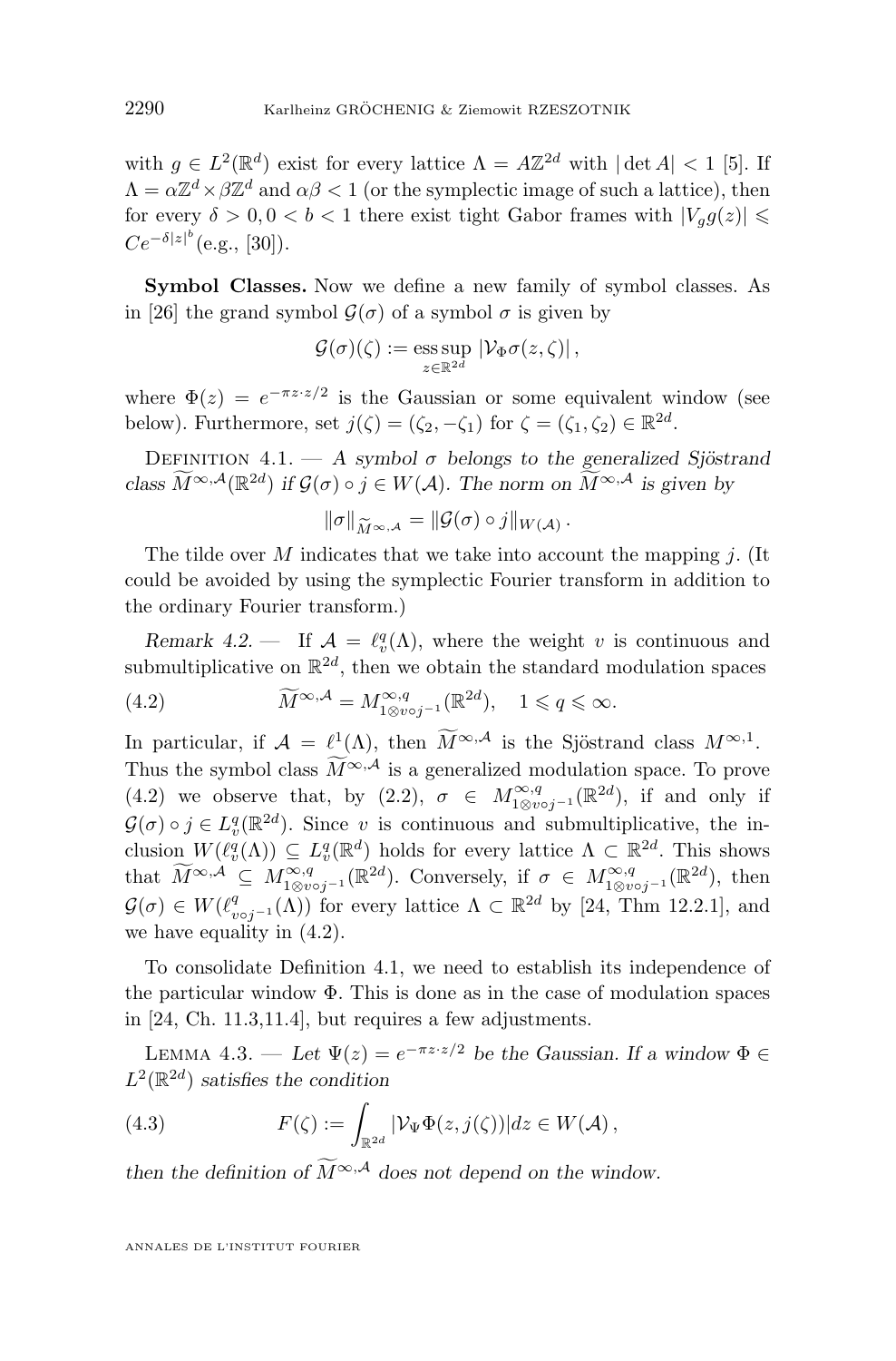<span id="page-13-0"></span>*Proof. —* We use the pointwise estimate [\(2.1\)](#page-5-0) in the form

$$
|\mathcal{V}_{\Psi}\sigma(z,\zeta)| \leq \frac{1}{\|\Phi\|_2^2} \int_{\mathbb{R}^{2d}} |\mathcal{V}_{\Phi}\sigma(z-u,\eta)| \, |\mathcal{V}_{\Psi}\Phi(u,\zeta-\eta)| \, du d\eta \, .
$$

After taking the supremum over  $z$  and inserting  $(4.3)$ , we obtain

$$
\mathcal{G}_{\Psi}(\sigma)(\zeta) \leqslant \left(\mathcal{G}_{\Phi}(\sigma) * (F \circ j^{-1})\right)(\zeta),
$$

where  $\mathcal{G}_{\Psi}$  is the grand symbol with respect to the window  $\Psi$ . Consequently, since  $W(\mathcal{A})$  is a Banach algebra, we obtain

$$
\|\mathcal{G}_{\Psi}(\sigma)\circ j\|_{W(\mathcal{A})}\leqslant \|\mathcal{G}_{\Phi}(\sigma)\circ j\|_{W(\mathcal{A})}\,\|F\|_{W(\mathcal{A})}\,.
$$

By interchanging the roles of  $\Phi$  and  $\Psi$ , we obtain the norm equivalence

$$
\|\mathcal{G}_{\Phi}(\sigma)\circ j\|_{W(\mathcal{A})}\asymp \|\mathcal{G}_{\Psi}(\sigma)\circ j\|_{W(\mathcal{A})}=\|\sigma\|_{\widetilde{M}^{\infty,\mathcal{A}}}.
$$

 $\Box$ 

Next, to establish the link between pseudodifferential operators and the generalized Sjöstrand classes  $\widetilde{M}^{\infty,\mathcal{A}}$ , we will need windows of the form  $\Phi = W(g, g)$  for a suitable function g on  $\mathbb{R}^d$ . According to Lemma [4.3](#page-12-0) we need to determine a class of functions q such that  $\Phi = W(q, q)$  satisfies condition [\(4.3\)](#page-12-0). This is explained in the following lemma.

LEMMA 4.4. — *If*  $V_g g \in W(\mathcal{A})$ *, then*  $\Phi = W(g, g)$  *satisfies condition* [\(4.3\)](#page-12-0)*.*

*Proof.* — We first show that the hypothesis implies that  $V_{\varphi}g \in W(\mathcal{A})$ . Assume first that  $\langle g, \varphi \rangle \neq 0$ , then by  $(2.1)$ 

$$
|V_{\varphi}g| \leqslant |\langle g,\varphi\rangle|^{-1} \left( |V_g g| * |V_{\varphi}\varphi|\right),
$$

thus  $||V_{\varphi}g||_{W(\mathcal{A})} \leqslant |\langle g, \varphi \rangle|^{-1} ||V_g g||_{W(\mathcal{A})} ||V_{\varphi} \varphi||_{W(\mathcal{A})} < \infty$ . If  $\langle g, \varphi \rangle = 0$ , then choose a  $\varphi_1$  (e.g., a linear combination of Hermite functions), such that  $\langle \varphi_1, g \rangle \neq 0$  and  $\langle \varphi_1, \varphi \rangle \neq 0$  and apply the above argument twice.

Next observe that  $e^{-\pi z \cdot z/2} = W(\varphi, \varphi)(z), z \in \mathbb{R}^{2d}$ , where  $\varphi(t) = e^{-\pi t \cdot t}$ , and we use the "magic formula" for the STFT of a Wigner distribution [\[24,](#page-35-0) Lemma 14.5.1]:

$$
|\mathcal{V}_{W(\varphi,\varphi)}W(g,g)(z,\zeta)| = |V_{\varphi}g(z+\frac{j(\zeta)}{2})| \, |V_{\varphi}g(z-\frac{j(\zeta)}{2})| \, .
$$

Consequently,

$$
F(\zeta) = \int_{\mathbb{R}^{2d}} |\mathcal{V}_{W(\varphi,\varphi)}W(g,g)(z,j(\zeta))| dz = (|V_{\varphi}g| * |(V_{\varphi}g)^*|)(\zeta)
$$

where  $|(V_{\varphi}g)^*(z)| = |V_{\varphi}g(-z)| = |V_g\varphi(z)|$ . Since both  $V_{\varphi}g \in W(\mathcal{A})$  and  $V_q\varphi \in W(\mathcal{A}),$  we have  $F \in W(\mathcal{A}),$  as claimed.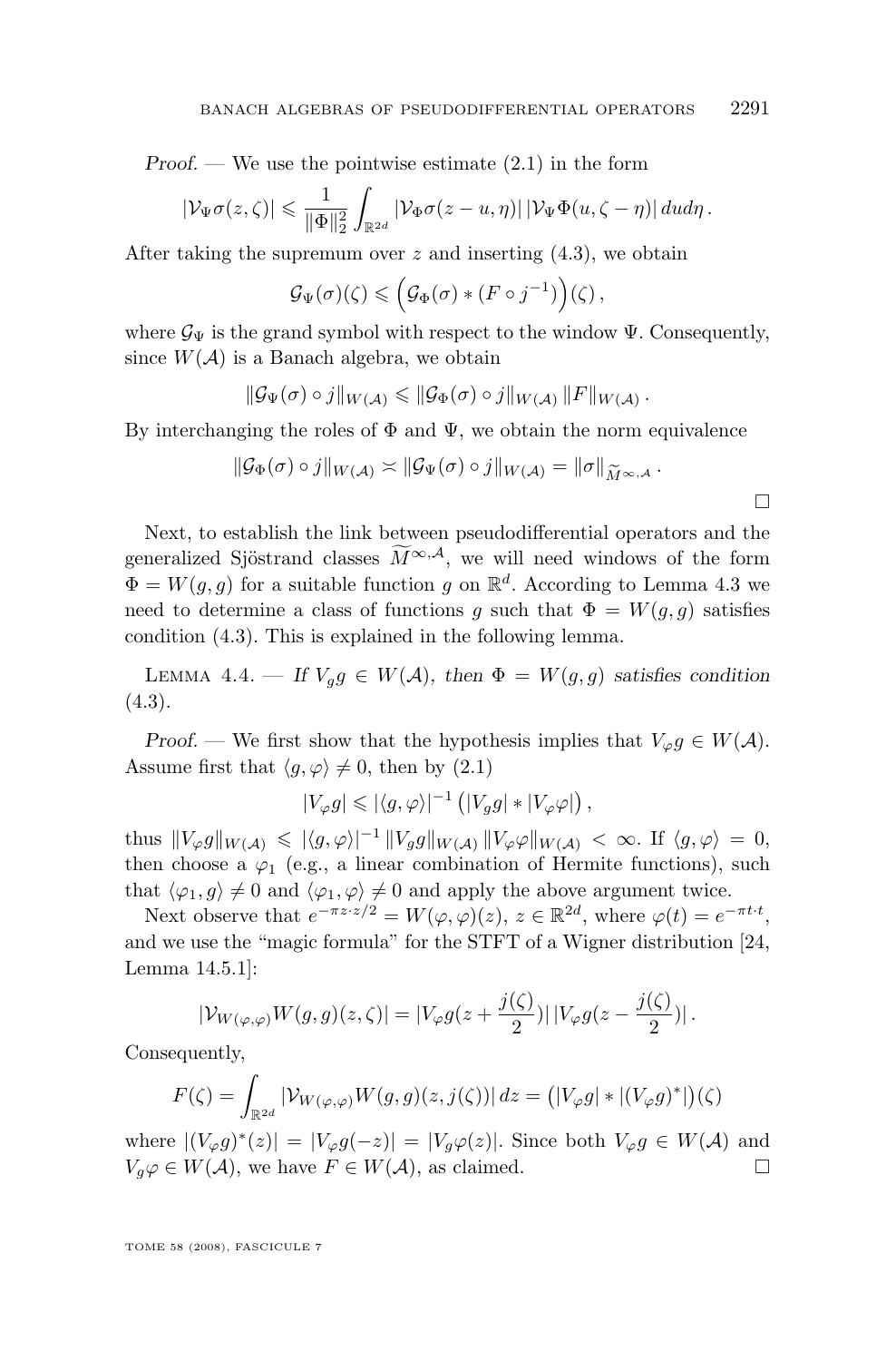<span id="page-14-0"></span>**Almost diagonalization.** An important identity that establishes a relation between the short-time Fourier transform of a symbol  $\sigma$  and its Weyl transform  $\sigma^w$  is the following.

LEMMA 4.5 (Lemma 3.1[\[27\]](#page-35-0)). — Assume that  $\sigma \in M^{\infty}(\mathbb{R}^{2d})$  and  $g \in$  $M^1(\mathbb{R}^d)$ . If we choose the window  $\Phi$  to be the Wigner distribution  $\Phi =$  $W(g, g)$ , then

(4.4) 
$$
\left| \langle \sigma^w \pi(z) g, \pi(w) g \rangle \right| = \left| \mathcal{V}_{\Phi} \sigma \left( \frac{w+z}{2}, j(w-z) \right) \right|
$$

*for all*  $w, z \in \mathbb{R}^{2d}$ *.* 

Read backwards, this formula yields

(4.5) 
$$
|\mathcal{V}_{\Phi}\sigma(u,v)| = \left| \left\langle \sigma^w \pi\left(u - \frac{j^{-1}(v)}{2}\right)g, \pi\left(u + \frac{j^{-1}(v)}{2}\right)g \right\rangle \right|.
$$

Both formulas (4.4) and (4.5) hold pointwise.

In order to check the membership of a symbol in  $\widetilde{M}^{\infty,\mathcal{A}}$ , we need at least that the window  $\Phi = W(q, q)$  used to measure the  $\widetilde{M}^{\infty, \mathcal{A}}$ -norm satisfies condition [\(4.3\)](#page-12-0). This is guaranteed by Lemma [4.4.](#page-13-0) In the remainder of the paper the condition  $V_g g \in W(\mathcal{A})$  will thus be the standing assumption on g. In particular, we may use formulas (4.4) and (4.5), because  $V_g g \in W(\mathcal{A})$ implies that  $q \in M^1$  and  $\widetilde{M}^{\infty, \mathcal{A}} \subset M^{\infty}$ .

Our main theorem is a far-reaching extension of Theorem 3.2 in [\[27\]](#page-35-0).

Theorem 4.6. — *Let* A *be a solid Banach algebra with involution on a lattice*  $\Lambda \subseteq \mathbb{R}^{2d}$ . Fix a window g such that  $V_g g \in W(\mathcal{A})$  and let  $\mathcal{G}(g, \Lambda)$ be a tight Gabor frame for  $L^2(\mathbb{R}^d)$ . Then the following are equivalent for a distribution  $\sigma \in \mathcal{S}'(\mathbb{R}^{2d})$ .

- (i)  $\sigma \in \widetilde{M}^{\infty, \mathcal{A}}$ .
- (ii) *There exists a function*  $H \in W(\mathcal{A})$  *such that*

(4.6) 
$$
|\langle \sigma^w \pi(z)g, \pi(w)g \rangle| \le H(w-z) \quad \text{for } w, z \in \mathbb{R}^{2d}.
$$

(iii) *There exists a sequence*  $h \in \mathcal{A}$  *such that* 

(4.7) 
$$
|\langle \sigma^w \pi(\mu)g, \pi(\lambda)g \rangle| \leq \mathbf{h}(\lambda - \mu) \quad \text{for } \lambda, \mu \in \Lambda.
$$

*Proof.* — The equivalence of (i) and (ii) follows easily by using formulae (4.4) and (4.5).

 $(i) \Rightarrow (ii)$ . By  $(4.4)$  we have

(4.8) 
$$
\left| \langle \sigma^w \pi(z) g, \pi(w) g \rangle \right| = \left| \mathcal{V}_{\Phi} \sigma \left( \frac{w+z}{2}, j(w-z) \right) \right| \leqslant \mathcal{G}(\sigma) (j(w-z)).
$$

Since  $\mathcal{G}(\sigma) \circ j \in W(\mathcal{A})$ , we may take  $H = \mathcal{G}(\sigma) \circ j$  as the dominating function in  $(4.6)$ .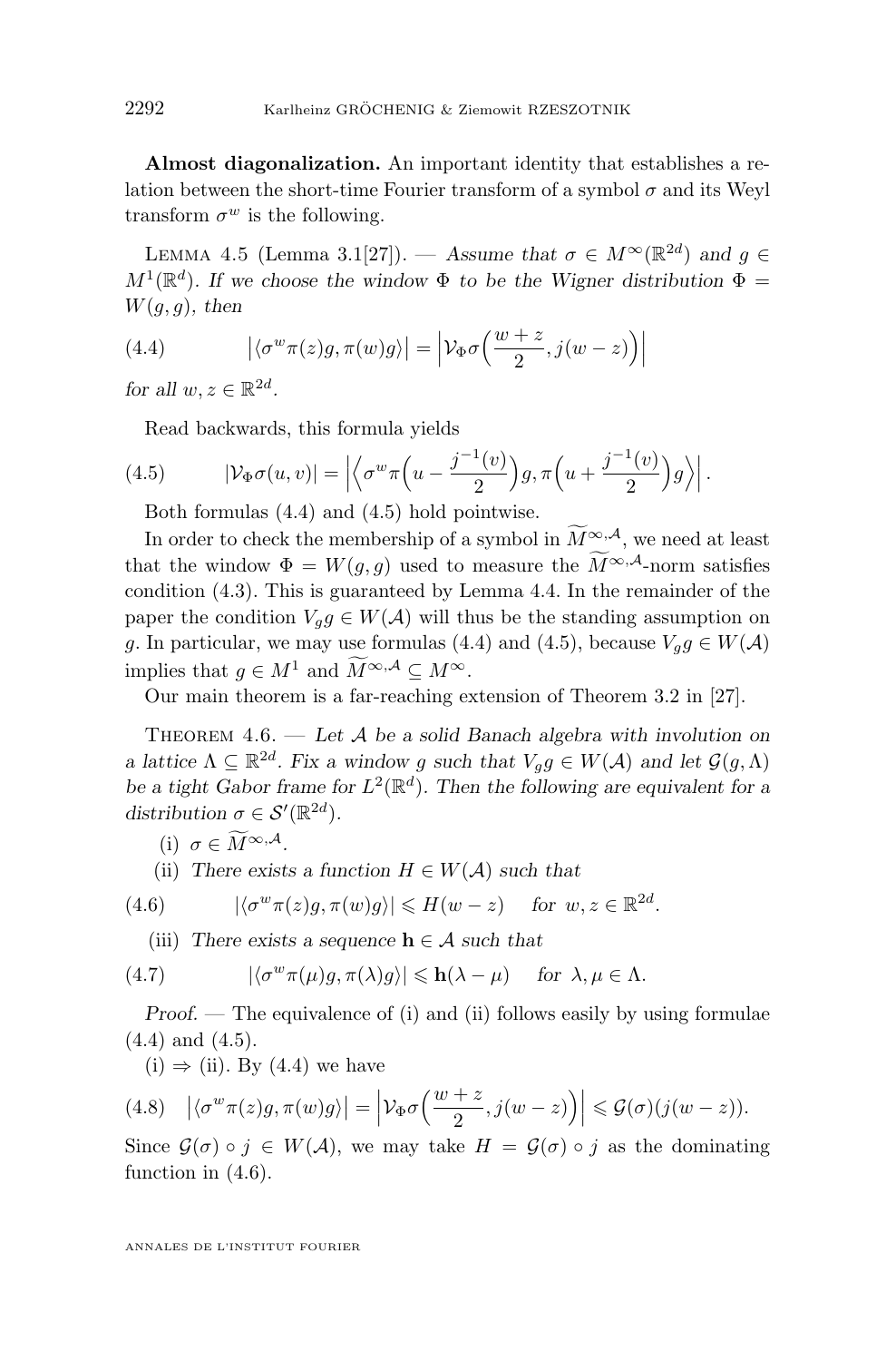<span id="page-15-0"></span>(ii) 
$$
\Rightarrow
$$
 (i). By (4.5) and (4.6) we have  
\n
$$
\mathcal{G}(\sigma)(j(\zeta)) = \underset{z \in \mathbb{R}^{2d}}{\text{ess sup}} |\mathcal{V}_{\Phi}\sigma(z, j(\zeta))|
$$
\n(4.9)  
\n
$$
= \underset{z \in \mathbb{R}^{2d}}{\text{ess sup}} |\langle \sigma^w \pi(z - \frac{\zeta}{2})g, \pi(z + \frac{\zeta}{2})g \rangle| \le H(\zeta).
$$

Thus,  $\mathcal{G}(\sigma) \circ j \leq H$ . Since  $H \in W(\mathcal{A})$  and  $\mathcal{A}$  is solid we get that  $\mathcal{G}(\sigma) \circ j \in$  $W(A)$ .

 $(i) \Rightarrow (iii)$ . This implication follows from formule [\(4.4\)](#page-14-0) as well. Indeed, for  $\lambda, \mu \in \Lambda$  we have, as in [\(4.8\)](#page-14-0), that

$$
\left|\langle \sigma^w \pi(\mu)g, \pi(\lambda)g \rangle\right| \leqslant \mathcal{G}(\sigma)(j(\lambda - \mu)).
$$

Let  $h(\lambda) = \operatorname{ess} \operatorname{sup}_{\zeta \in \lambda + C} \mathcal{G}(\sigma)(j(\zeta))$ . Since the fundamental domain C is assumed to contain the origin, we have  $\mathcal{G}(\sigma)(j(\lambda)) \leq h(\lambda)$ . Therefore, the above inequality can be extended to

(4.10) 
$$
\left| \langle \sigma^w \pi(\mu) g, \pi(\lambda) g \rangle \right| \leq \mathcal{G}(\sigma) (j(\lambda - \mu)) \leq \mathbf{h}(\lambda - \mu).
$$

Since  $\sigma \in \widetilde{M}^{\infty, \mathcal{A}}$  means that  $\mathbf{h} \in \mathcal{A}$ , we obtain [\(4.7\)](#page-14-0).

 $(iii) \Rightarrow (ii)$ . This implication is more technical. Only here we use the assumption that  $\mathcal{G}(g,\Lambda)$  is a tight Gabor frame for  $L^2(\mathbb{R}^{2d})$ . Consider the tight frame expansion of  $\pi(u)g$ 

(4.11) 
$$
\pi(u)g = \sum_{\nu \in \Lambda} \langle \pi(u)g, \pi(\nu)g \rangle \pi(\nu)g,
$$

for every  $u \in \mathbb{R}^{2d}$ . Since we assume that  $V_g g \in W(\mathcal{A})$ , the sequence  $\alpha$  of local suprema

(4.12) 
$$
\alpha(\nu) = \sup_{\zeta \in C} |V_g g(\nu + \zeta)| = \sup_{\zeta \in C} |\langle g, \pi(\nu + \zeta)g \rangle|
$$

$$
= \sup_{\zeta \in C} |\langle \pi(\zeta)g, \pi(-\nu)g \rangle|, \quad \nu \in \Lambda,
$$

belongs to A.

For given  $z, w \in \mathbb{R}^{2d}$ , we write them uniquely as  $z = \mu + u'$ ,  $w = \lambda + u$ , where  $\lambda, \mu \in \Lambda$  and  $u, u' \in C$ . Inserting the expansions (4.11) and the definition of  $\alpha$  in the matrix entries, we find that [\(4.7\)](#page-14-0) yields the following estimate

$$
\begin{split}\n&\langle \sigma^w \pi(\mu + u')g, \pi(\lambda + u)g \rangle| = |\langle \sigma^w \pi(\mu) \pi(u')g, \pi(\lambda) \pi(u)g \rangle| \\
&\leq \sum_{\nu, \nu' \in \Lambda} |\langle \sigma^w \pi(\mu + \nu')g, \pi(\lambda + \nu)g \rangle| |\langle \pi(u')g, \pi(\nu')g \rangle| |\langle \pi(u)g, \pi(\nu)g \rangle| \\
&\leq \sum_{\nu, \nu' \in \Lambda} \mathbf{h}(\lambda - \mu + \nu - \nu')\alpha(-\nu')\alpha(-\nu) \\
&= (\mathbf{h} * \alpha * \alpha^*)(\lambda - \mu),\n\end{split}
$$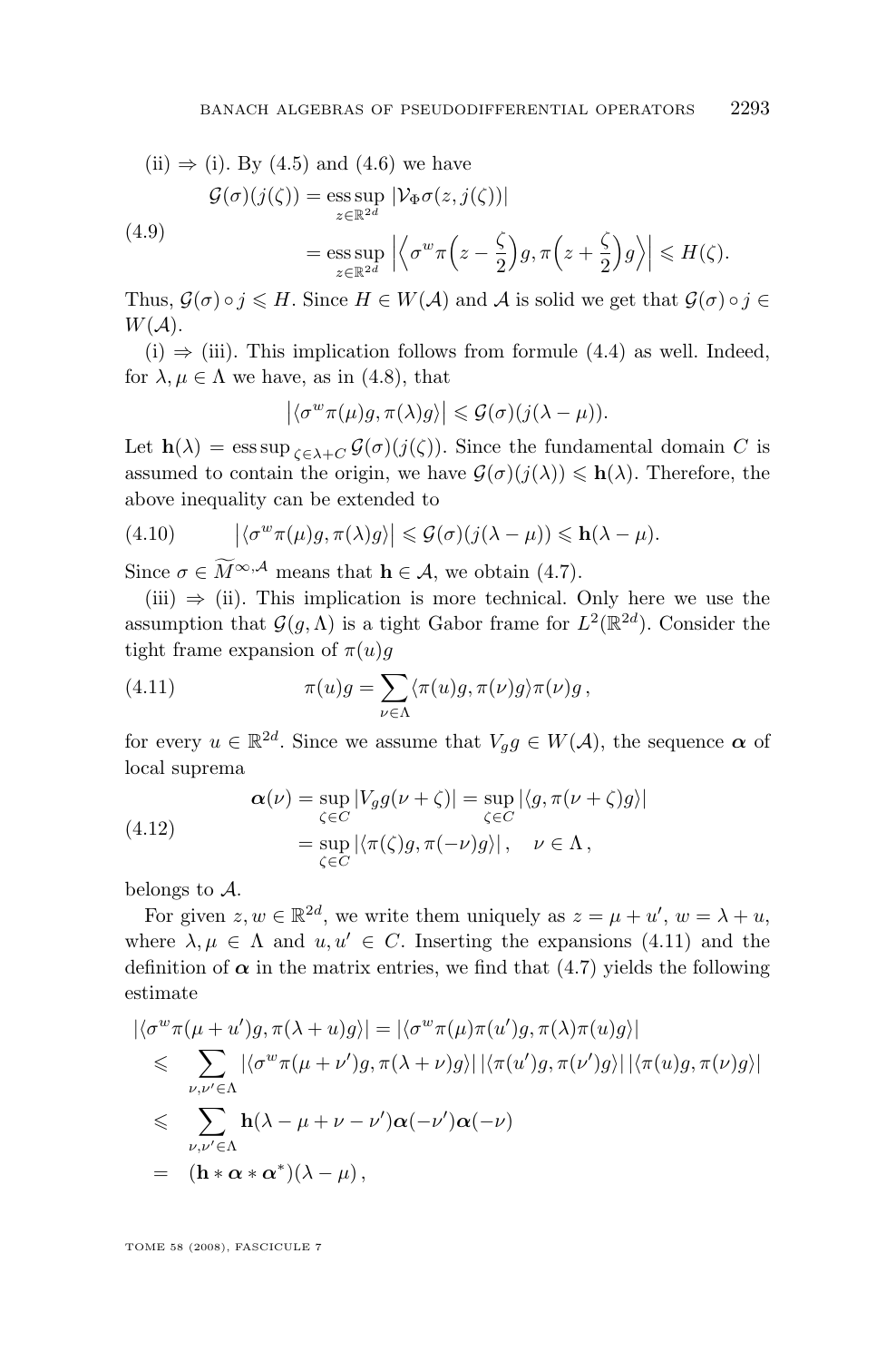<span id="page-16-0"></span>where  $\alpha^*(\lambda) = \alpha(-\lambda)$  is the involution on A. Since  $\alpha \in A$ ,  $\alpha^* \in A$  and  $h \in \mathcal{A}$ , we see that  $h * \alpha * \alpha^* \in \mathcal{A}$  as well.

To find the dominating function  $H$  postulated in  $(4.6)$ , we set

(4.13) 
$$
H(\zeta) = \sum_{\nu \in \Lambda} (\mathbf{h} * \boldsymbol{\alpha} * \boldsymbol{\alpha}^*) (\nu) \, \chi_{C-C}(\zeta - \nu),
$$

where  $\zeta \in \mathbb{R}^{2d}$ . Our previous estimate says that

$$
\begin{aligned} |\langle \sigma^w \pi(z)g, \pi(w)g \rangle| &\leq (\mathbf{h} * \boldsymbol{\alpha} * \boldsymbol{\alpha}^*)(\lambda - \mu) \\ &= (\mathbf{h} * \boldsymbol{\alpha} * \boldsymbol{\alpha}^*)(\lambda - \mu)\chi_{C-C}(u - u') \\ &\leq \sum_{\nu \in \Lambda} (\mathbf{h} * \boldsymbol{\alpha} * \boldsymbol{\alpha}^*)(\nu)\chi_{C-C}(\lambda - \mu + u - u' - \nu) \\ &= H(\lambda - \mu + u - u') = H(w - z), \end{aligned}
$$

and  $H$  satisfies  $(4.6)$ .

To finish, we need to show that  $H \in W(\mathcal{A})$ . Let  $\mathcal{B}(\nu) = \sup_{\zeta \in C} \chi_{C-C}(\zeta +$  $ν$ ). Then  $β ∈ A$ , since β is finitely supported. Keeping  $λ ∈ Λ$  and  $u ∈ C$ , we estimate as follows:

$$
H(\lambda + u) = \sum_{\nu \in \Lambda} (\mathbf{h} * \alpha * \alpha^*)(\nu) \chi_{C-C}(\lambda + u - \nu)
$$
  
\$\leqslant \sum\_{\nu \in \Lambda} (\mathbf{h} \* \alpha \* \alpha^\*)(\nu) \sup\_{u \in C} \chi\_{C-C}(\lambda + u - \nu)\$  
= \$\sum\_{\nu \in \Lambda} (\mathbf{h} \* \alpha \* \alpha^\*)(\nu) \beta(\lambda - \nu) = (\mathbf{h} \* \alpha \* \alpha^\* \* \beta)(\lambda).

Thus,  $\sup_{u \in C} H(\lambda + u) \leq (h * \alpha * \alpha^* * \beta)(\lambda)$  and  $h * \alpha * \alpha^* * \beta \in \mathcal{A}$ . Consequently,  $H \in W(\mathcal{A})$  and

(4.14) 
$$
||H||_{W(\mathcal{A})} \le ||\mathbf{h} \cdot \boldsymbol{\alpha} \cdot \boldsymbol{\alpha}^* \cdot \boldsymbol{\beta}||_{\mathcal{A}} \le C ||\mathbf{h}||_{\mathcal{A}},
$$

with  $C = ||\boldsymbol{\alpha} * \boldsymbol{\alpha}^* * \boldsymbol{\beta}||_A$ .

Theorem [4.6](#page-14-0) provides us with an almost diagonalization of the operator  $\sigma^w$  with symbol  $\sigma \in \widetilde{M}^{\infty, \mathcal{A}}$  with respect to any Gabor system  $\mathcal{G}(g, \Lambda)$  that forms a tight frame.

The almost diagonalization result gives a characterization of the symbol class  $M^{\infty,A}$  in two versions, a continuous one and a discrete one. We elaborate the discrete version. Let  $M(\sigma)$  be the matrix with entries

$$
M(\sigma)_{\lambda,\mu} = \langle \sigma^w \pi(\mu) g, \pi(\lambda) g \rangle, \qquad \lambda, \mu \in \Lambda.
$$

Clearly,  $M(\sigma)$  depends on g, and we assume that the window satisfies the assumptions of Theorem [4.6.](#page-14-0)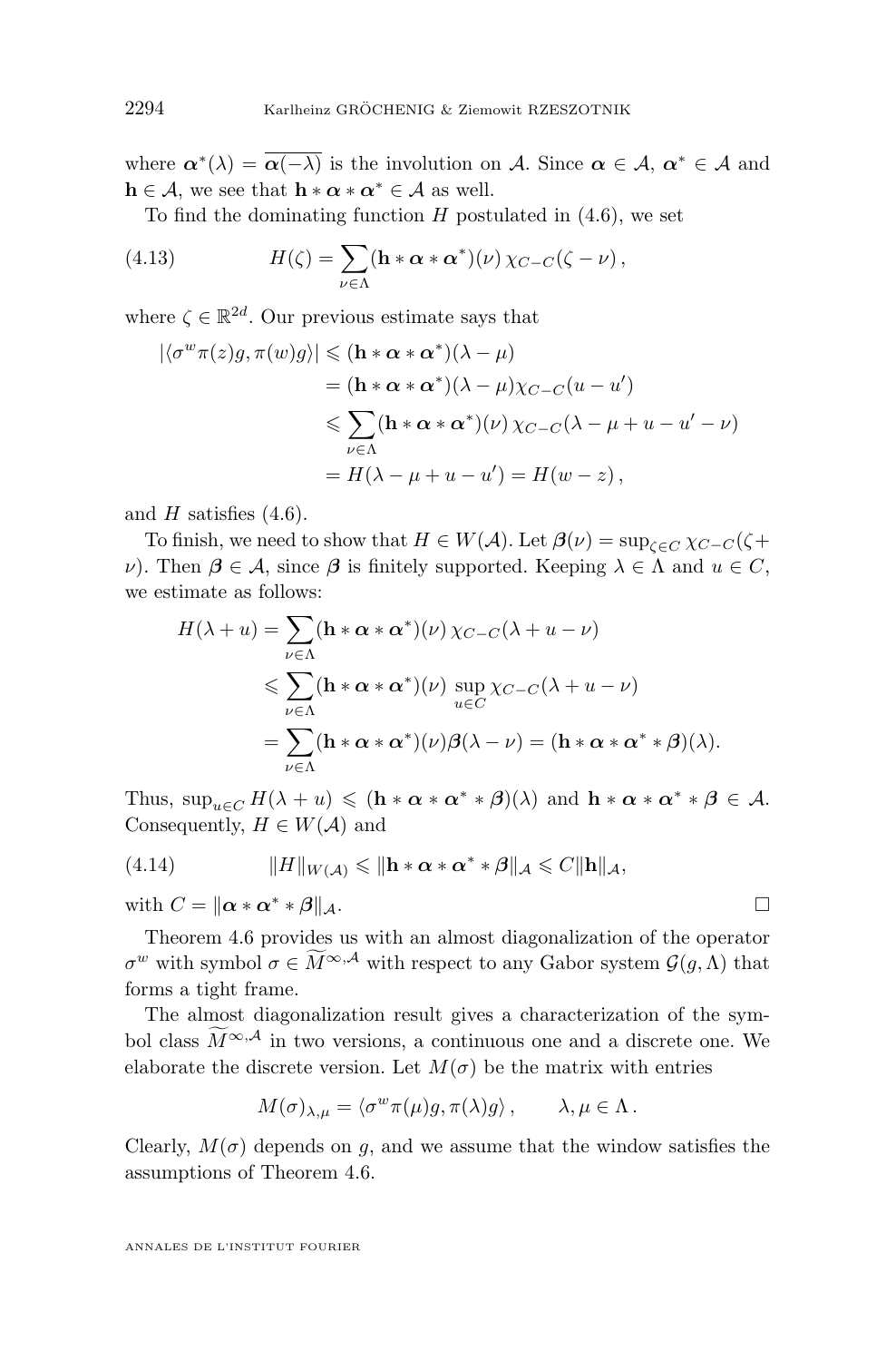<span id="page-17-0"></span>THEOREM 4.7. 
$$
-\sigma \in \widetilde{M}^{\infty,A}
$$
 if and only if  $M(\sigma) \in C_{\mathcal{A}}$ . Moreover,  
(4.15)  $c\|\sigma\|_{\widetilde{M}^{\infty,A}} \leq \|M(\sigma)\|_{C_{\mathcal{A}}} \leq \|\sigma\|_{\widetilde{M}^{\infty,A}}$ .

*Proof.* — In view of Theorem [4.6,](#page-14-0) specifically  $(i) \Leftrightarrow (iii)$ , we need to prove only the norm equivalence. From estimate [\(4.10\)](#page-15-0) it follows immediately, that

$$
||M(\sigma)||_{\mathcal{C}_{\mathcal{A}}} \leq ||\mathbf{h}||_{\mathcal{A}} = ||\mathcal{G}(\sigma) \circ j||_{W(\mathcal{A})} = ||\sigma||_{\widetilde{M}^{\infty,\mathcal{A}}}.
$$

 $||M(\sigma)||_{\mathcal{C}_{\mathcal{A}}} \le ||\mathbf{h}||_{\mathcal{A}} = ||\mathcal{G}(\sigma) \circ j||_{W(\mathcal{A})} = ||\sigma||_{\widetilde{M}^{\infty,\mathcal{A}}}$ .<br>To deduce the converse inequality, we use [\(4.9\)](#page-15-0) to conclude that  $\|\mathcal{G}(\sigma) \circ j\|_{W(\mathcal{A})} \leq \|H\|_{W(\mathcal{A})}$  for every H having the dominating property of  $(4.6)$ . In  $(4.13)$  we have described an explicit dominating function H derived from an arbitrary sequence **h** satisfying  $(4.7)$ . Clearly, we can choose a sequence **h** such that  $\|\mathbf{h}\|_{\mathcal{A}} = \|M(\sigma)\|_{\mathcal{C}_{\mathcal{A}}}$ . Since  $\|H\|_{W(\mathcal{A})} \leq C\|\mathbf{h}\|_{\mathcal{A}}$  by [\(4.14\)](#page-16-0), we obtain that

$$
\|\sigma\|_{\widetilde{M}^{\infty,A}} = \|\mathcal{G}(\sigma) \circ j\|_{W(\mathcal{A})} \leq \|H\|_{W(\mathcal{A})} \leq C \|\mathbf{h}\|_{\mathcal{A}} = C \|M(\sigma)\|_{\mathcal{C}_{\mathcal{A}}}.
$$

The matrix  $M(\sigma)$  is the matrix of the operator  $\sigma^w$  with respect to the tight Gabor frame  $\mathcal{G}(g,\Lambda)$ . Indeed, let  $f = \sum_{\lambda \in \Lambda} \langle f, \pi(\lambda)g \rangle \pi(\lambda)g$  be the tight frame expansion of  $f \in L^2(\mathbb{R}^d)$ . It has the coefficients

(4.16) 
$$
V_g^{\Lambda} f(\lambda) = \langle f, \pi(\lambda)g \rangle,
$$

where  $V_g^{\Lambda} f$  is just the restriction of the STFT of f to the lattice  $\Lambda$ . Clearly, one has

$$
\langle \sigma^w f, \pi(\lambda) g \rangle = \sum_{\mu \in \Lambda} \langle f, \pi(\mu) g \rangle \langle \sigma^w \pi(\mu) g, \pi(\lambda) g \rangle,
$$

or in other words

(4.17) 
$$
V_g^{\Lambda}(\sigma^w f) = M(\sigma) V_g^{\Lambda} f.
$$

This commutation relation can be depicted by the diagram

(4.18) 
$$
L^{2}(\mathbb{R}^{d}) \xrightarrow{\sigma^{w}} L^{2}(\mathbb{R}^{d})
$$

$$
\downarrow V_{g}^{\Lambda} \qquad \downarrow V_{g}^{\Lambda}
$$

$$
\ell^{2}(\Lambda) \xrightarrow{M(\sigma)} \ell^{2}(\Lambda)
$$

For a symbol  $\sigma \in \widetilde{M}^{\infty, \mathcal{A}}$ , the operator  $\sigma^w$  is always bounded on  $L^2(\mathbb{R}^d)$ , because  $\mathcal{A} \subseteq \ell^1(\Lambda)$  by Theorem [3.1,](#page-7-0) and thus  $\widetilde{M}^{\infty,\mathcal{A}} \subset M^{\infty,1} \subset \mathcal{B}(L^2(\mathbb{R}^d)).$ By Sjöstrand's fundamental boundedness result every  $\sigma^w$  with  $\sigma \in M^{\infty,1}$  is bounded on  $L^2(\mathbb{R}^d)$ . Thus the diagram makes perfect sense for  $\sigma \in \widetilde{M}^{\infty, \mathcal{A}}$ . Clearly, if  $M(\sigma)$  is bounded on  $\ell^2(\Lambda)$ , then  $\sigma^w$  is bounded on  $L^2(\mathbb{R}^d)$ . In particular, if  $M(\sigma)$  satisfies Schur's test, then  $\sigma^w$  is bounded on  $L^2(\mathbb{R}^d)$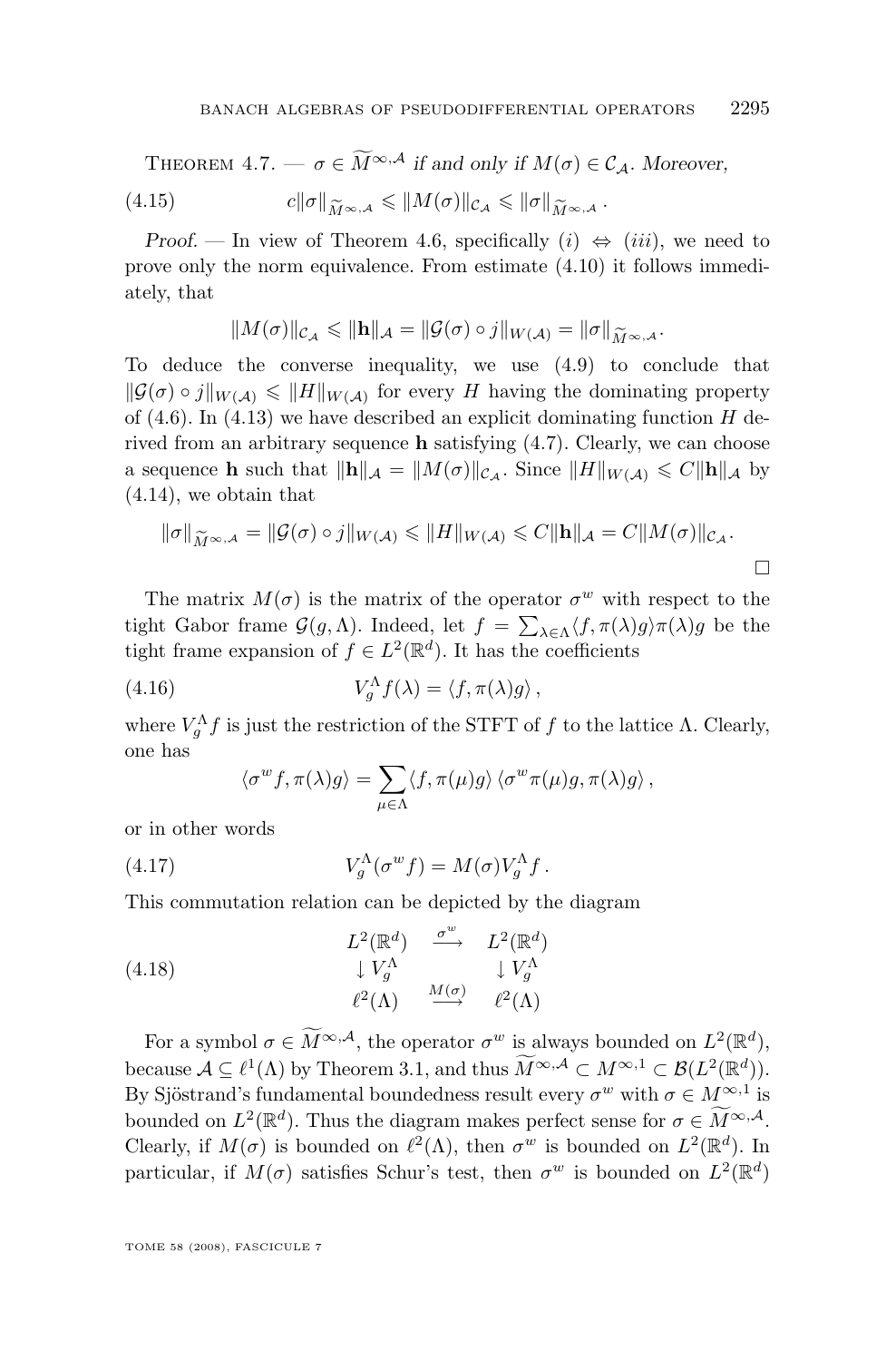<span id="page-18-0"></span>(see also [\[8\]](#page-34-0) and [\[41\]](#page-36-0)). However, in this case, it is not clear how to recognize or characterize the symbol of such an operator, quite in contrast to Theorem [4.6](#page-14-0)

If  $g \in M^{1,1}$  and  $\mathcal{G}(g,\Lambda)$  is a Gabor frame, then the range of  $V_g^{\Lambda}$  is always a proper closed subspace of  $\ell^2(\Lambda)$  [\[20\]](#page-35-0). Therefore the matrix  $M(\sigma)$ is not uniquely determined by the diagram [\(4.18\)](#page-17-0). The next lemma taken from [\[27\]](#page-35-0) explains the additional properties of  $M(\sigma)$ .

LEMMA 4.8. — If  $\sigma^w$  is bounded on  $L^2(\mathbb{R}^d)$ , then  $M(\sigma)$  is bounded on  $\ell^2(\Lambda)$  and maps ran  $V_g^{\Lambda}$  into ran  $V_g^{\Lambda}$  with ker  $M(\sigma) \supseteq (\text{ran } V_g^{\Lambda})^{\perp}$ .

Let T be a matrix such that  $V_g^{\Lambda}(\sigma^w f) = TV_g^{\Lambda} f$  for all  $\tilde{f} \in L^2(\mathbb{R}^d)$ . If  $\ker T \supseteq (\operatorname{ran} V_a \Lambda)^\perp$ , then  $T = M(\sigma)$ .

Note that  $M(\sigma)$  is never invertible, because its kernel always contains the nontrivial subspace  $(\operatorname{ran} V_g^{\Lambda})^{\perp}$ .

# **5. Properties of operators with symbols in**  $\widetilde{M}^{\infty,A}$

In this section, we study several properties and applications of the symbol class  $M^{\infty,A}$ . The common theme is how properties of the algebra A are inherited by properties of operators with symbols in  $M^{\infty,\mathcal{A}}$ . We investigate the algebra property, the inverse-closedness, and the boundedness of pseudodifferential operators on distribution spaces.

### **5.1. The Algebra Property**

Let us first consider the algebra property. In Theorem [4.6](#page-14-0) we have used consistently and crucially that  $A$  is an algebra. This property is inherited by  $\widetilde{M}^{\infty,\mathcal{A}}$ .

THEOREM 5.1. —  $\widetilde{M}^{\infty,A}$  is a Banach algebra with respect to the twisted *product* ] *defined in* [\(2\)](#page-6-0)*.*

*Proof.* — We assume that  $\mathcal{G}(g,\Lambda)$  is a tight Gabor frame with  $V_g g \in$  $W(\mathcal{A})$ . Let  $\sigma, \tau \in \widetilde{M}^{\infty, \mathcal{A}}$ . By using [\(4.18\)](#page-17-0) several times, we get that

$$
M(\sigma \sharp \tau)V_g^{\Lambda}f = V_g^{\Lambda}((\sigma \sharp \tau)^w f) = V_g^{\Lambda}(\sigma^w \tau^w f)
$$
  
= 
$$
M(\sigma)(V_g^{\Lambda}(\tau^w f)) = M(\sigma)M(\tau)V_g^{\Lambda}f.
$$

Therefore the operators  $M(\sigma \sharp \tau)$  and  $M(\sigma)M(\tau)$  coincide on ran  $V_g^{\Lambda}$ . Since  $\sigma^w$ ,  $\tau^w$  and  $(\sigma \sharp \tau)^w$  are bounded on  $L^2(\mathbb{R}^d)$ , we can use Lemma 4.8 to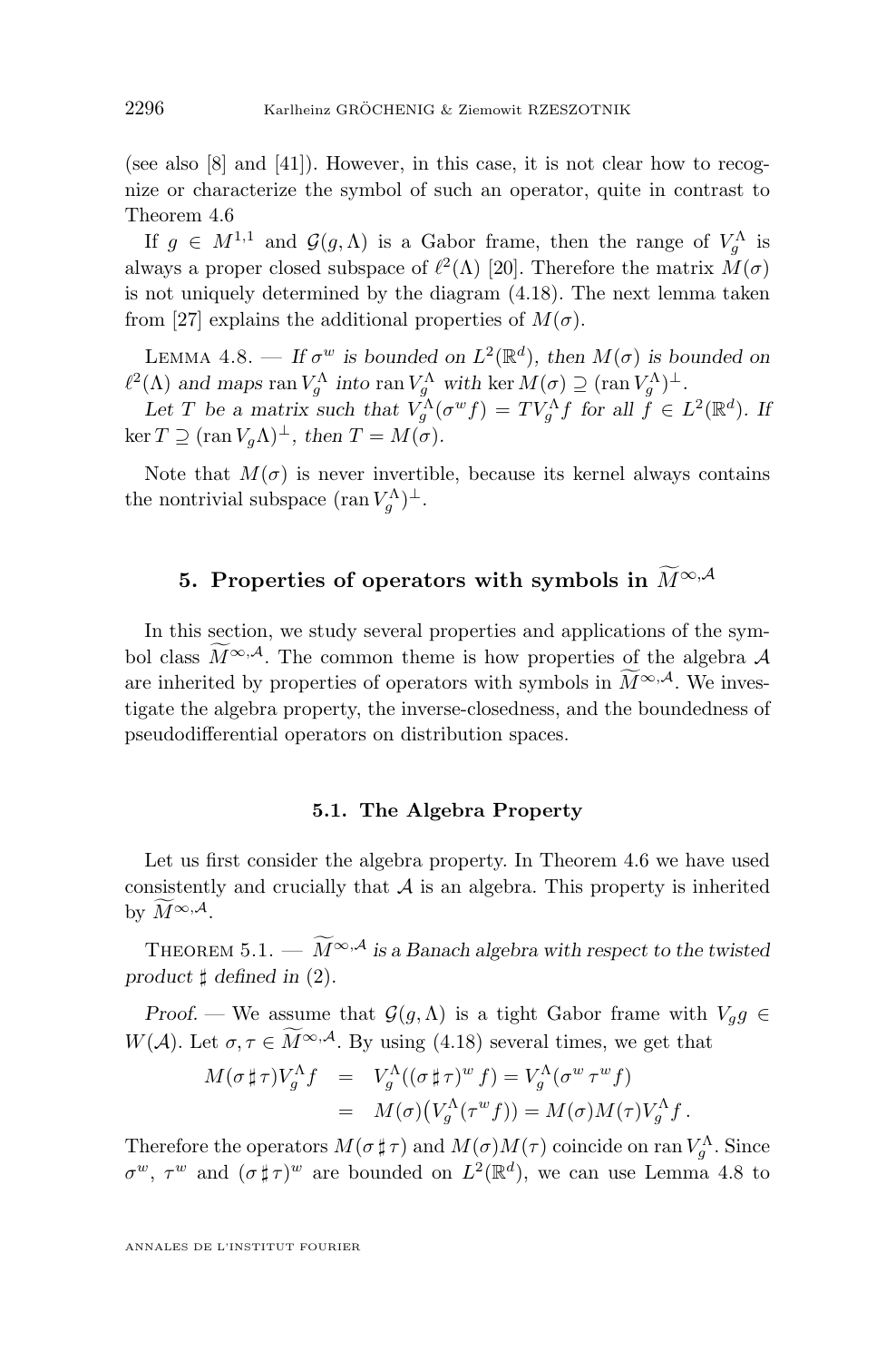<span id="page-19-0"></span>conclude that both  $M(\sigma \sharp \tau)$  and  $M(\sigma)M(\tau)$  are zero on  $(\operatorname{ran} V_g^{\Lambda})^{\perp}$ . Thus, we get the following matrix identity

(5.1) 
$$
M(\sigma \sharp \tau) = M(\sigma)M(\tau).
$$

Since by Theorem [4.7](#page-16-0) both  $M(\sigma)$  and  $M(\tau)$  are in  $C_A$ , the algebra property of  $\mathcal{C}_{\mathcal{A}}$  implies that  $M(\sigma \sharp \tau) \in \mathcal{C}_{\mathcal{A}}$ . By Theorem [4.7](#page-16-0) once again, we deduce that  $\sigma \sharp \tau \in \widetilde{M}^{\infty, \mathcal{A}}$ . The norm estimate follows from

$$
\begin{aligned} \|\sigma\,\sharp\,\tau\|_{\widetilde{M}^{\infty,A}}&\leqslant C\|M(\sigma\,\sharp\,\tau)\|_{\mathcal{C}_{\mathcal{A}}}\leqslant C\,\|M(\sigma)\|_{\mathcal{C}_{\mathcal{A}}}\,\|M(\tau)\|_{\mathcal{C}_{\mathcal{A}}}\\ &\leqslant C\,\|\sigma\|_{\widetilde{M}^{\infty,A}}\,\|\tau\|_{\widetilde{M}^{\infty,A}}\,, \end{aligned}
$$

and so  $\widetilde{M}^{\infty, \mathcal{A}}$  is a Banach algebra.

#### **5.2. Boundedness**

Let Y be a solid space of sequences on the lattice  $\Lambda \subset \mathbb{R}^{2d}$ . If A acts boundedly on  $\mathcal Y$  under convolution, then it is natural to expect that the class  $M^{\infty, A}$  acts boundedly on a suitable function space associated to  $\mathcal{Y}$ . The appropriate function spaces are the (generalized) modulation spaces. We present the definition of modulation spaces that is most suitable for our purpose.

Definition 5.2. — *Let* Y *be a solid Banach space of sequences on* Λ *such that the finitely supported sequences are dense in*  $\mathcal{Y}$ *. Let*  $\mathcal{G}(g,\Lambda)$  *be a* tight frame for  $L^2(\mathbb{R}^d)$  such that  $V_g g \in W(\mathcal{A})$ . Let  $\mathcal{L}_0$  be the span of all *finite linear combinations*  $f = \sum_{\lambda \in \Lambda} c_{\lambda} \pi(\lambda) g$ .

*Now we define a norm on*  $\mathcal{L}_0$  *by* 

(5.2) 
$$
||f||_{M(\mathcal{Y})} = ||V_g^{\Lambda} f||_{\mathcal{Y}}.
$$

The modulation space  $M(Y)$  is the norm completion of  $\mathcal{L}_0$  with respect to *the*  $M(Y)$ -norm.

Using this definition, the following general boundedness theorem is very easy.

THEOREM 5.3. — Let A be a solid involutive Banach algebra with re*spect to convolution and let* Y *be a solid Banach space of sequences on* Λ*. If convolution of A on y is bounded,*  $A * y \subseteq y$ *,* and if  $\sigma \in M^{\infty,A}$ *, then* σ <sup>w</sup> *is bounded on* M(Y)*. The operator norm can be estimated uniformly by*

$$
\|\sigma^w\|_{M(\mathcal{Y})\to M(\mathcal{Y})}\leqslant \|M(\sigma)\|_{\mathcal{C}_{\mathcal{A}}}\leqslant \|\sigma\|_{\widetilde{M}^{\infty,\mathcal{A}}}.
$$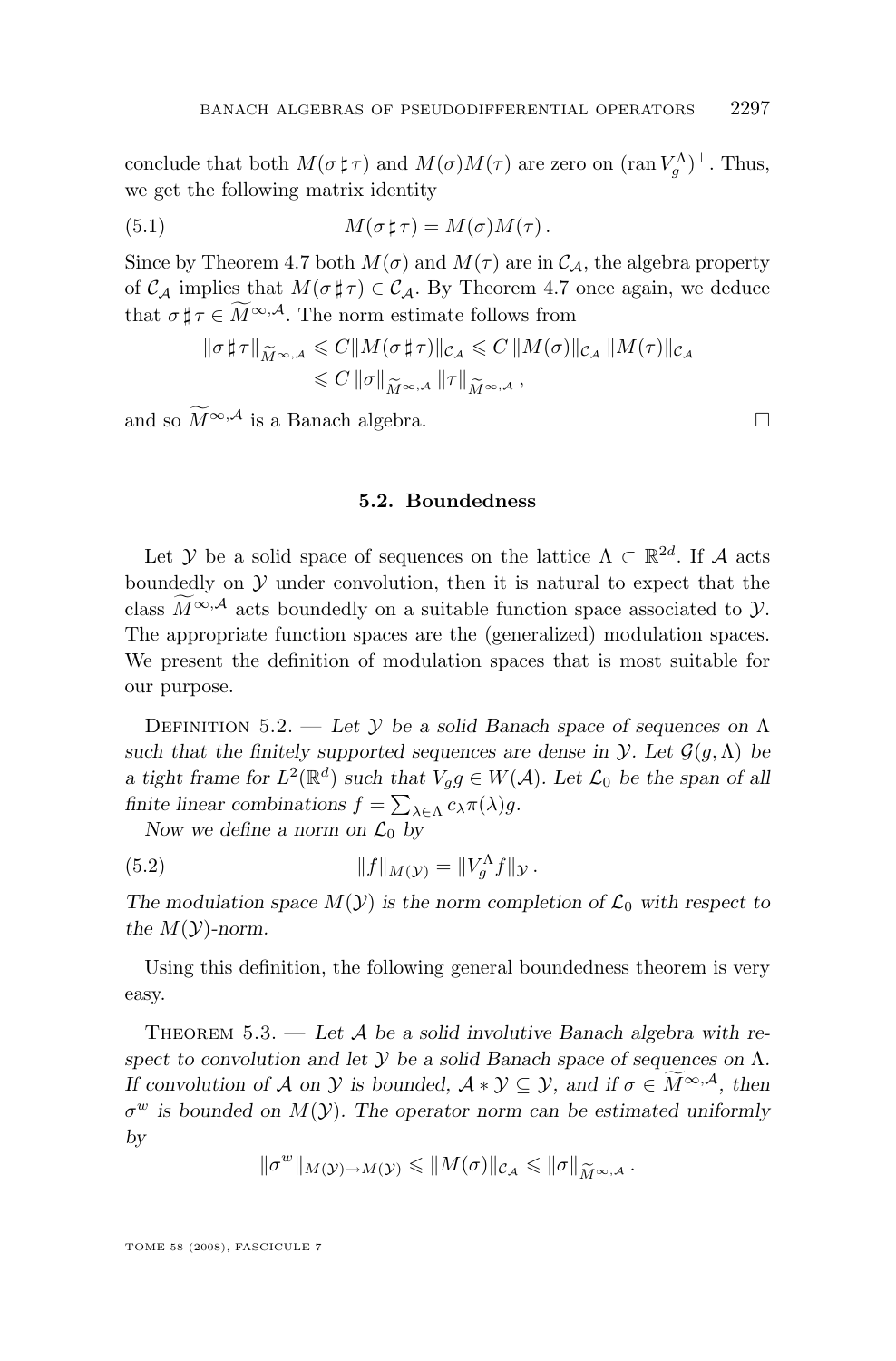<span id="page-20-0"></span>*Proof.* — For  $f \in \mathcal{L}_0$  we use the commutative diagram [\(4.17\)](#page-17-0) and [\(3.4\)](#page-8-0) and obtain the boundedness in a straightforward manner from the estimate

$$
\begin{array}{rcl}\n\|\sigma^w f\|_{M(\mathcal{Y})} & = & \|V_g^{\Lambda}(\sigma^w f)\|_{\mathcal{Y}} = \|M(\sigma)V_g^{\Lambda} f\|_{\mathcal{Y}} \\
& \leq & \|M(\sigma)\|_{\mathcal{C}_{\mathcal{A}}} \|V_g^{\Lambda} f\|_{\mathcal{Y}} = \|M(\sigma)\|_{\mathcal{C}_{\mathcal{A}}} \|f\|_{M(\mathcal{Y})}.\n\end{array}
$$

Since  $M(Y)$  is defined as the closure of  $\mathcal{L}_0$ , the above estimate extends to all  $f \in M(\mathcal{Y})$ .

The proof looks rather trivial, but it hides many issues. In fact, our definition of the modulation space  $M(Y)$  is based on the main result of timefrequency analysis and coorbit theory. The general definition of a modula-tion space [\[24,](#page-35-0) Ch. 11.4] starts with the solid function space  $W(\mathcal{Y})$  on  $\mathbb{R}^{2d}$ . The modulation space  $M(\mathcal{Y})$  then consists of all distributions f such that  $V_g f \in W(\mathcal{Y})$ . If  $\mathcal{Y}$  is a weighted sequence space  $\ell_v^p$  or  $\ell_m^{p,q}$  for  $1 \leqslant p,q < \infty$ , one obtains the standard modulation spaces  $M_m^{p,q}$  discussed in Section 2. The main result of time-frequency analysis shows that the continuous definition can be discretized. If  $\{\pi(\lambda)g : \lambda \in \Lambda\}$  is a frame for  $L^2(\mathbb{R}^d)$  with a "nice" window g, then  $f \in M(\mathcal{Y})$  if and only if  $V_g^{\Lambda} \in \mathcal{Y}$ ; and this is the definition we are using. This characterization also implies the independence of the symbol class  $\widetilde{M}^{\infty,A}$  of the Gabor frame  $\mathcal{G}(q,\Lambda)$  in Definition [4.1.](#page-12-0)

However, the above characterization of modulation spaces by means of Gabor frames involves the major results of time-frequency analysis and is far from trivial. See [\[18,](#page-35-0) [19\]](#page-35-0) and [\[24,](#page-35-0) Chs. 11-13] for a detailed account.

# **5.3. Spectral Invariance**

Next we discuss the invertibility of pseudodifferential operators and the symbol of the inverse operator. We would like to characterize the inverse of  $\sigma^w$  in terms of the matrix  $M(\sigma)$ . This point is a bit more sublite, because the invertibility of  $\sigma^w$  on  $L^2(\mathbb{R}^d)$  does not guarantee the invertibility of  $M(\sigma)$  on  $\ell^2(\Lambda)$  (see Lemma [4.8\)](#page-18-0). To go around this difficulty, we need the notion of a pseudo-inverse.

Recall that an operator  $A: \ell^2 \to \ell^2$  is pseudo-invertible, if there exists a closed invariant subspace  $\mathcal{R} \subseteq \ell^2$ , such that A is invertible on  $\mathcal{R}$ , ran $A = \mathcal{R}$ and ker  $A = \mathcal{R}^{\perp}$ . The unique operator  $A^{\dagger}$  that satisfies  $A^{\dagger}Ah = AA^{\dagger}h = h$ for  $h \in \mathcal{R}$  and ker  $A^{\dagger} = \mathcal{R}^{\perp}$  is called the (Moore-Penrose) pseudo-inverse of A. The following lemma is an important consequence of Theorem [3.5](#page-10-0) and is taken from [\[27\]](#page-35-0).

LEMMA 5.4 (Pseudo-inverses). — If A is inverse-closed in  $\mathcal{B}(\ell^2)$  and  $A \in \mathcal{C}_{\mathcal{A}}$  has a (Moore-Penrose) pseudo-inverse  $A^{\dagger}$ , then  $A^{\dagger} \in \mathcal{C}_{\mathcal{A}}$ .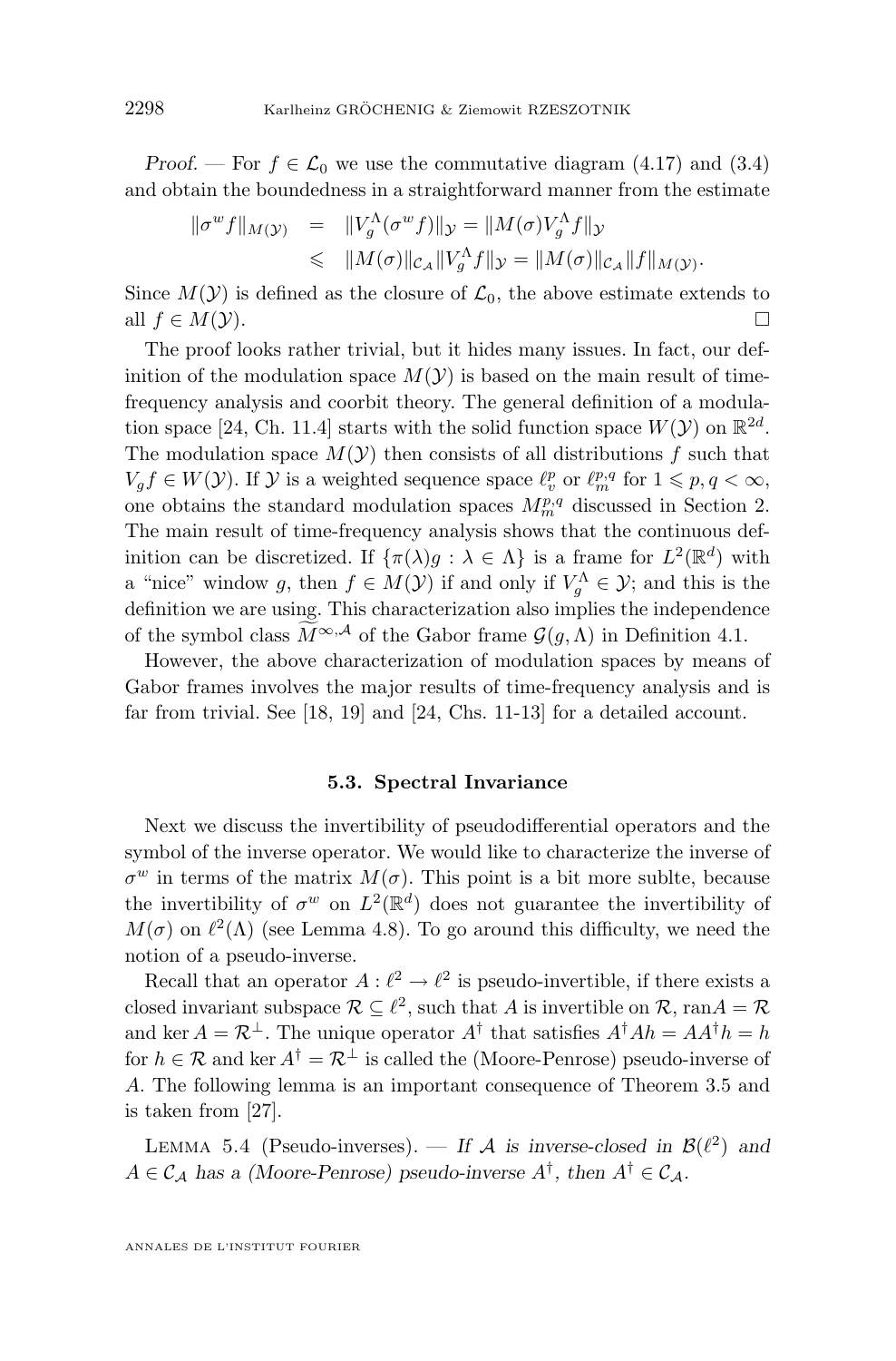<span id="page-21-0"></span>*Proof. —* By means of the Riesz functional calculus [\[38\]](#page-36-0) the pseudoinverse can be written as

$$
A^{\dagger} = \frac{1}{2\pi i} \int_C \frac{1}{z} (zI - A)^{-1} dz,
$$

where C is a suitable path surrounding  $\text{Sp}_{\mathcal{B}(\ell^2)}(A) \setminus \{0\}$ . Theorem [3.5](#page-10-0) implies that  $\mathcal{C}_{\mathcal{A}}$  is inverse-closed in  $\mathcal{B}(\ell^2)$ . Hence  $(zI - A)^{-1} \in \mathcal{C}_{\mathcal{A}}$ , and by [\(3.5\)](#page-10-0) this formula makes sense in  $\mathcal{C}_{\mathcal{A}}$ . Consequently,  $A^{\dagger} \in \mathcal{C}_{\mathcal{A}}$ .

THEOREM 5.5. — If A is inverse-closed in  $\mathcal{B}(\ell^2(\Lambda))$ , then the class of *pseudodifferential operators with symbols in*  $\widetilde{M}^{\infty,A}$  *is inverse-closed in*  $\mathcal{B}(L^2(\mathbb{R}^d))$ . In the standard formulation, if  $\sigma \in \widetilde{M}^{\infty, \mathcal{A}}$  and  $\sigma^w$  is invert*ible on*  $L^2(\mathbb{R}^d)$ *, then*  $(\sigma^w)^{-1} = \tau^w$  *for some*  $\tau \in \widetilde{M}^{\infty, \mathcal{A}}$ *.* 

*Proof.* — Assume that  $\sigma^w$  is invertible on  $L^2(\mathbb{R}^d)$  for some  $\sigma \in \widetilde{M}^{\infty,A}$ . Let  $\tau \in \mathcal{S}'(\mathbb{R}^{2d})$  be the unique distribution such that  $\tau^w = (\sigma^w)^{-1}$ . We need to show that  $\tau \in M^{\infty,A}$ .

Since  $\tau^w$  is bounded on  $L^2(\mathbb{R}^d)$ , Lemma [4.8](#page-18-0) implies that the matrix  $M(\tau)$  is bounded on  $\ell^2(\Lambda)$  and maps ran  $V_g^{\Lambda}$  into ran  $V_g^{\Lambda}$  with ker  $M(\tau) \supseteq$  $(\operatorname{ran} V_g^{\Lambda})^{\perp}$ .

If  $f \in L^2(\mathbb{R}^d)$ , then by  $(4.17)$  we have

$$
M(\tau)M(\sigma)V_g^{\Lambda}f = M(\tau)V_g^{\Lambda}(\sigma^w f) = V_g^{\Lambda}(\tau^w \sigma^w f) = V_g^{\Lambda}f.
$$

This means that  $M(\tau)M(\sigma) = \text{Id}$  on ran  $V_g^{\Lambda}$  and that  $M(\tau)M(\sigma) = 0$  on  $(\operatorname{ran} V_g^{\Lambda})^{\perp}$ . Likewise,  $M(\sigma)M(\tau) = \mathrm{Id}_{\operatorname{ran} V_g^{\Lambda}}$  and  $\ker M(\tau) = (\operatorname{ran} V_g^{\Lambda})^{\perp}$ . Thus, we conclude that  $M(\tau) = M(\sigma)^{\dagger}$ .

By Theorem [4.7,](#page-16-0) the hypothesis  $\sigma \in M^{\infty,A}$  implies that  $M(\sigma)$  belongs to the matrix algebra  $C_A$ . Consequently, by Lemma [5.4,](#page-20-0) we also have that  $M(\tau) = M(\sigma)^{\dagger} \in \mathcal{C}_{\mathcal{A}}$ . Using Theorem [4.6](#page-14-0) again, we conclude that  $\tau \in$  $\widetilde{M}^{\infty,\mathcal{A}}$ .

The proof of Theorem 5.5 should be compared to the proofs of analogous statements by Beals [\[4\]](#page-34-0) and Sjöstrand [\[40\]](#page-36-0). The key element in our proof is Theorem [3.5](#page-10-0) about the inverse-closedness of the matrix algebra  $C_A$ . The hard work in Theorem 5.5 is thus relegated to the theory of Banach algebras.

*Example 5.6.* — Since the algebras  $\ell_v^q(\Lambda)$ ,  $q = 1, \infty$  of Examples [3.2](#page-7-0) and [3.6](#page-10-0) are inverse-closed, the corresponding classes of pseudodifferential operators are inverse-closed as well. Using [\(4.2\)](#page-12-0) we obtain that the class  $M_{1\otimes v \circ j^{-1}}^{\infty,q}(\mathbb{R}^{2d})$  is inverse-closed for  $q=1,\infty$  and suitable weights v. In particular,  $M^{\infty,1}_{1\otimes\langle\cdot\rangle^s}(\mathbb{R}^{2d})$  is inverse-closed for  $s\geqslant 0$  and  $M^{\infty,\infty}_{1\otimes\langle\cdot\rangle^s}(\mathbb{R}^{2d})$  is inverse-closed for  $s > 2d$ .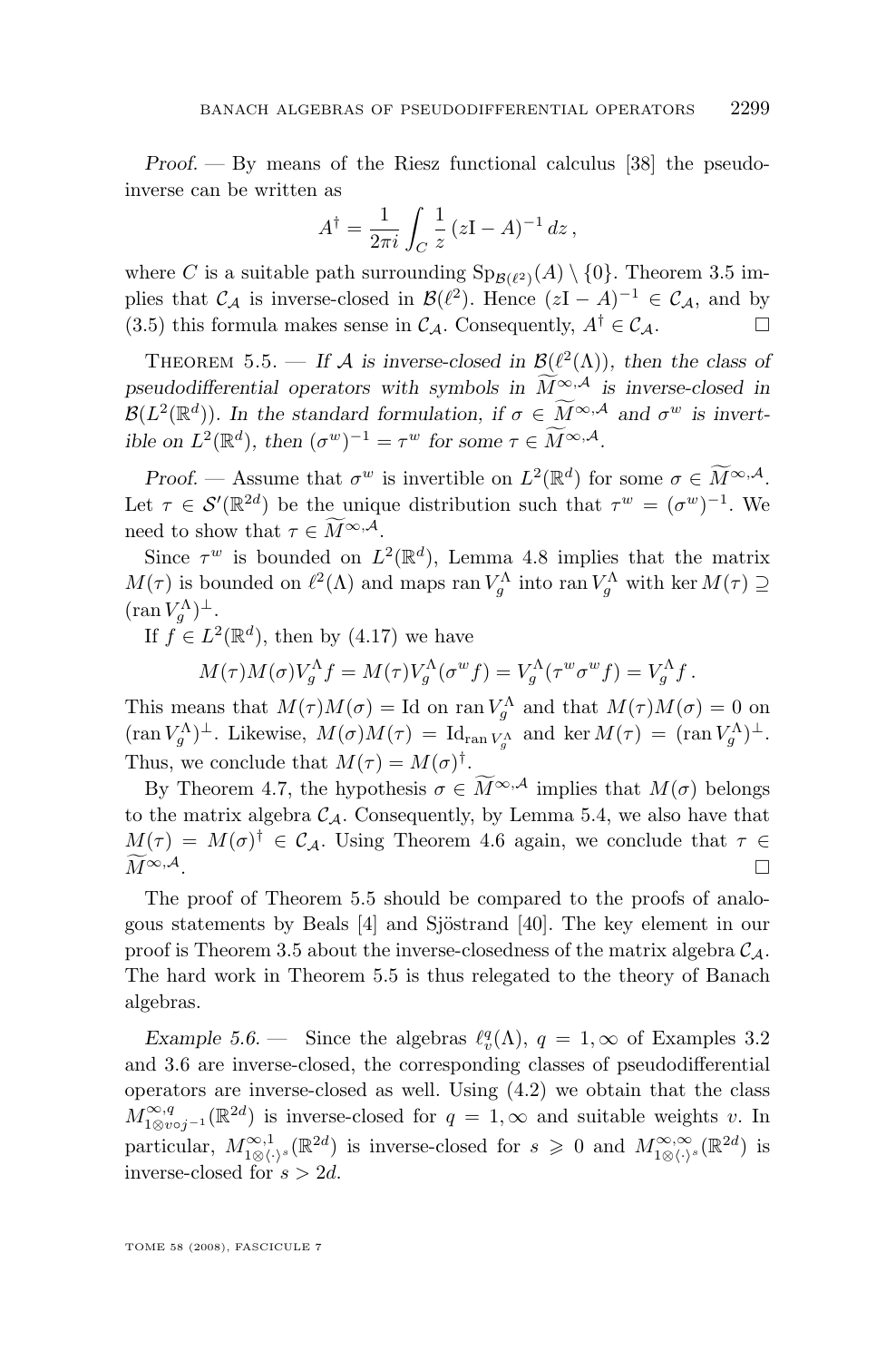<span id="page-22-0"></span>Corollary 5.7 (Spectral Invariance on Modulation Spaces). — *Let* A *be an inverse-closed algebra that acts boundedly on a solid space*  $\mathcal{Y}$ *. If*  $\sigma^w$ *is invertible on*  $L^2(\mathbb{R}^d)$ , then  $\sigma^w$  *is invertible on*  $M(\mathcal{Y})$ *. That is,* 

(5.3) 
$$
\mathrm{Sp}_{\mathcal{B}(M(\mathcal{Y}))}(\sigma^w) \subseteq \mathrm{Sp}_{\mathcal{B}(L^2(\mathbb{R}^d))}(\sigma^w) \quad \text{for all } \sigma \in \widetilde{M}^{\infty,\mathcal{A}}.
$$

*Proof.* — By Theorem [5.5,](#page-21-0) we have that  $(\sigma^w)^{-1} = \tau^w$  for some  $\tau \in$  $M^{\infty, \mathcal{A}}$ . Thus, Theorem [5.3](#page-19-0) implies that  $\tau^w$  is bounded on  $M(\mathcal{Y})$ . Since  $\sigma^w \tau^w = \tau^w \sigma^w = I$  on  $L^2(\mathbb{R}^d)$ , this factorization extends to  $M(\mathcal{Y})$ . Therefore,  $\tau^w = (\sigma^w)^{-1}$  on  $M(\mathcal{Y})$ . Applied to the operator  $(\sigma - \lambda I)^w$  for  $\lambda \notin$  $Sp_{\mathcal{B}(L^2)}$ , we find that also  $\lambda \notin Sp_{\mathcal{B}(M(\mathcal{Y}))}$ , and the inclusion of the spectra is proved.  $\Box$ 

#### **6. Hörmander's Class and Beals' Functional Calculus**

The Hörmander class  $S_{0,0}^{0}(\mathbb{R}^{2d})$  consists of smooth functions all of whose derivatives are bounded,

 $S_{0,0}^{0}(\mathbb{R}^{2d}) = \{f \in C(\mathbb{R}^{2d}) : |D^{\alpha}f| \leqslant C_{\alpha}\}.$ 

Clearly,  $S_{0,0}^0(\mathbb{R}^{2d}) = \bigcap_{n\geqslant 0} C^n(\mathbb{R}^{2d})$ , where  $C^n(\mathbb{R}^{2d})$  is the space of functions with n bounded derivatives. A characterization with modulation spaces was mentioned by Toft [\[47\]](#page-36-0) (Remark 3.1 without proof) based on his results for embeddings between modulation spaces and Besov spaces.

LEMMA  $6.1.$   $-$ 

(6.1) 
$$
\bigcap_{n\geqslant 0}C^n(\mathbb{R}^d)=\bigcap_{s\geqslant 0}M^{\infty,\infty}_{1\otimes\langle\cdot\rangle^s}(\mathbb{R}^d)=\bigcap_{s\geqslant 0}M^{\infty,1}_{1\otimes\langle\cdot\rangle^s}(\mathbb{R}^d).
$$

Hence  $S_{0,0}^0(\mathbb{R}^{2d}) = \bigcap_{s \geqslant 0} M_{1 \otimes \langle \cdot \rangle^s}^{\infty, \infty}(\mathbb{R}^{2d}) = \bigcap_{s \geqslant 0} M_{1 \otimes \langle \cdot \rangle^s}^{\infty, 1}(\mathbb{R}^{2d}).$ 

*Proof. —* We give a proof based on the technique developed in [\[24\]](#page-35-0). We shall prove three inclusions.

i)  $\bigcap_{n\geqslant 0}C^n(\mathbb{R}^d) \subset \bigcap_{s\geqslant 0} M_{1\otimes\langle\cdot\rangle^s}^{\infty,\infty}$ . By formula (14.38) of [\[24\]](#page-35-0) every  $f \in$  $C^n(\mathbb{R}^d)$  fulfills

$$
\sup_{x \in \mathbb{R}^d} |V_g f(x,\xi)| \leqslant C \|f\|_{C^n} |\xi^{\beta}|^{-1},
$$

for all multi-indices  $|\beta| \leq n$ . Therefore, if  $f \in \bigcap_{n\geqslant 0} C^n(\mathbb{R}^d)$ , then for every β there is a constant  $C_\beta$  such that  $\sup_{x \in \mathbb{R}^d} |V_g f(x,\xi)| \leqslant C_\beta |\xi^\beta|^{-1}$ . Since  $\langle \xi \rangle^n \leqslant \sum_{|\beta| \leqslant n} c_{\beta} |\xi^{\beta}|$  for suitable coefficients  $c_{\beta} \geqslant 0$  (depending on n), we obtain that, for every  $n \geqslant 0$ ,

(6.2) 
$$
\sup_{x,\xi\in\mathbb{R}^d} \langle \xi \rangle^n |V_g f(x,\xi)| \leqslant C_n < \infty,
$$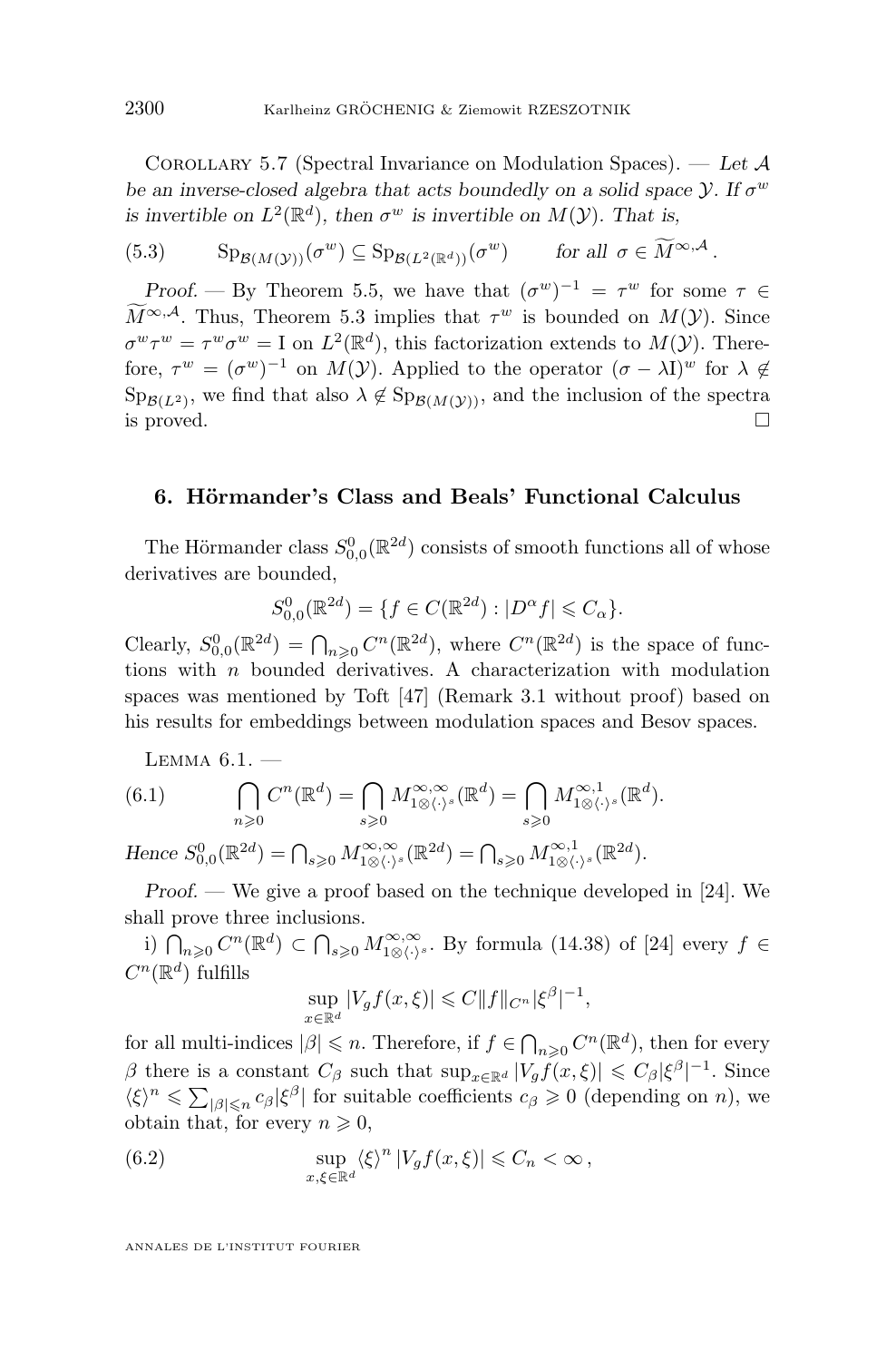$$
\begin{array}{lcl} \text{whence }f\in \bigcap_{s\geqslant 0}M^{\infty,\infty}_{1\otimes\langle \cdot \rangle^{s}}.\\ \text{ii) } \bigcap_{s\geqslant 0}M^{\infty,\infty}_{1\otimes\langle \cdot \rangle^{s}}\subset \bigcap_{r\geqslant 0}M^{\infty,1}_{1\otimes\langle \cdot \rangle^{r}}. \text{ If }s>r+d, \text{ then} \\[5pt] \|f\|_{M^{\infty,1}_{1\otimes\langle \cdot \rangle^{r}}} & = & \displaystyle \int_{\mathbb{R}^{d}}\sup_{x\in \mathbb{R}^{d}}|V_{g}f(x,\xi)|\langle \xi \rangle^{r}\,d\xi \\[5pt] & \leqslant& \sup_{x,\xi\in \mathbb{R}^{d}}|V_{g}f(x,\xi)|\langle \xi \rangle^{s}\int_{\mathbb{R}^{d}}\langle \xi \rangle^{r-s}d\xi=C_{r-s}\,\|f\|_{M^{\infty,\infty}_{1\otimes\langle \cdot \rangle^{s}}}<\infty. \end{array}
$$

The embedding  $M_{1\otimes\langle\cdot\rangle^s}^{\infty,\infty} \subset M_{1\otimes\langle\cdot\rangle^r}^{\infty,1}$  for  $s > r + d$  yields immediately the embedding  $\bigcap_{s\geqslant 0} M_{1\otimes\langle\cdot\rangle^s}^{\infty,\infty}\subset \bigcap_{r\geqslant 0} M_{1\otimes\langle\cdot\rangle^r}^{\infty,1}.$ 

iii)  $\bigcap_{s\geqslant 0} M^{\infty,1}_{1\otimes\langle\cdot\rangle^s}\subset \bigcap_{n\geqslant 0} C^n(\mathbb{R}^d)$ . Let  $f\in \bigcap_{s\geqslant 0} M^{\infty,1}_{1\otimes\langle\cdot\rangle^s}$ . Since  $V_g f(x,\xi)$  $(fT_x g)^{\wedge}(\xi)$ , we may rewrite the  $M_{1\otimes\langle\cdot\rangle^s}^{\infty,1}$ -norm as

(6.3) 
$$
||f||_{M^{\infty,1}_{1\otimes\langle\cdot\rangle^s}} = \int_{\mathbb{R}^d} \sup_{x\in\mathbb{R}^d} |(fT_xg)^\wedge(\xi)|\langle\xi\rangle^r d\xi < \infty.
$$

By (6.3) and some basic properties of the Fourier transform, we majorize the derivatives of  $fT_xg$  by

$$
(6.4) \quad ||D^{\alpha}(fT_xg)||_{\infty} \leq ||(D^{\alpha}(fT_xg))^{\wedge}||_1 \leq C_{\alpha} \int_{\mathbb{R}^d} |(fT_xg)^{\wedge}(\xi)| |\xi^{\alpha}| d\xi
$$
  

$$
\leq C_{\alpha} \int_{\mathbb{R}^d} |(fT_xg)^{\wedge}(\xi)| |\xi^{\wedge |\alpha|} d\xi \leq C_{\alpha} ||f||_{M^{\infty,1}_{1\otimes \langle \cdot \rangle^{|\alpha|}}},
$$

and this estimate is uniform in  $x \in \mathbb{R}^d$ . Next, let  $g \in \mathcal{S}(\mathbb{R}^d)$  be a function that is equal to 1 on the unit ball B. By the Leibniz rule we have

$$
D^{\alpha}(fT_x g) = \sum_{\beta \leq \alpha} {\alpha \choose \beta} D^{\alpha} f D^{\alpha-\beta}(T_x g)
$$
  
= 
$$
D^{\alpha} f T_x g + \sum_{\beta < \alpha} {\alpha \choose \beta} D^{\alpha} f D^{\alpha-\beta}(T_x g)
$$

If  $y \in x + B$ , then clearly the sum with  $\beta < \alpha$  vanishes and

$$
D^{\alpha}(fT_xg)(y) = D^{\alpha}fT_xg(y) = D^{\alpha}fT_x\chi_B(y).
$$

Thus, by (6.4), we get that

$$
||D^{\alpha}f||_{\infty} = \sup_{x \in \mathbb{R}^d} ||D^{\alpha}f T_x \chi_B||_{\infty} \le ||D^{\alpha}(f T_x g)||_{\infty} \le C_{\alpha} ||f||_{M^{\infty,1}_{1\otimes \langle \cdot \rangle^{|\alpha|}}}.
$$

Consequently, if  $f \in \bigcap_{s \geqslant 0} M^{\infty,1}_{1 \otimes \langle \cdot \rangle^s}$ , then  $f \in \bigcap_{n \geqslant 0} C^n(\mathbb{R}^d)$  $\Box$ 

The above lemma and Theorem [4.6](#page-14-0) yield the following characterization of the Hörmander class.

THEOREM 6.2. — *Take a window*  $g \in \mathcal{S}(\mathbb{R}^d)$  such that  $\mathcal{G}(g,\Lambda)$  is a tight Gabor frame for  $L^2(\mathbb{R}^d)$ . Then the following are equivalent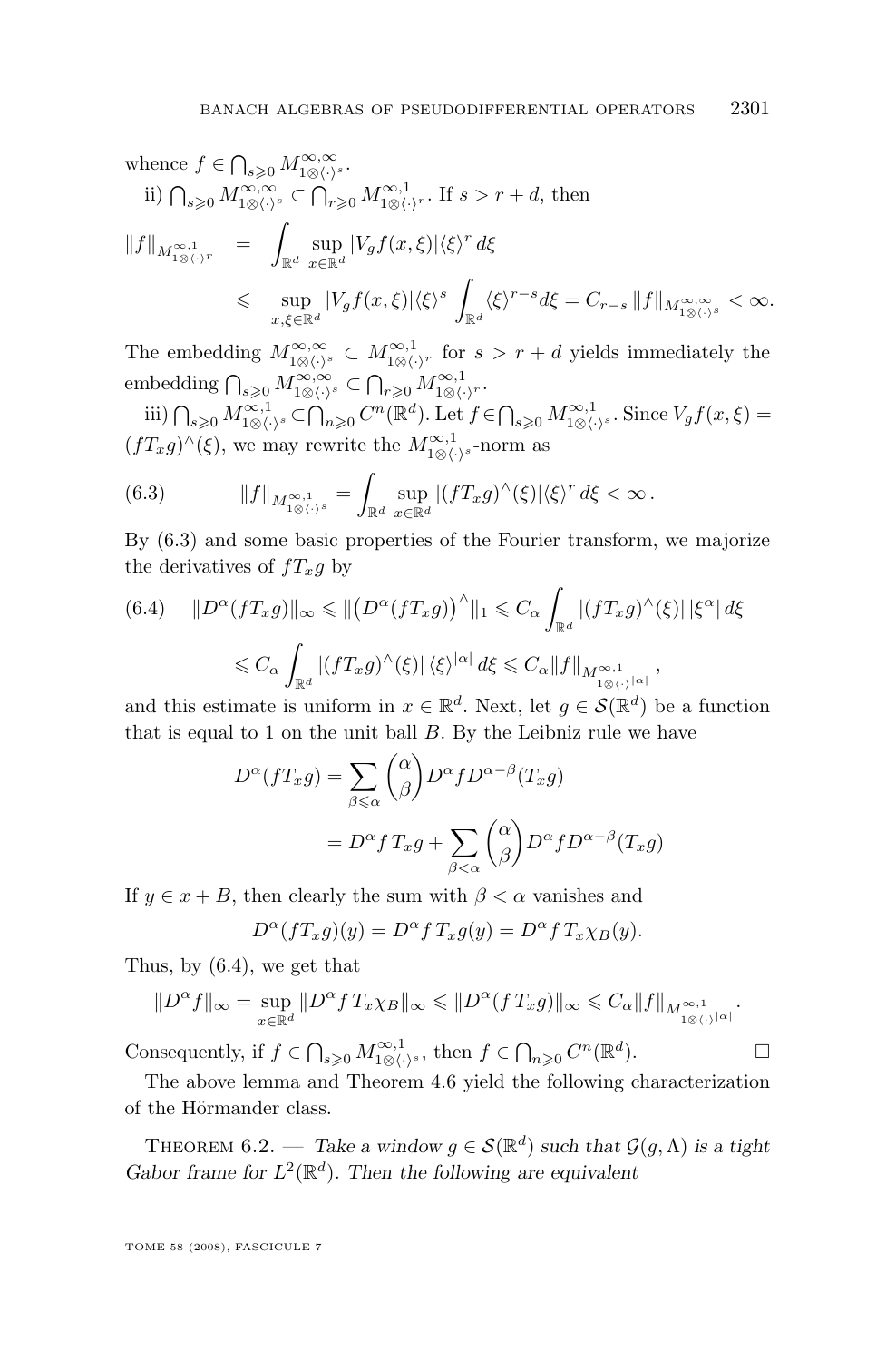\n- (i) 
$$
\sigma \in S_{0,0}^0(\mathbb{R}^{2d})
$$
.
\n- (ii)  $\sigma \in \mathcal{S}'(\mathbb{R}^{2d})$  and for every  $s \geq 0$  there is a constant  $C_s$  such that
\n

(6.5) 
$$
|\langle \sigma^w \pi(z)g, \pi(w)g \rangle| \leqslant C_s \langle w-z \rangle^{-s} \quad \text{for } w, z \in \mathbb{R}^{2d}.
$$

(iii)  $\sigma \in \mathcal{S}'(\mathbb{R}^{2d})$  and for every  $s \geq 0$  there is a constant  $C_s$  such that

(6.6) 
$$
|\langle \sigma^w \pi(\mu)g, \pi(\lambda)g \rangle| \leq C_s \langle \lambda - \mu \rangle^{-s} \quad \text{for } \lambda, \mu \in \Lambda.
$$

*Proof.* — We apply Theorem [4.6](#page-14-0) with the algebra  $\mathcal{A} = \ell^{\infty}_{\langle \cdot \rangle^s}(\Lambda)$  for s > 2d. Since  $g \in \mathcal{S}(\mathbb{R}^d)$  if and only if  $V_g g \in \mathcal{S}(\mathbb{R}^{2d})$  [\[21,](#page-35-0) [24\]](#page-35-0), we have  $V_g g \in$ W(A), and the relevant hypothesis on g is satisfied. Moreover,  $\widetilde{M}^{\infty,A}$  $M_{1\otimes\langle\cdot\rangle^s}^{\infty,\infty}(\mathbb{R}^{2d})$  by  $(4.2)$ .

By Theorem [4.6,](#page-14-0)  $\sigma \in M^{\infty,\infty}_{1\otimes\langle \cdot \rangle^s}(\mathbb{R}^{2d})$  for a given  $s > 2d$ , if and only if

$$
|M(\sigma)_{\lambda\mu}|=|\langle \sigma^w\pi(\mu)g,\pi(\lambda)g\rangle|=\mathcal{O}(\langle \lambda-\mu\rangle^{-s}).
$$

Using Lemma [6.1,](#page-22-0) we find that  $\sigma \in S_{0,0}^0(\mathbb{R}^{2d}) = \bigcap_{s \geq 0} M_{1 \otimes \langle \cdot \rangle^s}^{\infty, \infty}(\mathbb{R}^{2d})$ , if and only if  $M(\sigma)$  decays rapidly, as stated. The argument for the equivalence  $(i) \Leftrightarrow (ii)$  is analogous.

The Banach algebra approach to the Hörmander class yields a new proof of Beal's Theorem on the functional calculus in  $S_{0,0}^0(\mathbb{R}^{2d})$  [\[4\]](#page-34-0) (see also [\[48\]](#page-36-0)).

THEOREM 6.3. — If  $\sigma \in S_{0,0}^{0}(\mathbb{R}^{2d})$  and  $\sigma^{w}$  is invertible on  $L^{2}(\mathbb{R}^{d})$ , then *there exists a*  $\tau \in S_{0,0}^{0}(\mathbb{R}^{2d})$ *, such that*  $(\sigma^{w})^{-1} = \tau^{w}$ *.* 

*Proof. —* This follows from Lemma [6.1](#page-22-0) and Example [5.6,](#page-21-0) where we have shown that the classes  $M^{\infty,1}_{1\otimes\langle\cdot\rangle^s}(\mathbb{R}^{2d})$  and  $M^{\infty,\infty}_{1\otimes\langle\cdot\rangle^s}(\mathbb{R}^{2d})$  are inverse-closed, for  $s \geq 0$  and  $s > 2d$  respectively.

# **7. Time-Frequency Molecules**

The result on almost diagonalization can be extended to much more general systems than Gabor frames. These are so-called time-frequency molecules. They were introduced in [\[25\]](#page-35-0), a different version of timefrequency molecules was investigated independently in [\[2\]](#page-34-0).

DEFINITION 7.1. — Let  $\mathcal{G}(g,\Lambda)$  be a tight Gabor frame with  $V_g g \in$ W(A). We say that  $\{e_{\mu} \in \mathbb{R}^d : \mu \in \Lambda\}$  forms a *family of* A-molecules if *there exists a sequence*  $\mathbf{a} \in \mathcal{A}$  *such that for every*  $\lambda, \mu \in \Lambda$  *we have* 

(7.1) 
$$
|\langle e_{\mu}, \pi(\lambda)g \rangle| \leq \mathbf{a}(\lambda - \mu).
$$

<span id="page-24-0"></span>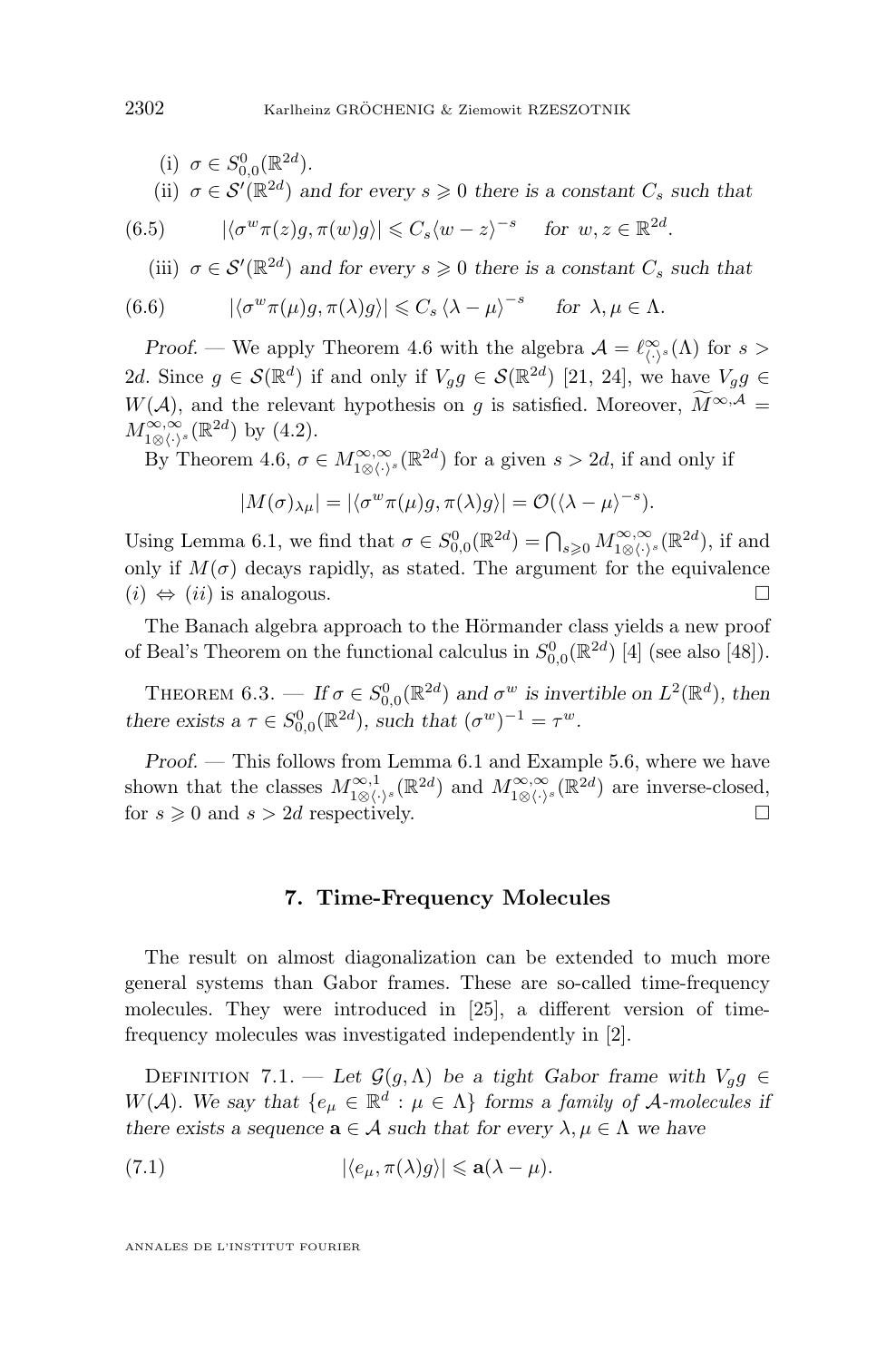In this context a set of time-frequency shifts  $\{\pi(\mu)g : \mu \in \Lambda\}$  plays the role of "atoms". Moreover, if  $V_g g \in W(\mathcal{A})$ , then  $V_g^{\Lambda} g \in \mathcal{A}$  and  $\{\pi(\mu)g : \mu \in$  $\Lambda$  is also a set of  $\mathcal A$ -molecules.

The above definition does not depend on the choice of the window g. Assume that h also generates a tight frame  $\mathcal{G}(h,\Lambda)$  and that  $V_h h \in$  $W(\mathcal{A}).$  Then  $V_g h \in W(\mathcal{A})$  as in the proof of Lemma [4.4.](#page-13-0) Thus,  $V_g^{\Lambda} h \in \mathcal{A}$  and therefore the sequence  $\mathbf{b}(\lambda) = |\langle h, \pi(\lambda)g \rangle|$  is in A. We insert the tight frame expansion of  $\pi(\lambda)h = \sum_{\mu \in \Lambda} \langle \pi(\lambda)h, \pi(\mu)g \rangle \pi(\mu)g$  with respect to  $\mathcal{G}(g,\Lambda)$ into [\(7.1\)](#page-24-0) and obtain that

$$
\begin{array}{rcl} \left| \langle e_\mu, \pi(\lambda)h \rangle \right| & \leqslant & \sum_{\nu \in \Lambda} \left| \langle \pi(\lambda)h, \pi(\nu)g \rangle \right| \left| \langle e_\mu, \pi(\nu)g \rangle \right| \\ & \leqslant & \sum_{\nu \in \Lambda} \mathbf{b}(\nu - \lambda) \mathbf{a}(\nu - \mu) = \mathbf{b}^* \ast \mathbf{a}(\lambda - \mu). \end{array}
$$

Since  $\mathbf{b}^* * \mathbf{a} \in \mathcal{A}, (7.1)$  $\mathbf{b}^* * \mathbf{a} \in \mathcal{A}, (7.1)$  is also satisfied for h in place of g.

Although time-frequency molecules are rather different from classical molecules in analysis that are defined by support and moment conditions [\[43,](#page-36-0) [42\]](#page-36-0), they observe a similar principle. The following statement justifies the name "molecules".

PROPOSITION 7.2. — Assume that  $V_{g}g \in W(A)$ . If the pseudodifferen*tial operator* A maps the tight Gabor frame  $\{\pi(\lambda)q : \lambda \in \Lambda\}$  to a set of A-molecules, then A is bounded on  $L^2(\mathbb{R}^d)$ . More generally, A is bounded *on every modulation space*  $M(Y)$ *, whenever* A *acts continuously on* Y *by convolution.*

*Proof.* — Let  $\sigma \in \mathcal{S}'(\mathbb{R}^{2d})$  be the distributional symbol corresponding to A. We check the matrix of  $\sigma^w$  with respect to the Gabor frame  $\mathcal{G}(g,\Lambda)$  and obtain

$$
|\langle \sigma^w \pi(\mu) g, \pi(\lambda) g \rangle| = |\langle e_\mu, \pi(\lambda) g \rangle| \leq \mathbf{a}(\lambda - \mu), \qquad \lambda, \mu \in \Lambda.
$$

Since  $\mathbf{a} \in \mathcal{A}$ , the equivalence (iii)  $\Leftrightarrow$  (i) of Theorem [4.6](#page-14-0) implies that the symbol  $\sigma$  of A belongs to the class  $\overline{M}^{\infty, A}$ . Now Theorem [5.3](#page-19-0) shows the boundedness of A on  $L^2(\mathbb{R}^d)$  and on  $M(\mathcal{V})$ boundedness of A on  $L^2(\mathbb{R}^d)$  and on  $M(\mathcal{Y})$ .

With the notion of molecules, we may rephrase Theorem [4.6](#page-14-0) as follows.

Corollary 7.3. — *Let* A *be a solid involutive Banach algebra with respect to convolution on a lattice*  $\Lambda \subseteq \mathbb{R}^{2d}$  *and*  $\{\pi(\lambda)g : \lambda \in \Lambda\}$  *be a tight Gabor frame with a window g such that*  $V_g g \in W(\mathcal{A})$ *. Then*  $\sigma \in \widetilde{M}^{\infty, \mathcal{A}}$ *, if and only if*  $\sigma^w$  *maps the time-frequency atoms*  $\pi(\lambda)g, \lambda \in \Lambda$ , *into* A*molecules.*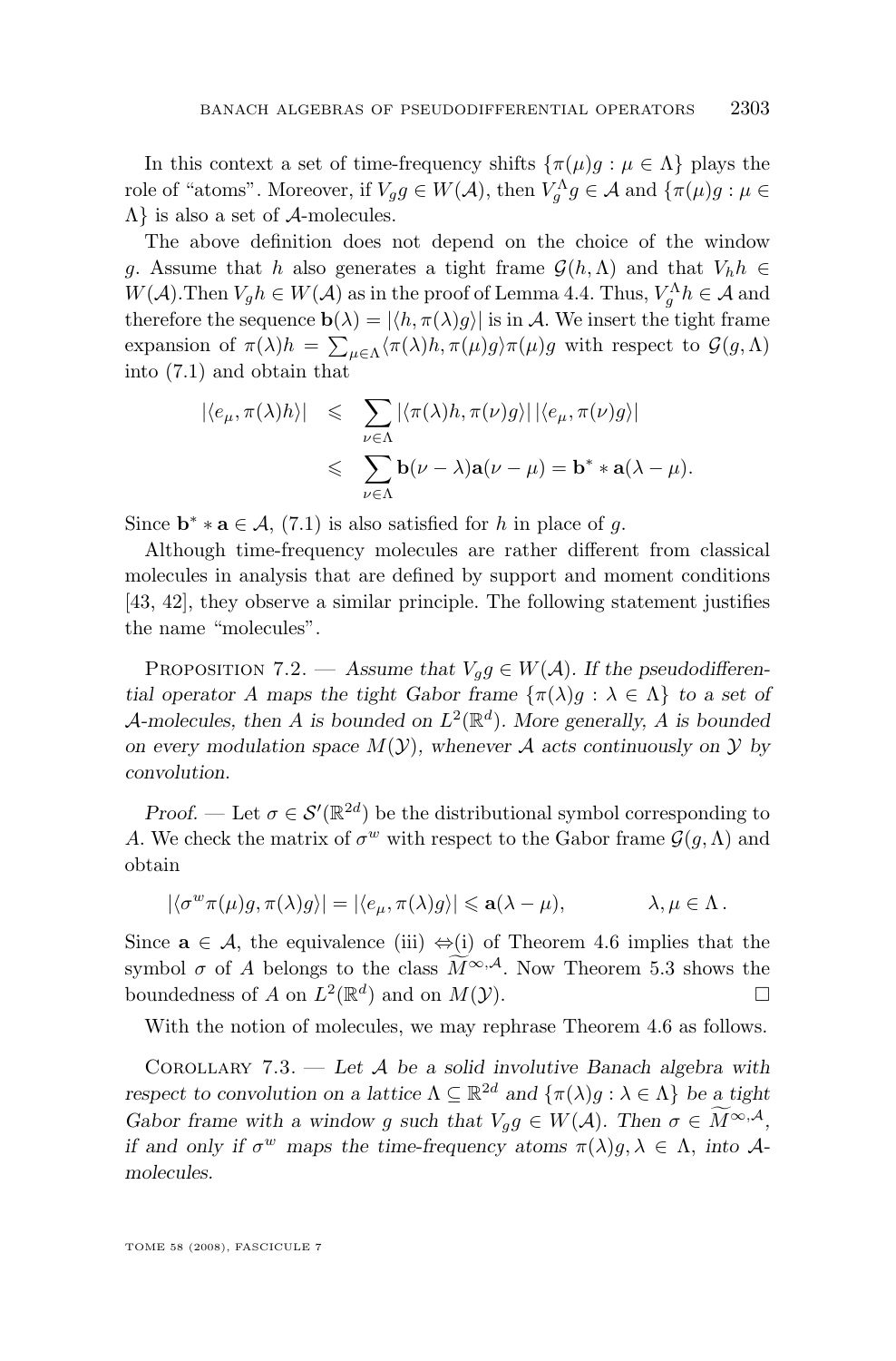<span id="page-26-0"></span>As a further consequence we show that Weyl operators with symbols in  $M^{\infty,\mathcal{A}}$  are almost diagonalized with respect to  $\mathcal{A}$ -molecules.

COROLLARY 7.4. — Let  $\{e_{\lambda} : \lambda \in \Lambda\}$  and  $\{f_{\mu} : \mu \in \Lambda\}$  be two families *of* A-molecules. If  $\sigma \in M^{\infty, A}$ , then there exists a sequence  $\tilde{h} \in A$  such that

(7.2) 
$$
|\langle \sigma^w f_\mu, e_\lambda \rangle| \leq \tilde{\mathbf{h}}(\lambda - \mu) \quad \text{for } \lambda, \mu \in \Lambda.
$$

*Proof. —* The argument is similar to the final implication in the proof of Theorem [4.6.](#page-14-0) Each molecule  $f_{\mu}$  has the tight frame expansion

$$
f_{\mu} = \sum_{\nu \in \Lambda} \langle f_{\mu}, \pi(\nu)g \rangle \pi(\nu)g.
$$

with  $|\langle f_\mu, \pi(\nu)g\rangle| \leq \mathbf{a}'(\nu - \mu)$  for some  $\mathbf{a}' \in \mathcal{A}$ . Likewise for the molecules  $e_{\lambda}$ . Therefore, for every  $\lambda, \mu \in \Lambda$  we have, by [\(4.7\)](#page-14-0), that

$$
\left| \langle \sigma^w f_\mu, e_\lambda \rangle \right| = \Big| \sum_{\nu, \nu' \in \Lambda} \langle f_\mu, \pi(\nu) g \rangle \overline{\langle e_\lambda, \pi(\nu') g \rangle} \langle \sigma^w \pi(\nu) g, \pi(\nu') g \rangle \Big|
$$
  
\$\leqslant \sum\_{\nu, \nu' \in \Lambda} \mathbf{a}'(\nu - \mu) \mathbf{a}(\nu' - \lambda) h(\nu' - \nu) = (\mathbf{a}' \ast \mathbf{a}^\* \ast \mathbf{h})(\lambda - \mu).

Since  $\mathbf{a}' \cdot \mathbf{a}^* \cdot \mathbf{h} \in \mathcal{A}$ , we can take  $\tilde{\mathbf{h}} = \mathbf{a}' \cdot \mathbf{a}^* \cdot \mathbf{h}$  as the dominating sequence in  $(7.2)$ .

We shall exhibit a family of A-molecules with polynomial decay in the time-frequency plane. For this we take A to be the algebra  $\mathcal{A} = \ell^{\infty}_{\langle \cdot \rangle^s}(\Lambda)$ and  $s > 2d$ .

LEMMA 7.5. — Let  $\mathcal{A} = \ell^{\infty}_{\langle \cdot \rangle^s}(\Lambda)$  and  $s > 2d$  and fix a tight Gabor frame *window* g *such that*  $V_g g \in W(\mathcal{A})$ *. Now choose a set*  $\{z_\mu : \mu \in \Lambda\} \subset \mathbb{R}^{2d}$ *satisfying*  $|z_{\mu} - \mu| \leq C'$  *for every*  $\mu \in \Lambda$  *and a family*  $\{\varphi_{\mu} : \mu \in \Lambda\}$  *of functions such that*  $|V_g \varphi_\mu(z)| \leq C \langle z \rangle^{-s}$  *uniformly in*  $\mu \in \Lambda$ *. Then the collection*

$$
e_{\mu} = \pi(z_{\mu})\varphi_{\mu} , \quad \mu \in \Lambda
$$

*forms a family of* A*-molecules.*

*Proof.* — For  $\lambda, \mu \in \Lambda$ , the assumptions  $|V_g \varphi_\mu(z)| \leqslant C \langle z \rangle^{-s}$  and  $|z_\mu - z|$  $|\mu| \leq C'$  imply that

$$
|\langle e_{\mu}, \pi(\lambda)g \rangle| = |\langle \pi(z_{\mu})\varphi_{\mu}, \pi(\lambda)g \rangle| = |V_g \varphi_{\mu}(\lambda - z_{\mu})|
$$
  

$$
\leq C \langle \lambda - z_{\mu} \rangle^{-s} \leq C'' \langle \lambda - \mu \rangle^{-s},
$$

thus the assertion follows.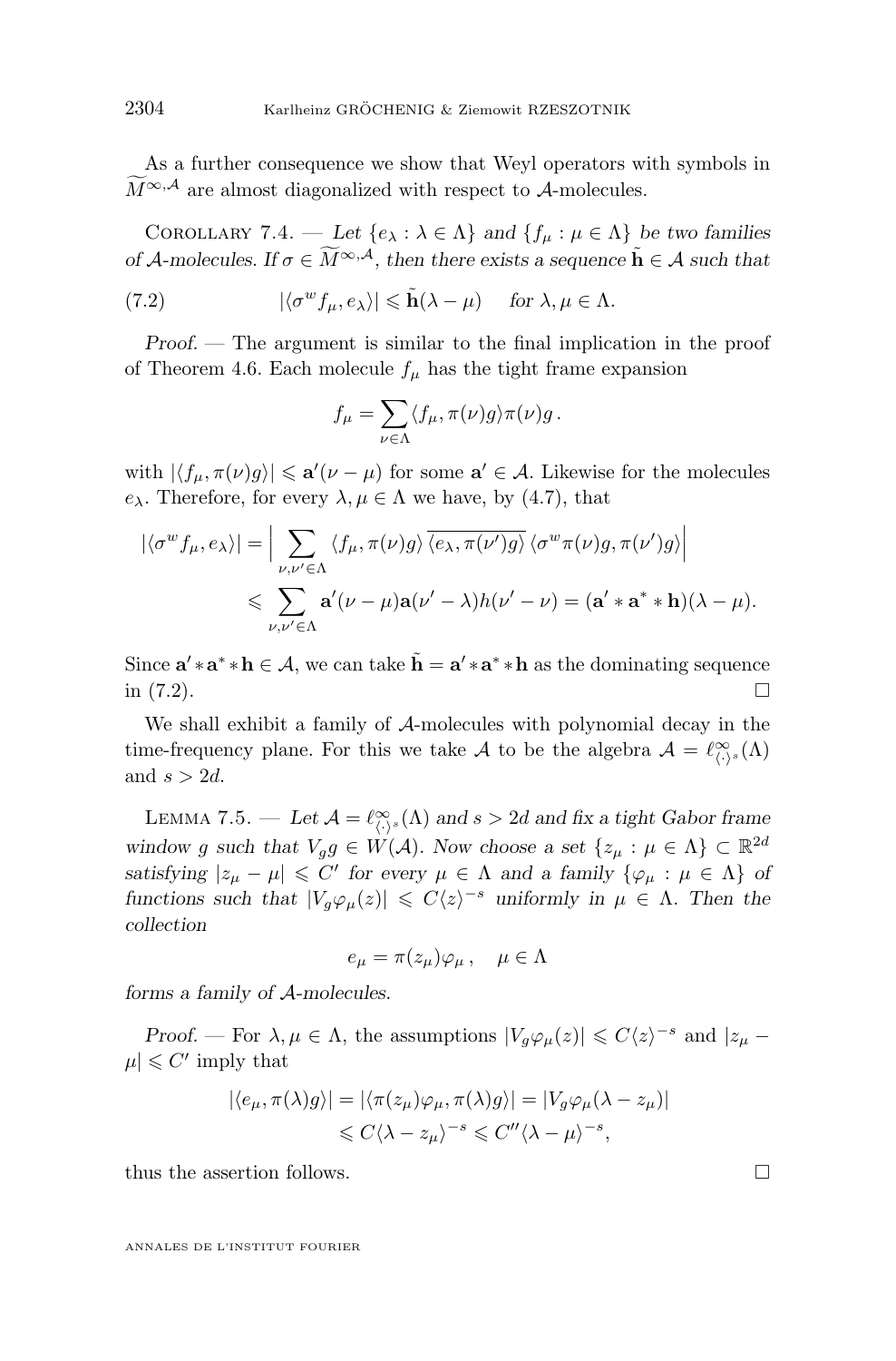As another application we show how pseudodifferential operators are almost diagonal with respect to local Fourier bases. To be specific, we consider the local sine bases of the form

$$
\psi_{k,l}(t) = \sqrt{\frac{2}{\alpha}} b(t - \alpha k) \sin\left(\frac{(2l+1)\pi}{2\alpha}(t - \alpha k)\right).
$$

The "bell function" b can be constructed to be real-valued and in  $C^N(\mathbb{R})$  for given smoothness  $N \in \mathbb{N}$ , such that the system  $\{\psi_{k,l} : k \in \mathbb{Z}, l = 0, 1, 2, \ldots\}$ forms an orthonormal basis of  $L^2(\mathbb{R})$  [\[1,](#page-34-0) [32\]](#page-35-0). The parametrization of all bell function starts from a function  $\zeta \in C^{N-1}(\mathbb{R})$  that is real, even, with support in  $[-\epsilon, \epsilon]$  for  $\epsilon \in (0, \alpha/2)$  and satisfies  $\int_{\mathbb{R}} \zeta(s) ds = \frac{\pi}{2}$ . Now set  $\theta(t) = \int_{-\infty}^{t} \zeta(s) ds$ , then the bell function b is given by

$$
b(t) = \sin(\theta(t))\cos(\theta(t-\alpha)).
$$

See [\[1,](#page-34-0) [32\]](#page-35-0) for the details of this construction.

From this definition it follows that b is a real-valued, compactly supported function in  $C^N(\mathbb{R})$  that satisfies

$$
|V_b b(x,\xi)| \leqslant C \langle \xi \rangle^{-N} \chi_{[-K,K]}(x) \leqslant C \langle (x,\xi) \rangle^{-N}
$$

for some constants  $C, K > 0$  (see, e.g., [\[31\]](#page-35-0) for a derivation of this estimate). In particular, b satisfies the standard assumption  $V_b b \in W(\mathcal{A})$  with respect to the algebra  $\mathcal{A} = \ell^{\infty}_{\langle . \rangle^N}(\Lambda)$  and the lattice  $\Lambda = \alpha \mathbb{Z} \times \frac{1}{2\alpha} \mathbb{Z}$ .

By splitting the sine into exponentials and some algebraic manipulations, we may write the basis functions as

(7.3) 
$$
\psi_{k,l} = \frac{(-1)^{kl}}{2i} \sqrt{\frac{2}{\alpha}} \left( \pi \left( \alpha k, \frac{l}{2\alpha} \right) b_+ - \pi \left( \alpha k, -\frac{l}{2\alpha} \right) b_- \right),
$$

where  $b_{\pm}(t) = e^{\pm \pi i t/(2\alpha)}b(t)$ . Since  $|V_b b(z)| = \mathcal{O}(\langle z \rangle^{-N})$ , we also have  $|V_{b_{\pm}}b_{\pm}(z)| = \mathcal{O}(\langle z \rangle^{-N})$  for all choices of signs. Thus  $V_{b_{\pm}}b_{\pm} \in W(\mathcal{A})$ . Since the lattice  $\Lambda$  admits a tight Gabor frame window  $g \in \mathcal{S}(\mathbb{R})$ , we get that  $V_g g \in W(\mathcal{A})$  and, therefore,  $V_g b_{\pm} \in W(\mathcal{A})$ . This allows us to apply Lemma [7.5](#page-26-0) to conclude that  $\{\pi(\lambda)b_+ : \lambda \in \Lambda\}$  is a family of A-molecules. By using the decomposition (7.3) and Corollary [7.4,](#page-26-0) we obtain the following form of almost diagonalization with respect to a local sine basis.

THEOREM 7.6. — Assume that  $b \in W(\ell^{\infty}_{\langle . \rangle^N})$  and  $\sigma \in M^{\infty, \infty}_{1 \otimes \langle . \rangle^s}(\mathbb{R}^2)$  for  $N > s > 2$ . Then there is a constant  $C_s$  such that

$$
|\langle \sigma^w \psi_{k',l'}, \psi_{k,l} \rangle| \leq C_s \left( \left\langle \left( \alpha(k-k'), \frac{1}{2\alpha}(l-l') \right) \right\rangle^{-s} + \left\langle \left( \alpha(k-k'), \frac{1}{2\alpha}(l+l') \right) \right\rangle^{-s} \right)
$$
  
for  $k, k' \in \mathbb{Z}$  and  $l, l' \in \mathbb{N} \cup \{0\}.$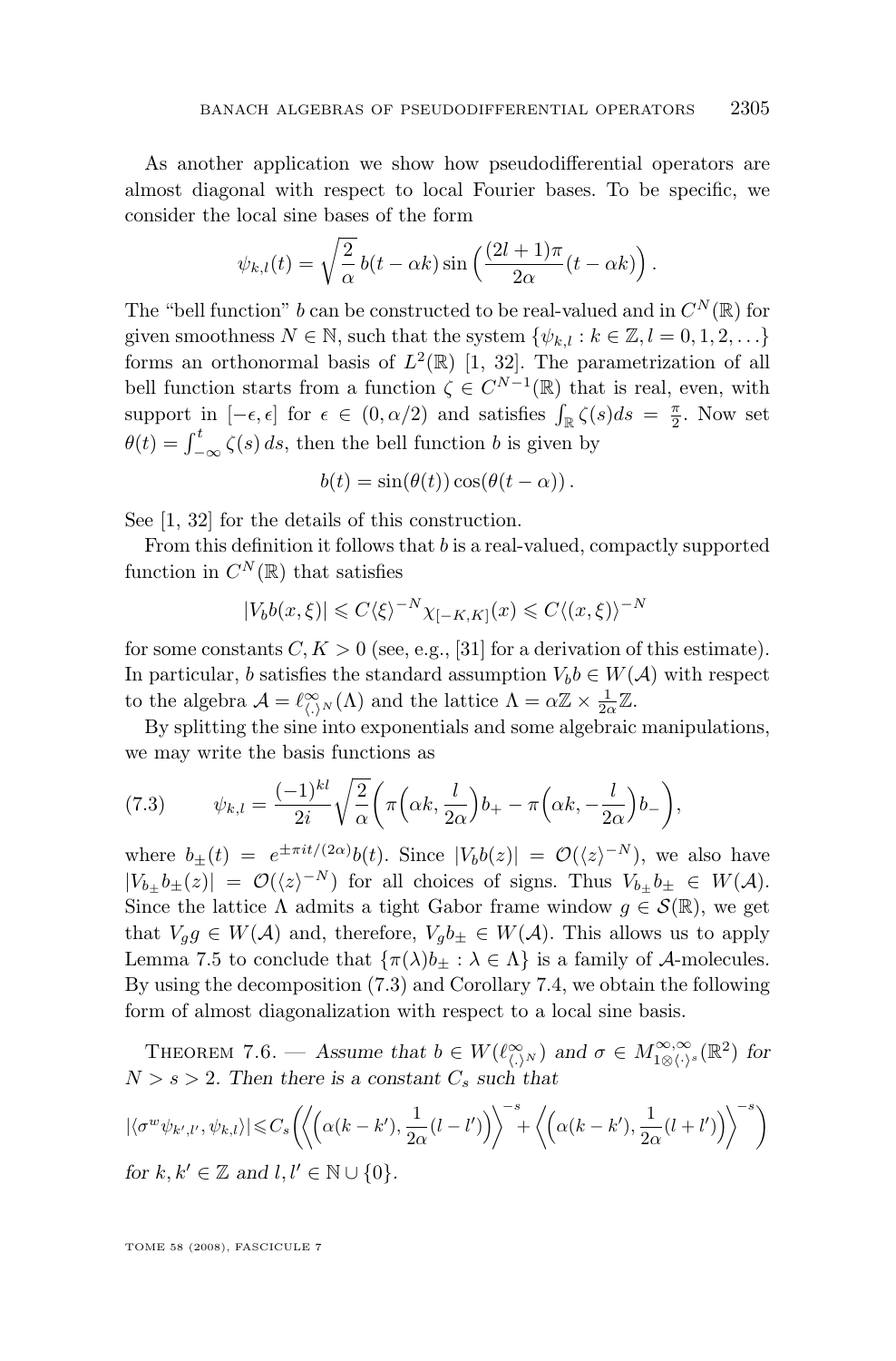<span id="page-28-0"></span>This is reminiscent of a result by Rochberg and Tachizawa in [\[37\]](#page-36-0). The same type of almost diagonalization holds for the other types of local Fourier bases (where the sine is replaced by a pattern of sines and cosines).

# **8. Appendix**

In this appendix we sketch the proofs of Theorems [3.1](#page-7-0) and [3.5.](#page-10-0) By a basis change for the lattice  $\Lambda$ , we may assume without loss of generality that  $\Lambda = \mathbb{Z}^d$ .

First we show that  $\ell^1(\Lambda)$  is the *maximal solid involutive convolution algebra over* Λ (Theorem [3.1\)](#page-7-0). We prove Theorem [3.1](#page-7-0) by a sequence of elementary lemmas. Their common assumption is that  $A$  is a solid involutive Banach algebra with respect to convolution over  $\mathbb{Z}^d$ .

LEMMA 8.1.  $-$  *A* is continuously embedded into  $\ell^2(\mathbb{Z}^d)$ .

*Proof.* — If  $\mathbf{a} \in \mathcal{A}$ , then  $\mathbf{a}^* * \mathbf{a} \in \mathcal{A}$  and by solidity  $(\mathbf{a}^* * \mathbf{a})(0)\delta_0 \in \mathcal{A}$ . On the one hand, we have

$$
(\mathbf{a}^* * \mathbf{a})(0) = \sum_{k \in \mathbb{Z}} \mathbf{a}^*(-k) \mathbf{a}(k) = \sum_{k \in \mathbb{Z}} \overline{\mathbf{a}(k)} \mathbf{a}(k) = \|\mathbf{a}\|_2^2,
$$

on the other hand

$$
\|\mathbf{a}\|_2^2 \|\delta_0\|_{\mathcal{A}} = \|\mathbf{a}^* * \mathbf{a}(0)\delta_0\|_{\mathcal{A}} \le \|\mathbf{a}^* * \mathbf{a}\|_{\mathcal{A}} \le C \|\mathbf{a}\|_{\mathcal{A}}^2,
$$

and thus A is continuously embedded in  $\ell^2(\mathbb{Z}^d)$ ).  $\qquad \qquad \Box$ 

Let  $\mathcal{B} = \{ \mathbf{a} \in \ell^2(\mathbb{Z}^d) : \mathcal{F}\mathbf{a} \in L^\infty(\mathbb{T}^d) \}$  with the norm  $\|\mathbf{a}\|_{\mathcal{B}} = \|\mathcal{F}\mathbf{a}\|_{\infty}$ , where the Fourier transform is given by

$$
\mathcal{F}\mathbf{a}(\xi) = \sum_{k \in \mathbb{Z}^d} \mathbf{a}(k) e^{-2\pi i k \cdot \xi}.
$$

Then  $\beta$  is a Banach algebra.

LEMMA 8.2. — A is continuously embedded in B and  $\|\mathbf{a}\|_{\mathcal{B}} \le \|\mathbf{a}\|_{\mathcal{A}}$  for  $a \in \mathcal{A}$ .

*Proof.* — Take an arbitrary  $\mathbf{a} \in \mathcal{A}$ . Denote the *n*-fold convolution  $\mathbf{a} * \mathbf{a} *$  $\cdots *$  a by  $\mathbf{a}^{*n}$ . From Lemma 8.1 it follows that

$$
\|(\mathcal{F}\mathbf{a})^n\|_2 = \|\mathbf{a}^{*n}\|_2 \leqslant C \|\mathbf{a}^{*n}\|_{\mathcal{A}} \leqslant C \|\mathbf{a}\|_{\mathcal{A}}^n,
$$

for some constant C. Thus,  $\|(\mathcal{F}a)^n\|_2^{1/n} \leq C^{1/n} \|a\|_{\mathcal{A}}$  and by taking the limit as  $n \to \infty$  we obtain the desired inequality  $\|\mathcal{F}\mathbf{a}\|_{\infty} = \|\mathbf{a}\|_{\mathcal{B}} \leq \|\mathbf{a}\|_{\mathcal{A}}$ .  $\Box$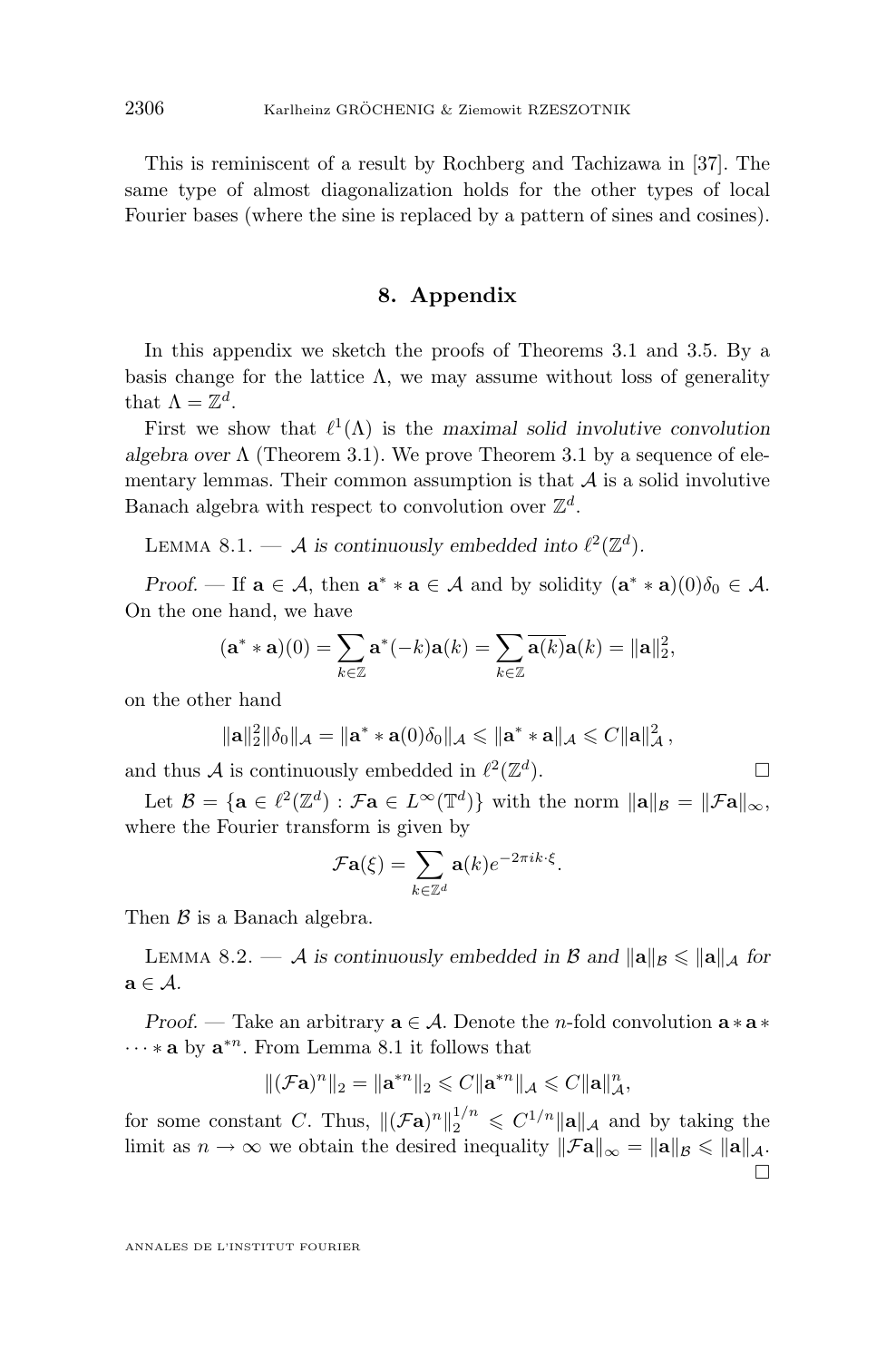LEMMA 8.3. — *If*  $\mathbf{b} \in \mathcal{B}$  *and*  $|\mathbf{a}| \leqslant \mathbf{b}$ *, then*  $\mathbf{a} \in \mathcal{B}$  *and*  $\|\mathbf{a}\|_{\mathcal{B}} \leqslant \|\mathbf{b}\|_{\mathcal{B}}$ *.* 

*Proof.* — Let  $C_c$  be the convolution operator given by  $C_c$ **h** = **h**∗**c** acting on  $\mathbf{h} \in \ell^2(\mathbb{Z}^d)$ . Then  $C_{\mathbf{c}}$  is bounded on  $\ell^2(\mathbb{Z}^d)$  if and only if  $\mathcal{F}\mathbf{c} \in L^{\infty}(\mathbb{T}^d)$ , and the operator norm on  $\ell^2(\mathbb{Z}^d)$  is precisely  $||C_{\mathbf{c}}||_{op} = ||\mathcal{F}\mathbf{c}||_{\infty} = ||\mathbf{c}||_{\mathcal{B}}$ . If  $|\mathbf{a}| \leqslant \mathbf{b}$ , then we have

$$
|C_{\mathbf{a}}\mathbf{h}| \leqslant |\mathbf{h}| * |\mathbf{a}| \leqslant |\mathbf{h}| * \mathbf{b} = C_{\mathbf{b}} |\mathbf{h}| \quad \text{for all } \mathbf{h} \in \ell^2(\mathbb{Z}^d),
$$

and so

$$
||C_{\mathbf{a}}\mathbf{h}||_2 \leq ||C_{\mathbf{b}}|\mathbf{h}||_2 \leq ||C_{\mathbf{b}}||_{op}||\mathbf{h}||_2.
$$

Therefore,  $||C_{\mathbf{a}}||_{op} \le ||C_{\mathbf{b}}||_{op}$ , that is,  $||\mathbf{a}||_B \le ||\mathbf{b}||_B$ .

LEMMA 8.4. — Let **a** be a sequence on  $\mathbb{Z}^d$  such that  $\mathcal{F}[\mathbf{a}]$  is well defined. *Then*

$$
||\mathbf{a}||_1 = ||\mathcal{F}|\mathbf{a}||_{\infty}.
$$

*Proof.* — Assume first that  $\mathbf{a} \in \ell^1(\mathbb{Z}^d)$ . In this case  $\mathcal{F}[\mathbf{a}]$  is continuous on  $\mathbb{T}^d$ , and therefore

$$
\|\mathcal{F}[\mathbf{a}]\|_{\infty} \geqslant \mathcal{F}[\mathbf{a}](0) = \|\mathbf{a}\|_{1}.
$$

Since we always have  $||\mathcal{F}[\mathbf{a}||]_{\infty} \le ||\mathbf{a}||_1$ , the equality (8.1) holds.

Next assume that  $\mathcal{F}|\mathbf{a}| \in L^{\infty}(\mathbb{T}^d)$ . We show that  $\mathbf{a} \in \ell^1(\mathbb{Z}^d)$ , then  $(8.1)$ follows. Consider the truncation of  $|\mathbf{a}|$ ,  $\mathbf{a}_N = \mathbf{1}_{[-N,N]^d} |\mathbf{a}|$ , where  $\mathbf{1}_{[-N,N]^d}$ is the characteristic function of the cube  $[-N, N]^d \subset \mathbb{Z}^d$  for  $N \in \mathbb{N}$ . Since  $|\mathbf{a}_N| \leq |\mathbf{a}|$ , Lemma [8.3](#page-28-0) yields that  $||\mathcal{F}\mathbf{a}_N||_{\infty} \leq ||\mathcal{F}|\mathbf{a}||_{\infty}$  for all  $N \in \mathbb{N}$ . As  $\mathbf{a}_N \in \ell^1(\mathbb{Z}^d)$ , we obtain that

$$
\sum_{n\in[-N,N]^d}|\mathbf{a}(n)|=\|\mathbf{a}_N\|_1=\|\mathcal{F}|\mathbf{a}_N|\|_{\infty}=\|\mathcal{F}\mathbf{a}_N\|_{\infty}\leq \|\mathcal{F}|\mathbf{a}|\|_{\infty}
$$

for all  $N \in \mathbb{N}$ . This shows that  $\mathbf{a} \in \ell^1(\mathbb{Z}^d)$ ).  $\qquad \qquad \Box$ 

We now prove Theorem [3.1](#page-7-0) showing the maximality of  $\ell^1(\mathbb{Z}^d)$  in the class of solid involutive convolution Banach algebras over  $\mathbb{Z}^d$ .

Theorem 8.5. — *Assume that* A *is a solid involutive Banach algebra of sequences over*  $\mathbb{Z}^d$ . Then  $\mathcal{A} \subseteq \ell^1(\mathbb{Z}^d)$  and  $\|\mathbf{a}\|_1 \le \|\mathbf{a}\|_{\mathcal{A}}$  for  $\mathbf{a} \in \mathcal{A}$ .

*Proof.* — Let  $\mathbf{a} \in \mathcal{A}$ . Since  $\mathcal{A}$  is solid, both  $\mathbf{a}$  and  $|\mathbf{a}|$  have the same norm in A. Thus Lemmas [8.1](#page-28-0) and [8.2](#page-28-0) imply that

$$
\|{\mathbf a}\|_{\mathcal A}=\||{\mathbf a}|\|_{\mathcal A}\geqslant \||{\mathbf a}|\|_{\mathcal B}=\|{\mathcal F}|{\mathbf a}|\|_{\infty}\,,
$$

and by Lemma 8.4,  $||\mathcal{F}||_{\infty} = ||\mathbf{a}||_1$ . This shows that  $||\mathbf{a}||_A \ge ||\mathbf{a}||_1$  and thus A is embedded in  $\ell^1(\mathbb{Z}^d)$  $\Box$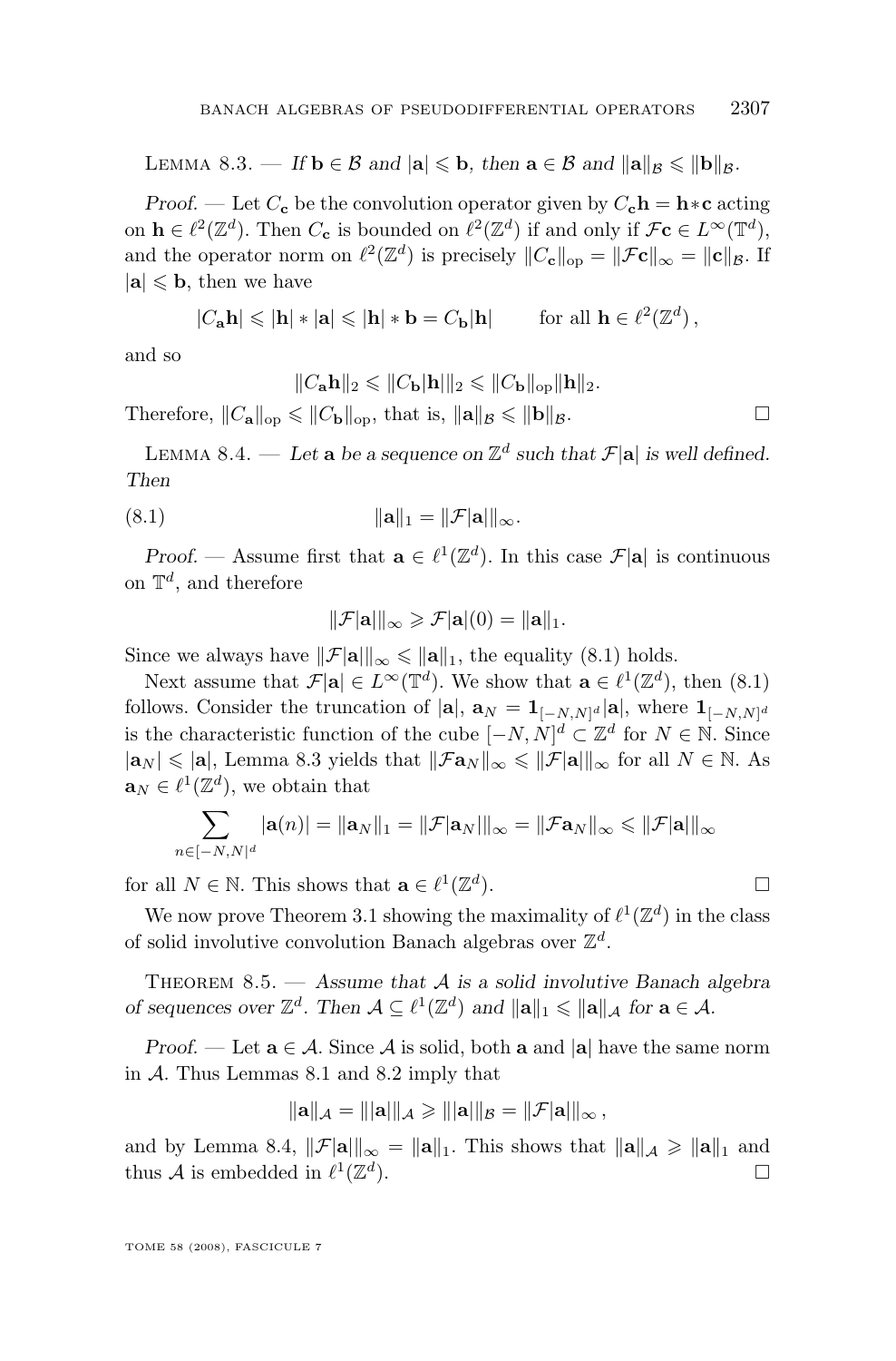We next turn to the proof of Theorem [3.5.](#page-10-0) Let us recall the basic facts about the Gelfand theory of commutative Banach algebras.

- (a) The convolution operator  $C_{\mathbf{a}}$  defined by  $C_{\mathbf{a}} \mathbf{c} = \mathbf{a} * \mathbf{c}$  for  $\mathbf{a} \in \ell^1(\mathbb{Z}^d)$  is invertible, if and only if the Fourier series  $\hat{\mathbf{a}}(\xi) = \sum_{k \in \mathbb{Z}^d} \mathbf{a}(k) e^{2\pi i k \cdot \xi}$ does not vanish at any  $\xi \in \mathbb{T}^d$ .
- (b) The Gelfand transform of  $\mathbf{a} \in \ell^1(\mathbb{Z}^d)$  coincides with the Fourier series  $\hat{\mathbf{a}}(\xi)$  for  $\xi \in \mathbb{T}^d$ .<br>An element  $\hat{\mathbf{a}}$  in a con-
- (c) An element a in a commutative Banach algebra is invertible, if and only if its Gelfand transform does not vanish at any point.
- (d) By Theorem [3.1,](#page-7-0) we have that  $\mathcal{A} \subseteq \ell^1(\mathbb{Z}^d)$ , therefore  $\ell^1 \simeq \mathbb{T}^d \subseteq \widehat{\mathcal{A}}$ , and the Gelfand transform of  $\mathbf{a} \in \mathcal{A}$  restricted to  $\mathbb{T}^d$  is just the Fourier series  $\hat{a}$  of  $a$ .

*Proof of Theorem [3.5](#page-10-0) — First Part.* The equivalence of (i) and (iii) follows from the Gelfand theory for commutative Banach algebras:

**(iii)**  $\Rightarrow$  **(i)**. If  $\hat{\mathcal{A}} \simeq \mathbb{T}^d$ , then the convolution operator  $C_{\mathbf{a}}$  is invertible if and only if  $\hat{\mathbf{a}}(\xi) \neq 0$  for all  $\xi \in \mathbb{T}^d$  by (a), if and only if **a** is invertible in  $\mathcal{A}$ <br>by (b) (d) by  $(b) - (d)$ .

**(i)** ⇒ **(iii).** If  $\hat{A} \not\simeq \mathbb{T}^d$ , then the invertibility criteria for  $C_a$  in  $\mathcal{B}(\ell^2)$  and for **a** in A differ, and A cannot be inverse-closed in  $\mathcal{B}(\ell^2)$ .

**(ii)**  $\Rightarrow$  **(i).** The convolution operator  $C_{\mathbf{a}}$  has the matrix A with entries  $A_{kl} = \mathbf{a}(k-l)$ . Consequently  $\mathbf{d}_A(l) = \sup_k |A_{k,k-l}| = |\mathbf{a}(l)|$  and  $||A||_{\mathcal{C}_{\mathcal{A}}} =$  $\|\mathbf{d}_A\|_{\mathcal{A}} = \|\mathbf{a}\|_{\mathcal{A}}$ . Thus  $A \in \mathcal{C}_{\mathcal{A}}$  if and only if  $\mathbf{a} \in \mathcal{A}$ .

If A is not inverse-closed in  $\mathcal{B}(\ell^2)$ , then there exists an  $\mathbf{a} \in \mathcal{A}$ , such that  $C_{\mathbf{a}}$  (with matrix B) is invertible on  $\ell^2(\mathbb{Z}^d)$  with inverse  $C_{\mathbf{b}}$ , but  $\mathbf{b} \notin \mathcal{A}$ . This means that B cannot be in  $\mathcal{C}_{\mathcal{A}}$  and so  $\mathcal{C}_{\mathcal{A}}$  is not inverse-closed in  $\mathcal{B}(\ell^2)$ .

**(i)**  $\Rightarrow$  **(iv).** Since A is inverse-closed in  $\mathcal{B}(\ell^2)$ , the spectrum of the convolution operator  $C_{\mathbf{a}}$  acting on  $\ell^2$  coincides with the spectrum of  $\mathbf a$  in the algebra  $\mathcal{A}$ ,  $Sp_{\mathcal{A}}(\mathbf{a}) = Sp_{\mathcal{B}(\ell^2)}(C_{\mathbf{a}})$ . In particular, the spectral radii of the particular elements  $\delta_{\lambda}$  and of  $C_{\delta_{\lambda}}$  coincide. On the one hand we have

$$
r_{\mathcal{A}}(\delta_{\lambda}) = \lim_{n \to \infty} \|\delta_{\lambda}^{n}\|_{\mathcal{A}}^{1/n} = \lim_{n \to \infty} \|\delta_{n\lambda}\|_{\mathcal{A}}^{1/n} = \lim_{n \to \infty} \omega(n\lambda)^{1/n}.
$$

On the other hand, the convolution operator  $C_{\delta_{\lambda}}$  on  $\ell^2$  is simply translation by  $\lambda$  and is unitary. Therefore the spectral radius of  $C_{\delta_{\lambda}}$  is  $r_{\mathcal{B}(\ell^2)}(C_{\delta_{\lambda}}) = 1$ . By inverse-closedness we obtain the GRS-condition  $\lim_{n\to\infty} \omega(n\lambda)^{1/n} = 1$ for all  $\lambda \in \Lambda$ .

(iv)  $\Rightarrow$  (iii). Since  $\mathbf{a} \in \mathcal{A}$  has the expansion  $\mathbf{a} = \sum_{\lambda} \mathbf{a}(\lambda) \delta_{\lambda}$ , we have  $\|\mathbf{a}\|_{\mathcal{A}} \leq \sum_{\lambda} |\mathbf{a}_{\lambda}| \delta_{\lambda} \|_{\mathcal{A}} = \|\mathbf{a}\|_{\ell_{\omega}^{1}}$ . Thus  $\ell_{\omega}^{1}$  is continuously embedded in  $\mathcal{A}$ , and by Theorem [3.1](#page-7-0)  $\mathcal{A} \subseteq \ell^1$ . By a theorem of Gelfand-Naimark-Raikov [\[23\]](#page-35-0)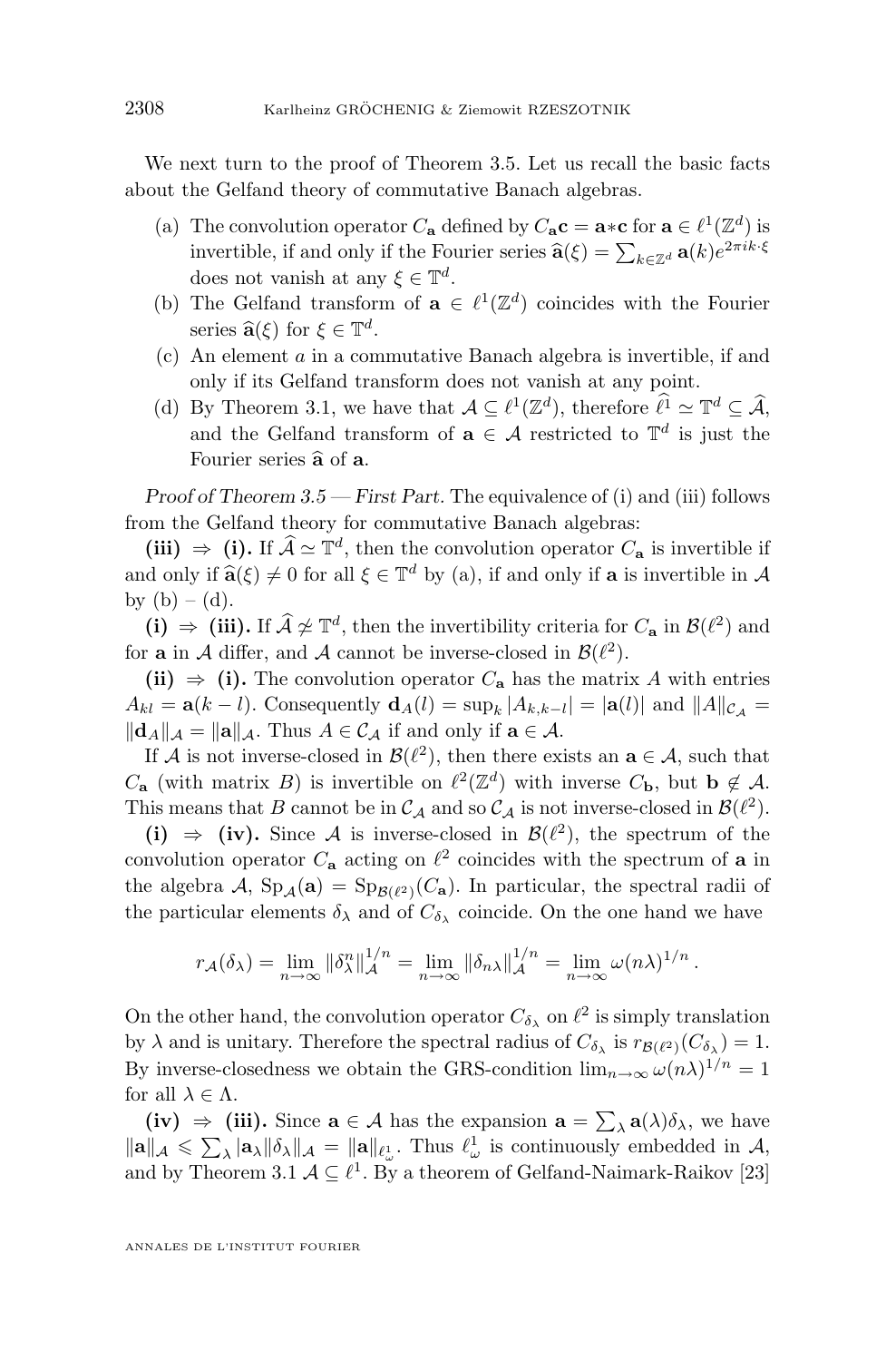<span id="page-31-0"></span>the spectrum of  $\ell_{\omega}^1$  is isomorphic to  $\mathbb{T}^d$  if and only if  $\omega$  satisfies the GRScondition. If (iv) holds, then we obtain the embeddings  $\mathbb{T}^d \simeq \hat{\ell}^1_{\omega} \subseteq \hat{\mathcal{A}} \subseteq$  $\hat{\ell}^{\hat{1}} \simeq \mathbb{T}^{d}$ . Thus  $\mathcal{A} \simeq \mathbb{T}^{d}$  as claimed.

The substance of the theorem lies in the implication (iii)  $\Rightarrow$  (ii). To prove this non-trivial implication, we study the Fourier series associated to an infinite matrix  $A = (a_{kl})_{k,l \in \mathbb{Z}^d}$  [\[13,](#page-34-0) [3\]](#page-34-0).

Let  $D_A(n)$  be the *n*-th diagonal of A, i.e., the matrix with entries

$$
D_A(n)_{kl} = \begin{cases} a_{k,k-n} & \text{if } l = k-n \\ 0 & \text{else} \end{cases}
$$

for  $k, l, n \in \mathbb{Z}^d$ . Furthermore, define the "modulation"  $M_t, t \in \mathbb{T}^d$ , acting on a sequence  $\mathbf{c} = (\mathbf{c}(k))_{k \in \mathbb{Z}^d}$  by

(8.2) 
$$
(M(t)\mathbf{c})(k) = e^{2\pi i k \cdot t} \mathbf{c}(k).
$$

Finally to every matrix A we associate the matrix-valued function

(8.3) 
$$
\mathbf{f}(t) = M_t A M_{-t} \qquad t \in \mathbb{T}^d.
$$

Clearly each  $M(t)$  is unitary on  $\ell^2(\mathbb{Z}^d)$  and  $M_{t+k} = M_t$  for all  $k \in \mathbb{Z}^d$ . Consequently  $f(t)$  is  $\mathbb{Z}^d$ -periodic and  $f(0) = A$ . Furthermore, A is invertible on  $\ell^2(\mathbb{Z}^d)$  if and only if  $\mathbf{f}(t)$  is invertible for all  $t \in \mathbb{T}^d$ .

It is natural to study the Fourier coefficients and the Fourier series of the matrix-valued function  $f(t)$ . It has the following properties [\[3\]](#page-34-0).

LEMMA  $8.6.$   $-$ 

- (i)  $f(t)_{kl} = a_{kl}e^{2\pi i(k-l)\cdot t}$  for  $k, l \in \mathbb{Z}^d, t \in \mathbb{T}^d$ .
- (ii) The matrix-valued Fourier coefficients of  $f(t)$  are given by

(8.4) 
$$
\widehat{\mathbf{f}}(n) = \int_{[0,1]^d} \mathbf{f}(t) e^{-2\pi i n \cdot t} dt = D_A(n)
$$

*(with the appropriate interpretation of the integral).*

(iii) Let  $\mathcal{A}(\mathbb{T}^d, \mathcal{B}(\ell^2))$  be the space of all matrix-valued Fourier expan*sions* **g** *that are given by* **g**(*t*) =  $\sum_{n \in \mathbb{Z}^d} B_n e^{2\pi i n \cdot t}$  *with*  $B_n \in \mathcal{B}(\ell^2)$ and  $\left( \|B_n\|_{op} \right)_{n \in \mathbb{Z}^d} \in \mathcal{A}$ . Then

(8.5) 
$$
A \in C_{\mathcal{A}} \iff
$$
  $f(t) \in \mathcal{A}(\mathbb{T}^d, \mathcal{B}(\ell^2))$ .

*Proof. —* (i) follows from a simple calculation. For (ii) we interpret the integral entrywise and find that

$$
\begin{aligned}\n\widehat{\mathbf{f}}(n)_{kl} &= \int_{[0,1]^d} \mathbf{f}(t)_{kl} \, e^{-2\pi i n \cdot t} \, dt \\
&= a_{kl} \int_{[0,1]^d} e^{-2\pi i (n+l-k) \cdot t} \, dt = a_{k,l} \delta_{n+l-k} \,,\n\end{aligned}
$$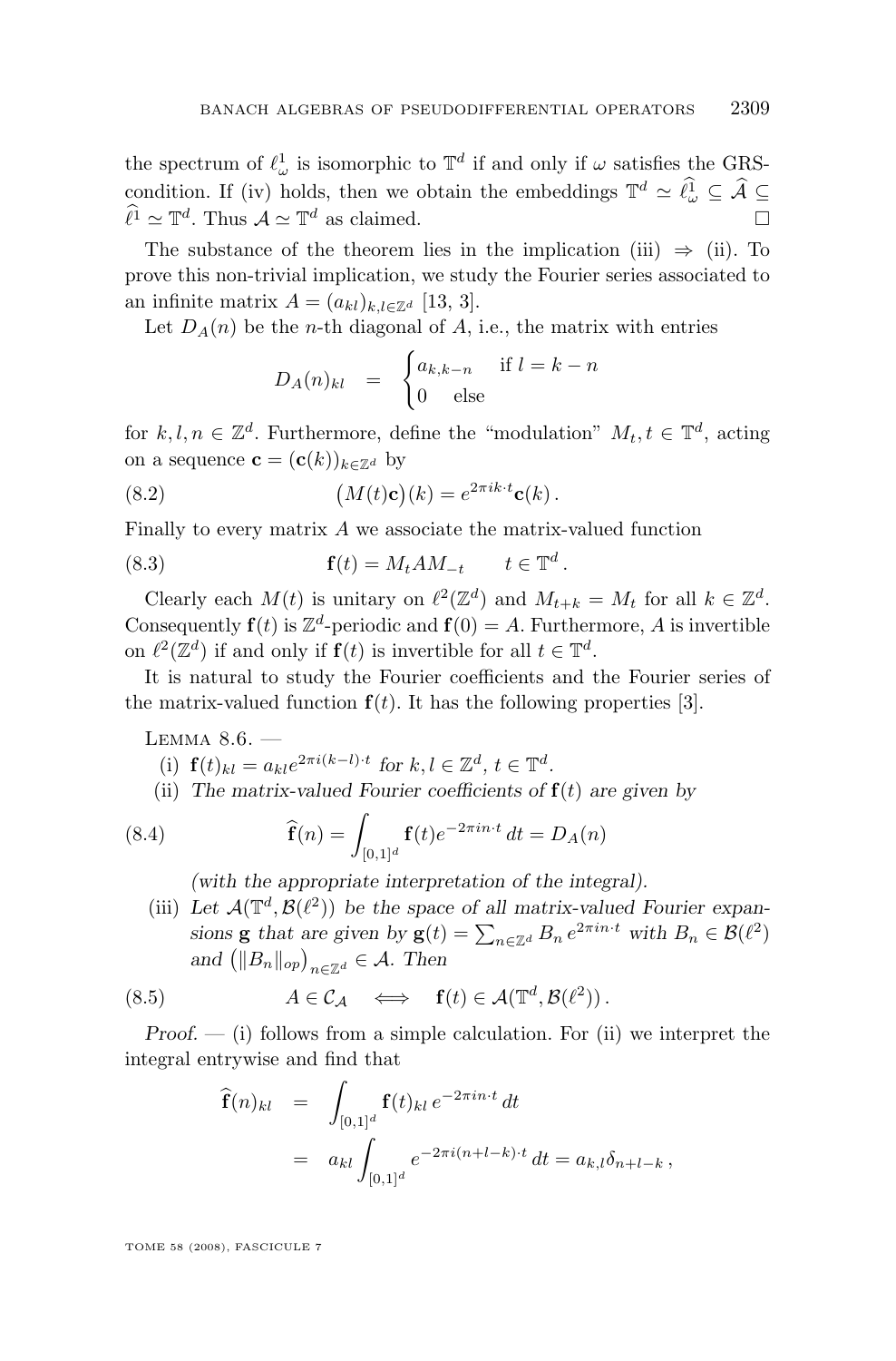<span id="page-32-0"></span>and so  $\hat{\mathbf{f}}(n) = D_A(n)$  is the *n*-th side diagonal, as claimed.

(iii) follows from the definition of  $C_A$ . According to (ii), the *n*-th Fourier coefficient of  $f(t) = M_t A M_{-t}$  is just the *n*-th diagonal  $D_A(n)$  of A and  $||D_A(n)||_{op} = \mathbf{d}_A(n)$ . So if  $A \in \mathcal{C}_{\mathcal{A}}$ , then  $\mathbf{f}(t) = M_t A M_{-t}$  is in  $\mathcal{A}(\mathbb{T}^d, \mathcal{B}(\ell^2))$ . Conversely, if  $f(t) = M_t A M_{-t} \in \mathcal{A}(\mathbb{T}^d, \mathcal{B}(\ell^2))$ , then  $(\mathbf{d}_A(n))_{n \in \mathbb{Z}^d}$  $\left(\|\hat{A}(n)\|_{op}\right)_{n\in\mathbb{Z}^d} \in \mathcal{A}$  and thus  $A \in \mathcal{C}_{\mathcal{A}}$ .

To prove the non-trivial implication of Theorem [3.5,](#page-10-0) we need Wiener's Lemma for matrix-valued functions.

Baskakov's proof makes use of the Bochner-Phillips version of Wiener's Lemma for absolutely convergent Fourier series with coefficient in a Banach algebra [\[6\]](#page-34-0). The proof exploits the relation between the ideal theory and the representation theory of a Banach algebra, and the description of invertibility by means of ideals.

Let  $A$  be a Banach algebra with an identity and  $M \subseteq A$  be a closed left ideal, i.e.,  $AM \subseteq M$ . Then A acts on the Banach space  $A/M$  by the left regular representation

(8.6) 
$$
\pi_{\mathcal{M}}(\mathbf{a})\tilde{x} = \widetilde{\mathbf{a}x} \quad \text{for } \mathbf{a} \in \mathcal{A}, \tilde{x} \in \mathcal{A}/\mathcal{M},
$$

where  $\tilde{x}$  is the equivalence class of x in  $\mathcal{A}/\mathcal{M}$ .

The following lemmata are standard and can be found in any textbook on Banach algebras, see e.g., [\[36,](#page-35-0) [7\]](#page-34-0).

LEMMA 8.7. — If M is a maximal left ideal of A, then  $\pi_{\mathcal{M}}$  is alge*braically irreducible. This means that the algebraically generated subspace*  $\{\pi(\mathbf{a})\tilde{x} : \mathbf{a} \in \mathcal{A}\}\$ coincides with  $\mathcal{A}/\mathcal{M}$  for all  $\tilde{x} \neq 0$ .

Lemma 8.8. — *Let* A *be a Banach algebra with identity. An element*  $a \in \mathcal{A}$  *is left-invertible (right-invertible), if and only if*  $\pi_{\mathcal{M}}(a)$  *is invertible for every maximal left (right) ideal*  $M \subseteq \mathcal{A}$ *.* 

Lemma 8.9 (Schur's Lemma for Banach Space Representations). — Assume that  $\pi : A \to \mathcal{B}(X)$  *is an algebraically irreducible representation of A on a Banach space X.* If  $T \in \mathcal{B}(X)$  and  $T\pi(\mathbf{a}) = \pi(\mathbf{a})T$  for all  $\mathbf{a} \in \mathcal{A}$ *, then*  $T$  *is a multiple of the identity operator*  $I_X$  *on*  $X$ *.* 

*Proof of Theorem [3.5](#page-10-0) - Second Part.* — (iii)  $\Rightarrow$  (ii). Assume that  $A \in \mathcal{C}_{\mathcal{A}}$  is invertible in  $\mathcal{B}(\ell^2)$ . Then the associated function f defined by  $\mathbf{f}(t) = M_t A M_{-t}$  possesses a  $\mathcal{B}(\ell^2)$ -valued Fourier series

(8.7) 
$$
\mathbf{f}(t) = \sum_{n \in \mathbb{Z}^d} D_A(n) e^{2\pi i n \cdot t},
$$

where  $D_A(n)$  is the *n*-th side diagonal of A and the sequence  $d_A(n)$  $||D_A(n)||_{op}$  is in A.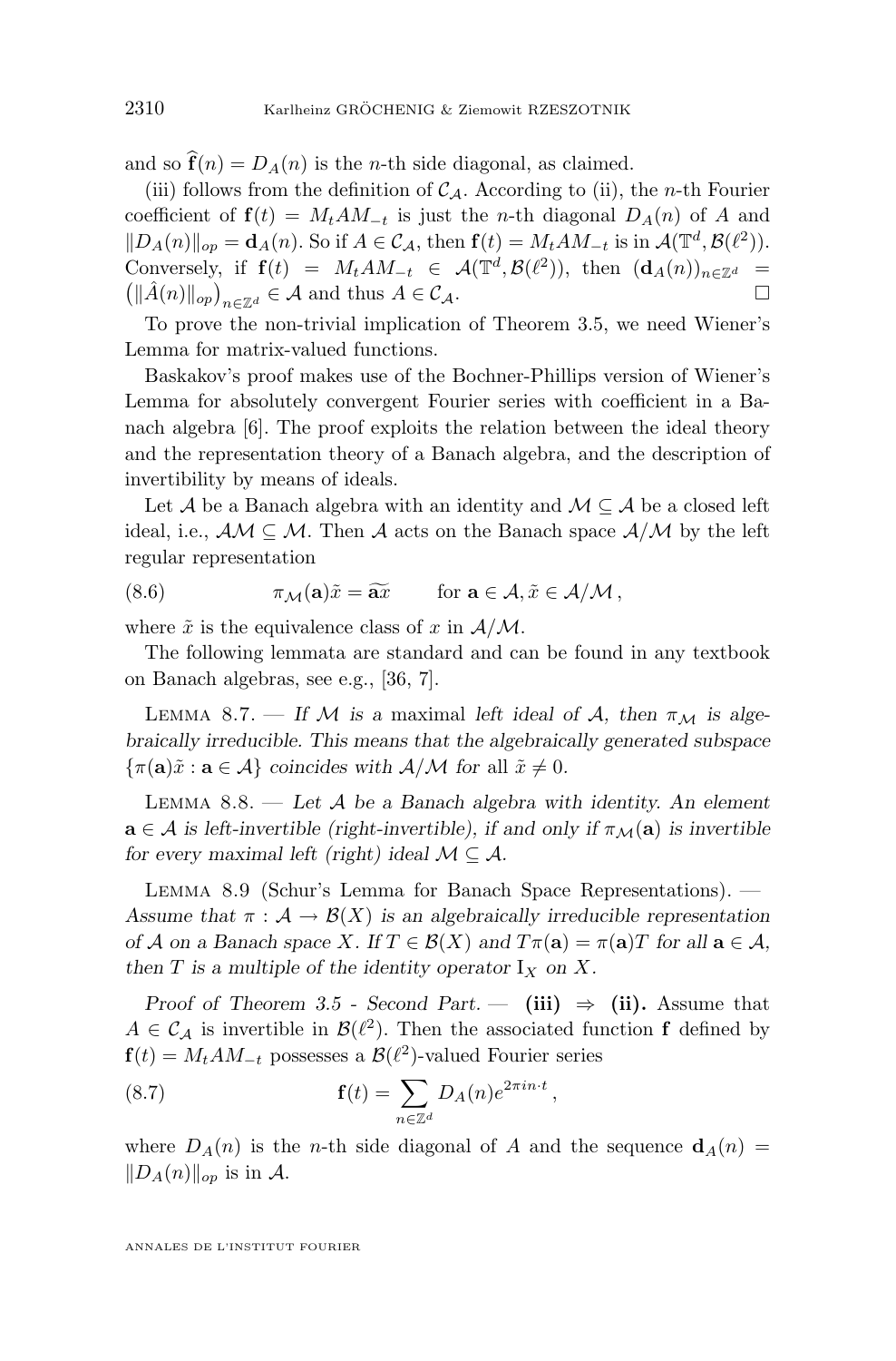We identify the commutative algebra A with a subalgebra of  $\mathcal{A}(\mathbb{T}^d, \mathcal{B}(\ell^2))$ via the embedding  $j : A \to \mathcal{A}(\mathbb{T}^d, \mathcal{B}(\ell^2))$ 

(8.8) 
$$
j(\mathbf{a})(t) = \sum_{n \in \mathbb{Z}^d} \mathbf{a}(n) e^{2\pi i n \cdot t} \mathbf{I} = \widehat{\mathbf{a}}(t) \mathbf{I}.
$$

Clearly, since  $j(\mathbf{a})$  is a multiple of the identity operator I,  $j(\mathbf{a})$  commutes with every  $T \in \mathcal{A}(\mathbb{T}^d, \mathcal{B}(\ell^2)).$ 

Now let M be a maximal left ideal of  $\mathcal{A}(\mathbb{T}^d, \mathcal{B}(\ell^2))$  and  $\pi_{\mathcal{M}}$  be the corresponding representation. Since every  $j(\mathbf{a})$  commutes with every  $T \in$  $\mathcal{A}(\mathbb{T}^d, \mathcal{B}(\ell^2)),$  we find that

$$
\pi_{\mathcal{M}}(T)\pi_{\mathcal{M}}(j(\mathbf{a})) = \pi_{\mathcal{M}}(j(\mathbf{a}))\pi_{\mathcal{M}}(T) \qquad \forall T \in \mathcal{A}(\mathbb{T}^d, \mathcal{B}(\ell^2)), \mathbf{a} \in \mathcal{A}.
$$

As a consequence of Lemma [8.9](#page-32-0) on the algebraic irreducibility of  $\pi_M$ ,  $\pi_{\mathcal{M}}(j(\mathbf{a}))$  must be a multiple of the identity, and since  $\pi_{\mathcal{M}}$  is a homomorphism, there exists a multiplicative linear functional  $\chi \in \mathcal{A}$ , such that  $\pi_{\mathcal{M}}(j(\mathbf{a})) = \chi(\mathbf{a}) \mathop{\mathrm{I}}\nolimits$ .

Here comes in the crucial hypothesis that  $\widehat{\mathcal{A}} \simeq \mathbb{T}^d$ . This hypothesis says that there exists a  $t_0 \in \mathbb{T}^d$  such that  $\chi(\mathbf{a}) = \hat{\mathbf{a}}(t_0)$ . Consequently,

$$
\pi_{\mathcal{M}}(j(\mathbf{a})) = \widehat{\mathbf{a}}(t_0) \mathbf{I} \qquad \text{for all } \mathbf{a} \in \mathcal{A}.
$$

Let  $\delta_n$  be the standard basis of  $\ell^1(\mathbb{Z}^d)$ . Since A is solid,  $\delta_n \in \mathcal{A}$  and we have  $j(\delta_n)(t) = e^{2\pi i n \cdot t}$ . Thus, the function **f** given in [\(8.7\)](#page-32-0) can be written as  $\mathbf{f} = \sum_{n \in \mathbb{Z}^d} D_A(n) j(\delta_n)$ . Consequently we have

(8.9)  
\n
$$
\pi_{\mathcal{M}}(\mathbf{f}) = \pi_{\mathcal{M}} \Big( \sum_{n \in \mathbb{Z}^d} D_A(n) j(\delta_n) \Big)
$$
\n
$$
= \sum_{n \in \mathbb{Z}^d} \pi_{\mathcal{M}} (D_A(n)) \pi_{\mathcal{M}} (j(\delta_n))
$$
\n
$$
= \sum_{n \in \mathbb{Z}^d} \pi_{\mathcal{M}} (D_A(n)) e^{2 \pi i n \cdot t_0} I
$$
\n
$$
= \pi_{\mathcal{M}} \Big( \sum_{n \in \mathbb{Z}^d} D_A(n) e^{2 \pi i n \cdot t_0} \Big)
$$
\n
$$
= \pi_{\mathcal{M}} (\mathbf{f}(t_0)),
$$

If  $A \in \mathcal{C}_{\mathcal{A}}$  is invertible in  $\mathcal{B}(\ell^2)$ , then clearly  $\mathbf{f}(t) = M_t A M_{-t}$  is invertible in  $\mathcal{B}(\ell^2)$  for every  $t \in \mathbb{T}^d$  and consequently  $\pi_{\mathcal{M}}(\mathbf{f}(t_0))$  is (left-) invertible for every maximal left ideal in  $\mathcal{A}(\mathbb{T}^d, \mathcal{B}(\ell^2))$ . By (8.9) we find that  $\pi_{\mathcal{M}}(f)$  is invertible for every maximal left ideal in  $\mathcal{A}(\mathbb{T}^d, \mathcal{B}(\ell^2))$ . Thus, by Lemma [8.8,](#page-32-0)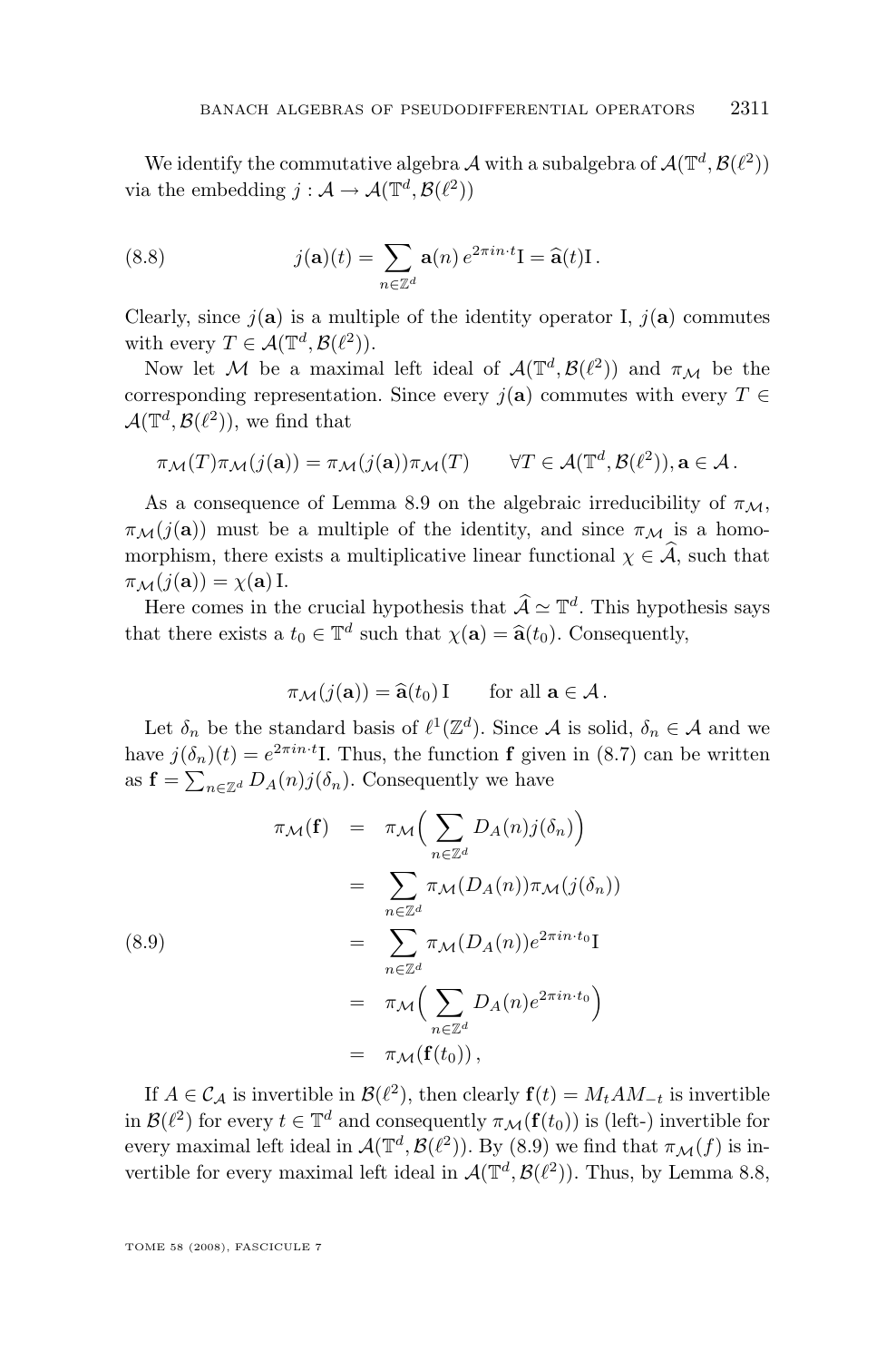<span id="page-34-0"></span> $f(t)$  is invertible in the algebra  $\mathcal{A}(\mathbb{T}^d, \mathcal{B}(\ell^2))$ . This means that  $f(t)^{-1}$  possesses a Fourier series

$$
\mathbf{f}(t)^{-1} = M_t A^{-1} M_{-t} = \sum_{n \in \mathbb{Z}^d} B_n e^{2\pi i n \cdot t}
$$

with  $(\|B_n\|_{op})_{n\in\mathbb{Z}^d} \in \mathcal{A}$ . Since by Lemma [8.6\(](#page-31-0)b) the coefficients  $B_n$  are exactly the side diagonals of  $A^{-1}$ , Lemma [8.6\(](#page-31-0)c) implies that  $A^{-1} \in \mathcal{C}_{\mathcal{A}}$ . This finishes the proof of Theorem [3.5.](#page-10-0)

*Remark 8.10. —* Clearly Theorem [3.5](#page-10-0) also works for arbitrary discrete abelian groups as index sets.

#### BIBLIOGRAPHY

- [1] P. Auscher, "Remarks on the local Fourier bases", *Wavelets: mathematics and applications* (1994), p. 203-218, CRC, Boca Raton, FL.
- [2] R. Balan, P. G. Casazza, C. Heil & Z. Landau, "Density, overcompleteness, and localization of frames. II. Gabor systems.", *J. Fourier Anal. Appl.* **12** (2006), no. 3, p. 309-344.
- [3] A. G. Baskakov, "Wiener's theorem and asymptotic estimates for elements of inverse matrices", *Funktsional. Anal. i Prilozhen* **24** (1990), no. 3, p. 64-65.
- [4] R. Beals, "Characterization of pseudodifferential operators and applications", *Duke Math. J.* **44** (1977), no. 1, p. 45-57.
- [5] B. Bekka, "Square integrable representations, von Neumann algebras and an application to Gabor analysis", *J. Fourier Anal. Appl.* **10** (2004), no. 4, p. 325-349.
- [6] S. BOCHNER & R. S. PHILLIPS, "Absolutely convergent Fourier expansions for noncommutative normed rings", *Ann. of Math.* **43** (1942), no. 2, p. 409-418.
- [7] F. F. Bonsall & J. Duncan, *Complete normed algebras*, Springer-Verlag, New York, 1973, Ergebnisse der Mathematik und ihrer Grenzgebiete, Band 80.
- [8] J. Bony & J. Chemin, "Espaces fonctionnels associés au calcul de Weyl-Hörmander", *Bull. Soc. Math. France* **122** (1994), no. 1, p. 77-118.
- [9] A. Boulkhemair, "Remarks on a Wiener type pseudodifferential algebra and Fourier integral operators", *Math. Res. Lett.* **4** (1997), no. 1, p. 53-67.
- [10] ——— , "L<sup>2</sup> estimates for Weyl quantization", *J. Funct. Anal.* **165** (1999), no. 1, p. 173-204.
- [11] L. H. Brandenburg, "On identifying the maximal ideals in Banach algebras", *J. Math. Anal. Appl.* **50** (1975), p. 489-510.
- [12] O. Christensen, *An introduction to frames and Riesz bases*, Applied and Numerical Harmonic Analysis, Birkhäuser Boston Inc., Boston, MA, 2003.
- [13] K. deLeeuw, "An harmonic analysis for operators. I. Formal properties", *Illinois J. Math.* **19** (1975), no. 4, p. 593-606.
- [14] H. G. Feichtinger, "Gewichtsfunktionen auf lokalkompakten Gruppen", *Österreich. Akad. Wiss. Math.-Natur. Kl. Sitzungsber. II* **188** (1979), no. 8-10, p. 451-471.
- [15] ——— , "Banach convolution algebras of Wiener type", *In* Functions, series, operators, Vol. I, II (Budapest, 1980) (1983), p. 509-524, North-Holland, Amsterdam.
- [16] ——— , "Generalized amalgams, with applications to Fourier transform", *Canad. J. Math.* **42** (1990), no. 3, p. 395-409.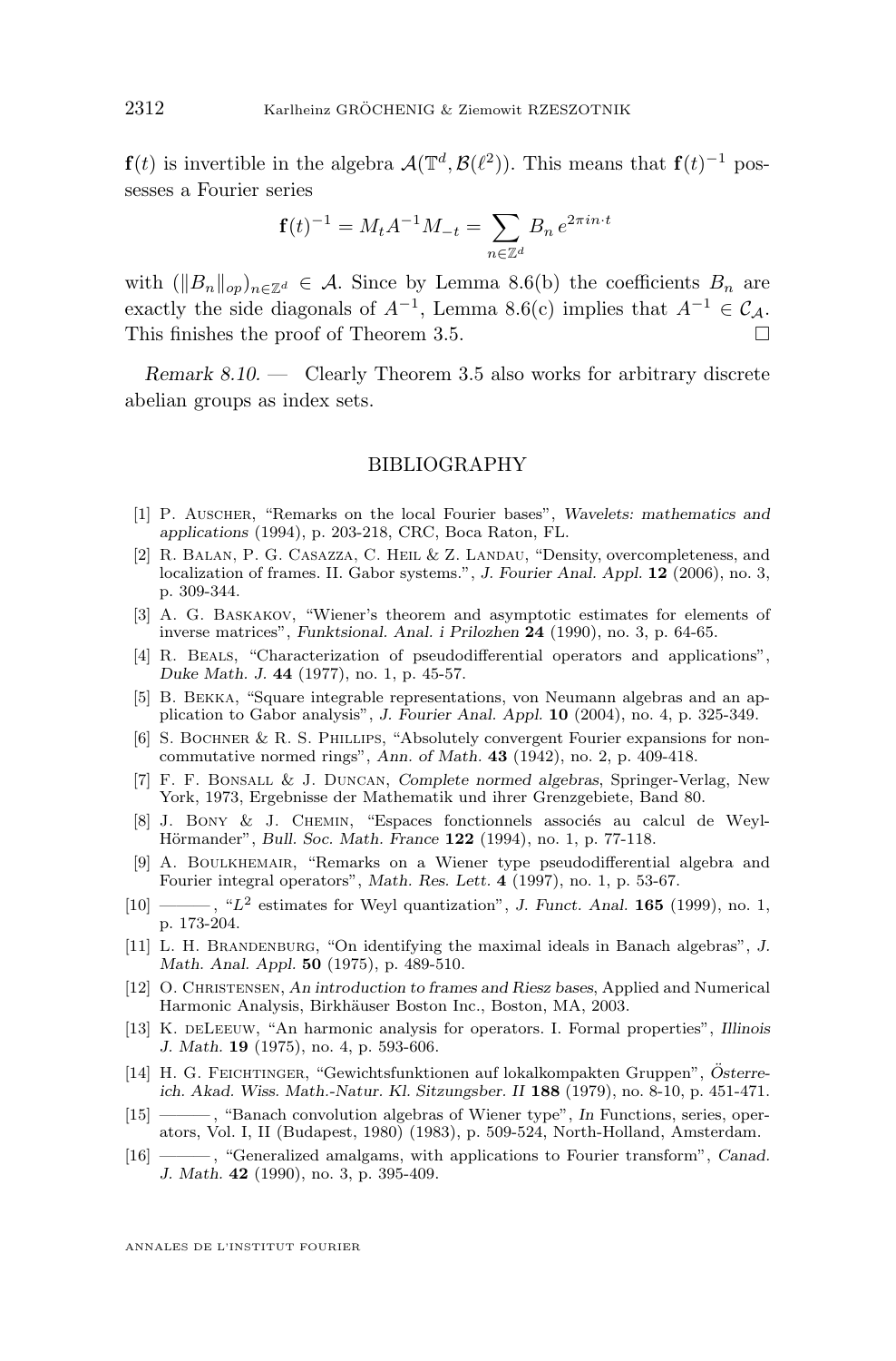- <span id="page-35-0"></span>[17] ——— , "Modulation spaces on locally compact abelian groups", in *In* Proceedings of "International Conference on Wavelets and Applications" 2002 (Chennai, India), 2003, Updated version of a technical report, University of Vienna, 1983, p. 99-140.
- [18] H. G. Feichtinger & K. Gröchenig, "Banach spaces related to integrable group representations and their atomic decompositions. I", *J. Functional Anal.* **86** (1989), no. 2, p. 307-340.
- [19] ——— , "Gabor wavelets and the Heisenberg group: Gabor expansions and short time fourier transform from the group theoretical point of view", p. 359-398, Wavelets: A tutorial in theory and applications, In C. K. Chui ed., 1992, Academic Press, Boston, MA.
- [20] ——— , "Gabor frames and time-frequency analysis of distributions", *J. Functional Anal.* **146** (1997), no. 2, p. 464-495.
- [21] G. B. Folland, *Harmonic Analysis in Phase Space*, Princeton Univ. Press, Princeton, NJ, 1989.
- [22] J. J. F. FOURNIER & J. STEWART, "Amalgams of  $L^p$  and  $l^{q}$ ", *Bull. Amer. Math. Soc. (N.S.)* **13** (1985), no. 1, p. 1-21.
- [23] I. Gel'fand, D. Raikov & G. Shilov, *Commutative normed rings*, Chelsea Publishing Co., New York, 1964.
- [24] K. Gröchenig, *Foundations of time-frequency analysis*, Birkhäuser Boston Inc., Boston, MA, 2001.
- [25] ——— , "Localization of frames, Banach frames, and the invertibility of the frame operator", *J. Fourier Anal. Appl.* **10** (2004), no. 2, p. 105-132.
- [26] ——— , "Composition and spectral invariance of pseudodifferential operators on modulation spaces", *J. Anal. Math.* **98** (2006), p. 65 - 82.
- [27] ——— , "Time-frequency analysis of Sjöstrand's class", *Revista Mat. Iberoam* **22** (2006), no. 2, p. 703-724, arXiv:math.FA/0409280v1.
- [28] K. Gröchenig & C. Heil, "Modulation spaces and pseudodifferential operators", *Integral Equations Operator Theory* **34** (1999), no. 4, p. 439-457.
- [29] ——— , "Modulation spaces as symbol classes for pseudodifferential operators", p. 151-170, Wavelets and Their Applications, In S. T. M. Krishna, R. Radha ed., 2003, Allied Publishers, Chennai.
- [30] K. GRÖCHENIG & M. LEINERT, "Wiener's lemma for twisted convolution and Gabor frames", *J. Amer. Math. Soc.* **17** (2004), p. 1-18.
- [31] K. GRÖCHENIG & S. SAMARAH, "Non-linear approximation with local Fourier bases", *Constr. Approx.* **16** (2000), no. 3, p. 317-331.
- [32] E. Hernández & G. Weiss, *A first course on wavelets*, Studies in Advanced Mathematics, CRC Press, Boca Raton, FL, 1996, With a foreword by Yves Meyer.
- [33] L. Hörmander, *The analysis of linear partial differential operators. III*, Grundlehren der Mathematischen Wissenschaften [Fundamental Principles of Mathematical Sciences], vol. 274, Springer-Verlag, Berlin, 1985, Pseudodifferential operators.
- [34] S. Jaffard, "Propriétés des matrices "bien localisées" près de leur diagonale et quelques applications", *Ann. Inst. H. Poincaré Anal. Non Linéaire* **7** (1990), no. 5, p. 461-476.
- [35] N. Lerner & Y. Morimoto, "A Wiener algebra for the Fefferman-Phong inequality", in *Sémin. Équ. Dériv. Partielles*, Seminaire: Equations aux Dérivées Partielles. 2005–2006, 2006, pages Exp. No. XVII, 12. École Polytech., Palaiseau.
- [36] C. E. Rickart, *General theory of Banach algebras*, The University Series in Higher Mathematics. D. van Nostrand Co., Inc., Princeton, N.J.-Toronto-London-New York, 1960.